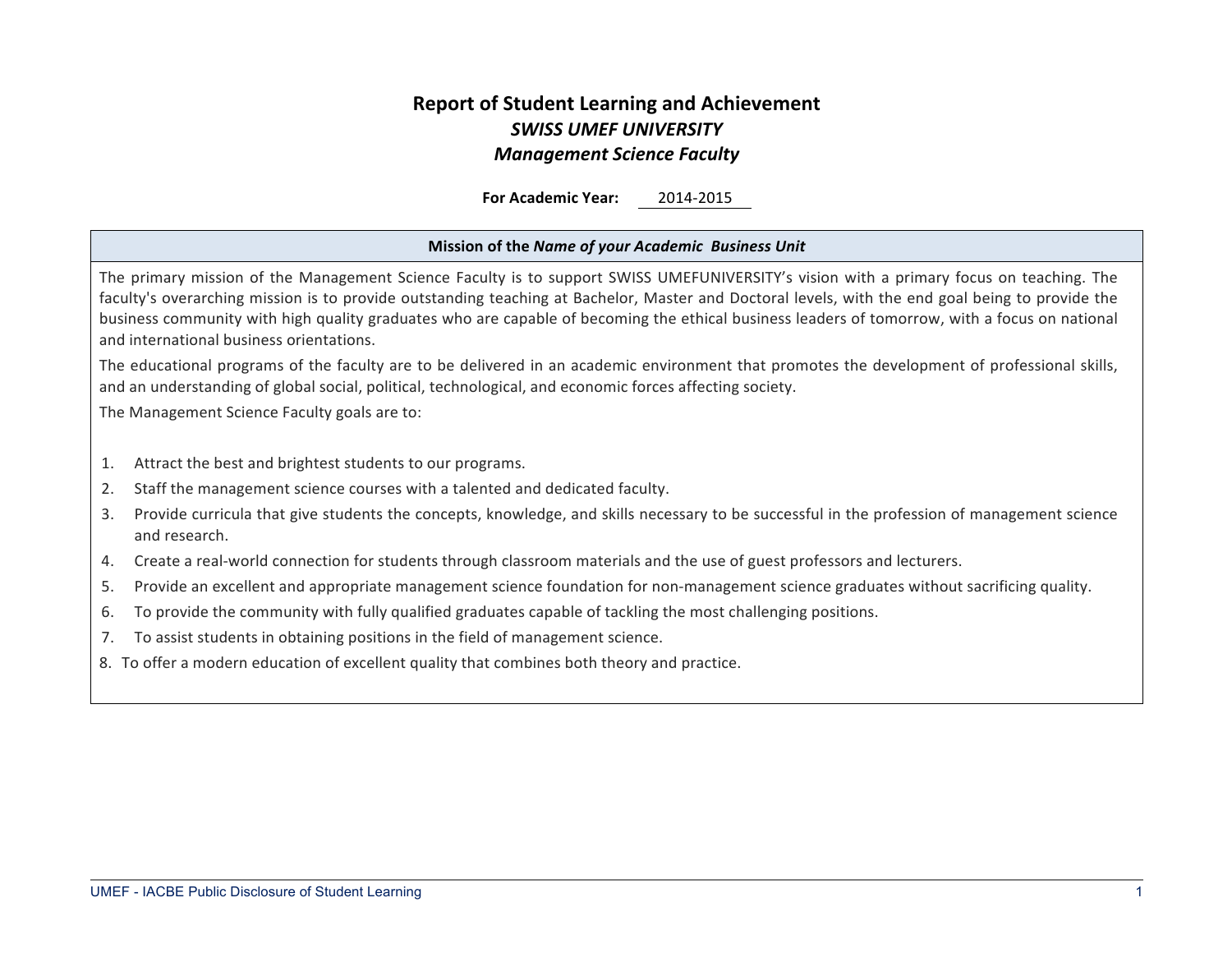### **BACHELOR'S-LEVEL PROGRAMS**

|                                                                                                                                       | Student Learning Assessment for Bachelor of Business Administration |                                                                                                                                                                     |  |  |  |  |  |  |
|---------------------------------------------------------------------------------------------------------------------------------------|---------------------------------------------------------------------|---------------------------------------------------------------------------------------------------------------------------------------------------------------------|--|--|--|--|--|--|
|                                                                                                                                       | Program Intended Student Learning Outcomes (Program ISLOs)          |                                                                                                                                                                     |  |  |  |  |  |  |
| Students will be able to evaluate basic concepts of the functions of business management.<br>1.                                       |                                                                     |                                                                                                                                                                     |  |  |  |  |  |  |
| 2.<br>technology.                                                                                                                     |                                                                     | Students will be able to analyze and synthesize the financial decision-making process using statistical and quantitative analyses with the proper use of            |  |  |  |  |  |  |
| Students will be able to apply effective communication skills in a business management environment.<br>3.                             |                                                                     |                                                                                                                                                                     |  |  |  |  |  |  |
| Students will be able to apply business theories, models, and concepts to guide analysis of problems and situations.<br>4.            |                                                                     |                                                                                                                                                                     |  |  |  |  |  |  |
| Students will be able to apply the principles of business ethics and international corporate responsibility.<br>5.                    |                                                                     |                                                                                                                                                                     |  |  |  |  |  |  |
| 6.                                                                                                                                    |                                                                     | Students will be able to identify the leadership and business decision-making skills necessary to perform effectively in a professional context.                    |  |  |  |  |  |  |
| 7.<br>of competitive forces.                                                                                                          |                                                                     | Students will be able to evaluate the external and internal environments of a business organization and formulate appropriate strategies in the context             |  |  |  |  |  |  |
| 8.<br>strategic plan.                                                                                                                 |                                                                     | Students will be able to describe the fundamentals of creating and managing innovation, new business development and marketing information into a                   |  |  |  |  |  |  |
| Students will be able to apply the skills into practical experience through on-site internship(s) before graduation<br>$\mathsf{q}$ . |                                                                     |                                                                                                                                                                     |  |  |  |  |  |  |
| Assessment Tools for Intended Student Learning Outcomes-<br><b>Direct Measures of Student Learning:</b>                               |                                                                     | <b>Performance Targets/Criteria for Direct Measures:</b>                                                                                                            |  |  |  |  |  |  |
| 1. Written dissertation<br>Program ISLOs Assessed by this Measure: 3,4,5,7,9                                                          |                                                                     | 80% of senior students in the Management Science Faculty will score a<br>minimum grade of 5/6 on their dissertation, as per the ECTS<br>requirements.               |  |  |  |  |  |  |
| 2. Viva voce of the dissertation<br>Program ISLOs Assessed by this Measure: 1, 3,4,6,7                                                |                                                                     | 70% of Senior students in the Management Science Faculty will score a<br>minimum grade of 5/6 of the evaluation at the viva voce defense of the<br>dissertation.    |  |  |  |  |  |  |
| Assessment Tools for Intended Student Learning Outcomes-                                                                              |                                                                     | Assessment Tools for Intended Student Learning Outcomes-                                                                                                            |  |  |  |  |  |  |
| <b>Indirect Measures of Student Learning:</b>                                                                                         |                                                                     | <b>Indirect Measures of Student Learning:</b>                                                                                                                       |  |  |  |  |  |  |
| 1. Student Satisfaction Survey<br>Program ISLOs Assessed by this Measure: 1,2,3,4,5,6,7,8,9                                           |                                                                     | At least 70 % of students will have a high level of satisfaction of the<br>education received.                                                                      |  |  |  |  |  |  |
| 2. Course Evaluation<br>Program ISLOs Assessed by this Measure: 1,2,3,4,5,6,7,8,9                                                     |                                                                     | At least 70% of the students must believe that the course provided them<br>with useful, relevant and practical information and that the program was<br>very useful. |  |  |  |  |  |  |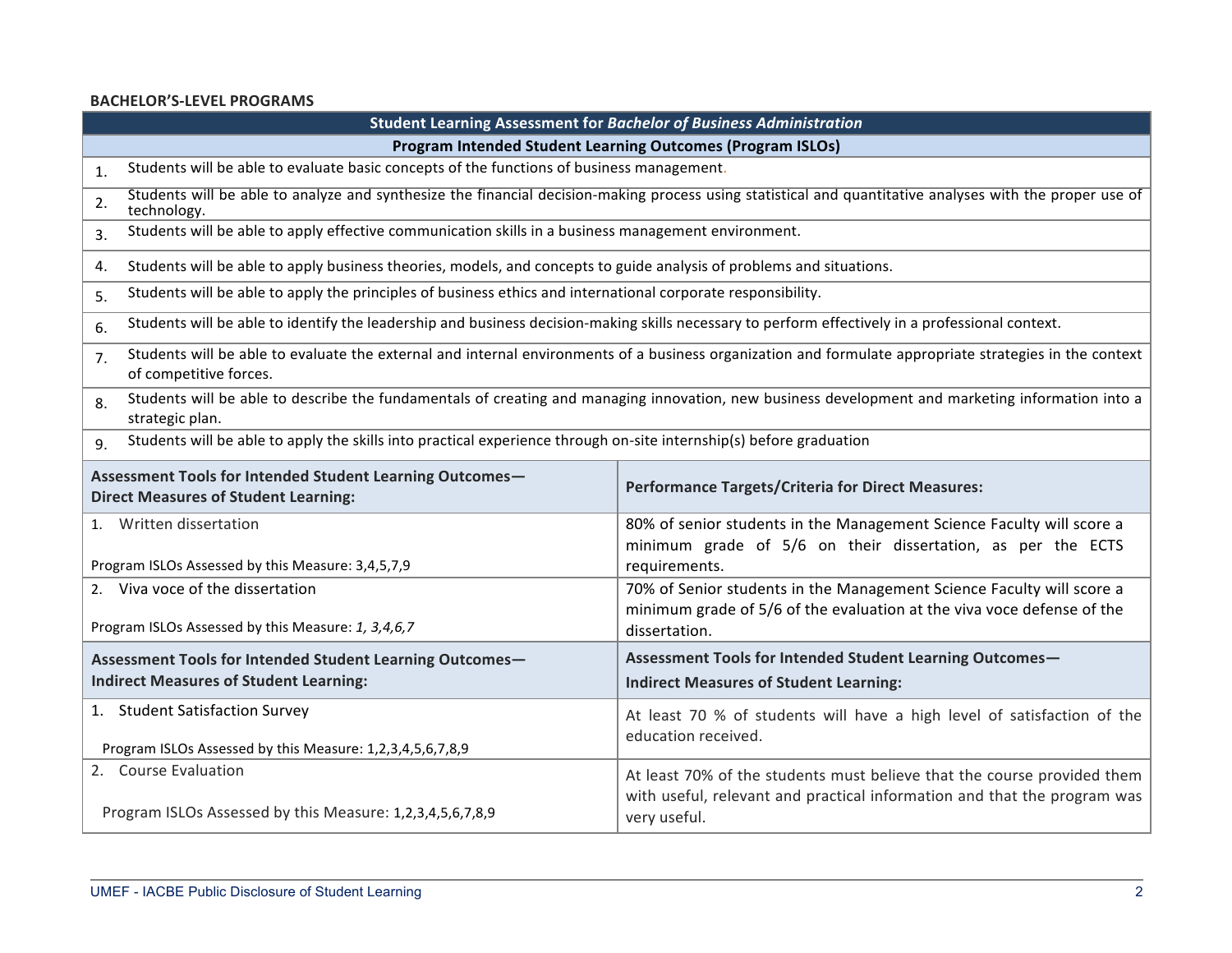|                                                                                                                                     | <b>Student Learning Assessment for Bachelor of Science in Finance (BSF)</b>                                                                                      |  |  |  |  |  |  |  |
|-------------------------------------------------------------------------------------------------------------------------------------|------------------------------------------------------------------------------------------------------------------------------------------------------------------|--|--|--|--|--|--|--|
|                                                                                                                                     | Program Intended Student Learning Outcomes (Program ISLOs)                                                                                                       |  |  |  |  |  |  |  |
| Students will be able to remember a basic knowledge of the key functions of business<br>1.                                          |                                                                                                                                                                  |  |  |  |  |  |  |  |
| Students will be able to analyze and synthesize the financial decision-making processes.<br>2.                                      |                                                                                                                                                                  |  |  |  |  |  |  |  |
| Students will be able to apply effective communication skills in a business management environment.<br>3.                           |                                                                                                                                                                  |  |  |  |  |  |  |  |
| 4.                                                                                                                                  | Students will be able to have a basic information of the financial side of business and be able to use accounting, statistics and data analysis coherently.      |  |  |  |  |  |  |  |
| Student will be able to analyze and evaluate organizational structures and the interdependence of functional areas.<br>5.           |                                                                                                                                                                  |  |  |  |  |  |  |  |
| 6.<br>financial statements, reports and other documents.                                                                            | Students will be able to analyze and evaluate an organization's internal control system, taking risk management into account, and prepare the present            |  |  |  |  |  |  |  |
| Students will be able to describe the workings of financial markets which operate domestically and internationally.<br>7.           |                                                                                                                                                                  |  |  |  |  |  |  |  |
| 8.<br>economics.                                                                                                                    | Students will be able to articulate the purposes and critical role of money and capital markets to the functioning of a modern world business and                |  |  |  |  |  |  |  |
| Students will be able to apply the skills into practical experience through on-site internship(s) before graduation<br>$\mathsf{q}$ |                                                                                                                                                                  |  |  |  |  |  |  |  |
| Assessment Tools for Intended Student Learning Outcomes-                                                                            | Assessment Tools for Intended Student Learning Outcomes-                                                                                                         |  |  |  |  |  |  |  |
| Indirect Measures of Student Learning:                                                                                              | <b>Indirect Measures of Student Learning:</b>                                                                                                                    |  |  |  |  |  |  |  |
| 1. Written dissertation                                                                                                             | 80% of senior students in the Management Science Faculty will score a<br>minimum grade of 5/6 on their dissertation, as per the ECTS requirements.               |  |  |  |  |  |  |  |
| Program ISLOs Assessed by this Measure: 3,4,5,7,9                                                                                   |                                                                                                                                                                  |  |  |  |  |  |  |  |
| 2. Viva voce of the dissertation<br>Program ISLOs Assessed by this Measure: 1, 3,4,6,7                                              | 70% of Senior students in the Management Science Faculty will score a<br>minimum grade of 5/6 of the evaluation at the viva voce defense of the<br>dissertation. |  |  |  |  |  |  |  |
|                                                                                                                                     |                                                                                                                                                                  |  |  |  |  |  |  |  |
| Assessment Tools for Intended Student Learning Outcomes-<br><b>Indirect Measures of Student Learning:</b>                           | Assessment Tools for Intended Student Learning Outcomes-<br><b>Indirect Measures of Student Learning:</b>                                                        |  |  |  |  |  |  |  |
| 1. Student Satisfaction Survey                                                                                                      | At least 70 % of students will have a high level of satisfaction of the<br>education received.                                                                   |  |  |  |  |  |  |  |
| Program ISLOs Assessed by this Measure: 1,2,3,4,5,6,7,8,9                                                                           |                                                                                                                                                                  |  |  |  |  |  |  |  |
| 2. Course Evaluation                                                                                                                | At least 70% of the students must believe that the course provided them<br>with useful, relevant and practical information and that the program was              |  |  |  |  |  |  |  |
| Program ISLOs Assessed by this Measure: 1,2,3,4,5,6,7,8,9                                                                           | very useful.                                                                                                                                                     |  |  |  |  |  |  |  |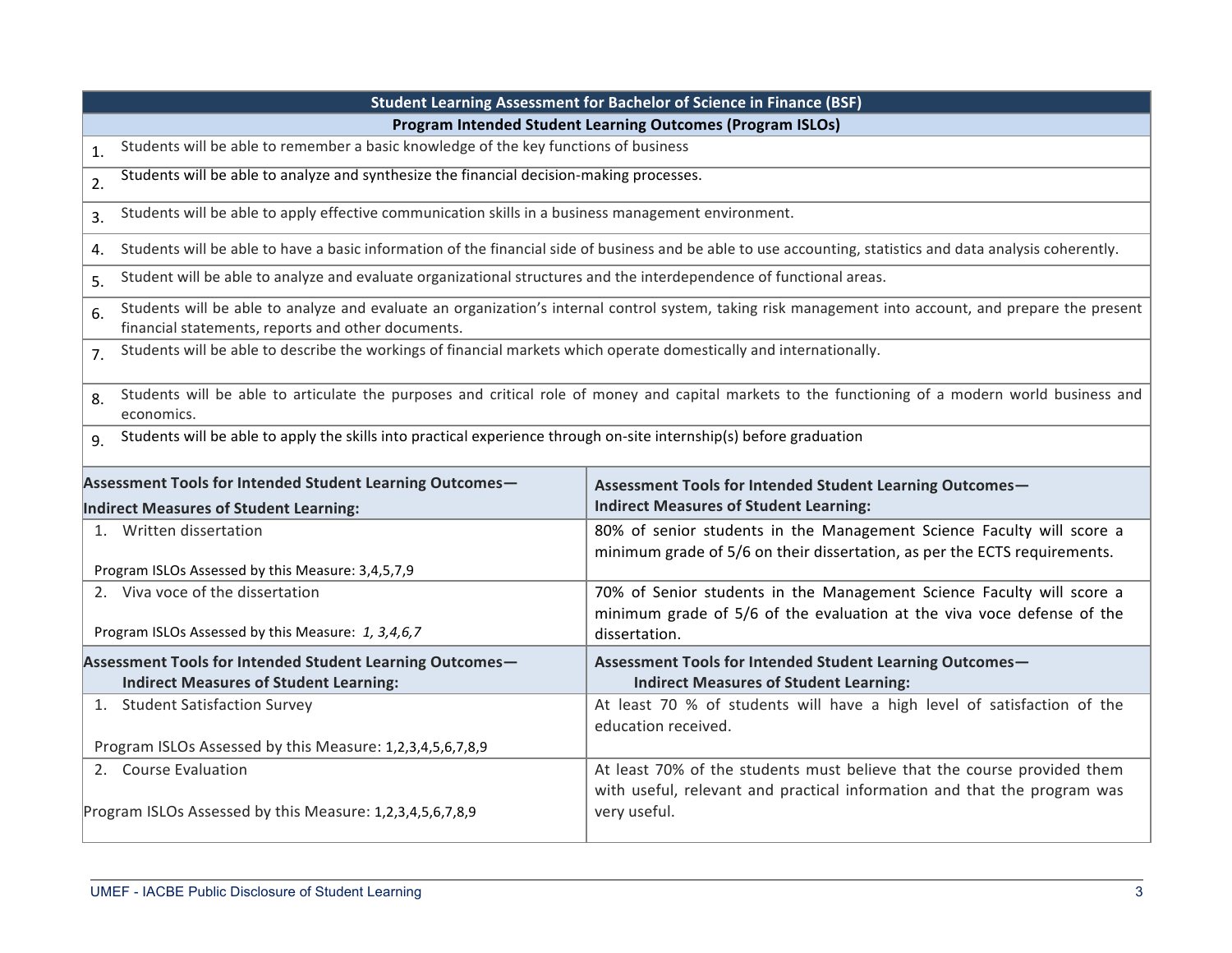|                                                                                                                                                                                                                   | Student Learning Assessment for Bachelor in Tourism and Hotel Management (BTHM):                                                                                    |  |  |  |  |  |  |  |  |
|-------------------------------------------------------------------------------------------------------------------------------------------------------------------------------------------------------------------|---------------------------------------------------------------------------------------------------------------------------------------------------------------------|--|--|--|--|--|--|--|--|
|                                                                                                                                                                                                                   | Program Intended Student Learning Outcomes (Program ISLOs)                                                                                                          |  |  |  |  |  |  |  |  |
| Students will develop a basic understanding of the key functions of business, management and tourism<br>1.                                                                                                        |                                                                                                                                                                     |  |  |  |  |  |  |  |  |
| 2.                                                                                                                                                                                                                | Students will be able to analyze and synthesize the financial decision-making process with the correct use and application of technology.                           |  |  |  |  |  |  |  |  |
| 3.                                                                                                                                                                                                                | Students will be able to apply effective communication skills in a business management environment.                                                                 |  |  |  |  |  |  |  |  |
| Students will be able to apply business theories, models, and concepts to guide analysis of problems and situations.<br>4.                                                                                        |                                                                                                                                                                     |  |  |  |  |  |  |  |  |
| Students will be able to analyze and evaluate an organization's internal control system, taking risk management into account,<br>5.<br>and prepare the present financial statements, reports and other documents. |                                                                                                                                                                     |  |  |  |  |  |  |  |  |
| 6.                                                                                                                                                                                                                | Students will be able to describe and understand the workings of hotel and tourist operations which operate domestically and internationally.                       |  |  |  |  |  |  |  |  |
| Students will be able to articulate the purposes and critical role of hospitality and tourism markets to the functioning of a modern world business<br>7 <sub>1</sub><br>and economics.                           |                                                                                                                                                                     |  |  |  |  |  |  |  |  |
| Students will be able to put knowledge acquired into practical experience through on-site internship(s) before graduation<br>8.                                                                                   |                                                                                                                                                                     |  |  |  |  |  |  |  |  |
| Assessment Tools for Intended Student Learning Outcomes-<br><b>Direct Measures of Student Learning:</b>                                                                                                           | <b>Performance Targets/Criteria for Direct Measures:</b>                                                                                                            |  |  |  |  |  |  |  |  |
| 1. Written dissertation                                                                                                                                                                                           | 80% of senior students in the Management Science Faculty will score a<br>minimum grade of 5/6 on their dissertation, as per the ECTS requirements.                  |  |  |  |  |  |  |  |  |
| Program ISLOs Assessed by this Measure: 3,4,5,7,9<br>2. Viva voce of the dissertation                                                                                                                             |                                                                                                                                                                     |  |  |  |  |  |  |  |  |
| Program ISLOs Assessed by this Measure: 1, 3,4,6,7                                                                                                                                                                | 70% of Senior students in the Management Science Faculty will score a<br>minimum grade of 5/6 of the evaluation at the viva voce defense of the<br>dissertation.    |  |  |  |  |  |  |  |  |
| Assessment Tools for Intended Student Learning Outcomes-                                                                                                                                                          | Assessment Tools for Intended Student Learning Outcomes-                                                                                                            |  |  |  |  |  |  |  |  |
| <b>Indirect Measures of Student Learning:</b>                                                                                                                                                                     | <b>Indirect Measures of Student Learning:</b>                                                                                                                       |  |  |  |  |  |  |  |  |
| 1. Student Satisfaction Survey                                                                                                                                                                                    | At least 70 % of students will have a high level of satisfaction of the<br>education received.                                                                      |  |  |  |  |  |  |  |  |
| Program ISLOs Assessed by this Measure: 1,2,3,4,5,6,7,8                                                                                                                                                           |                                                                                                                                                                     |  |  |  |  |  |  |  |  |
| 2. Course Evaluation<br>Program ISLOs Assessed by this Measure: 1,2,3,4,5,6,7,8,9                                                                                                                                 | At least 70% of the students must believe that the course provided them<br>with useful, relevant and practical information and that the program was<br>very useful. |  |  |  |  |  |  |  |  |
|                                                                                                                                                                                                                   |                                                                                                                                                                     |  |  |  |  |  |  |  |  |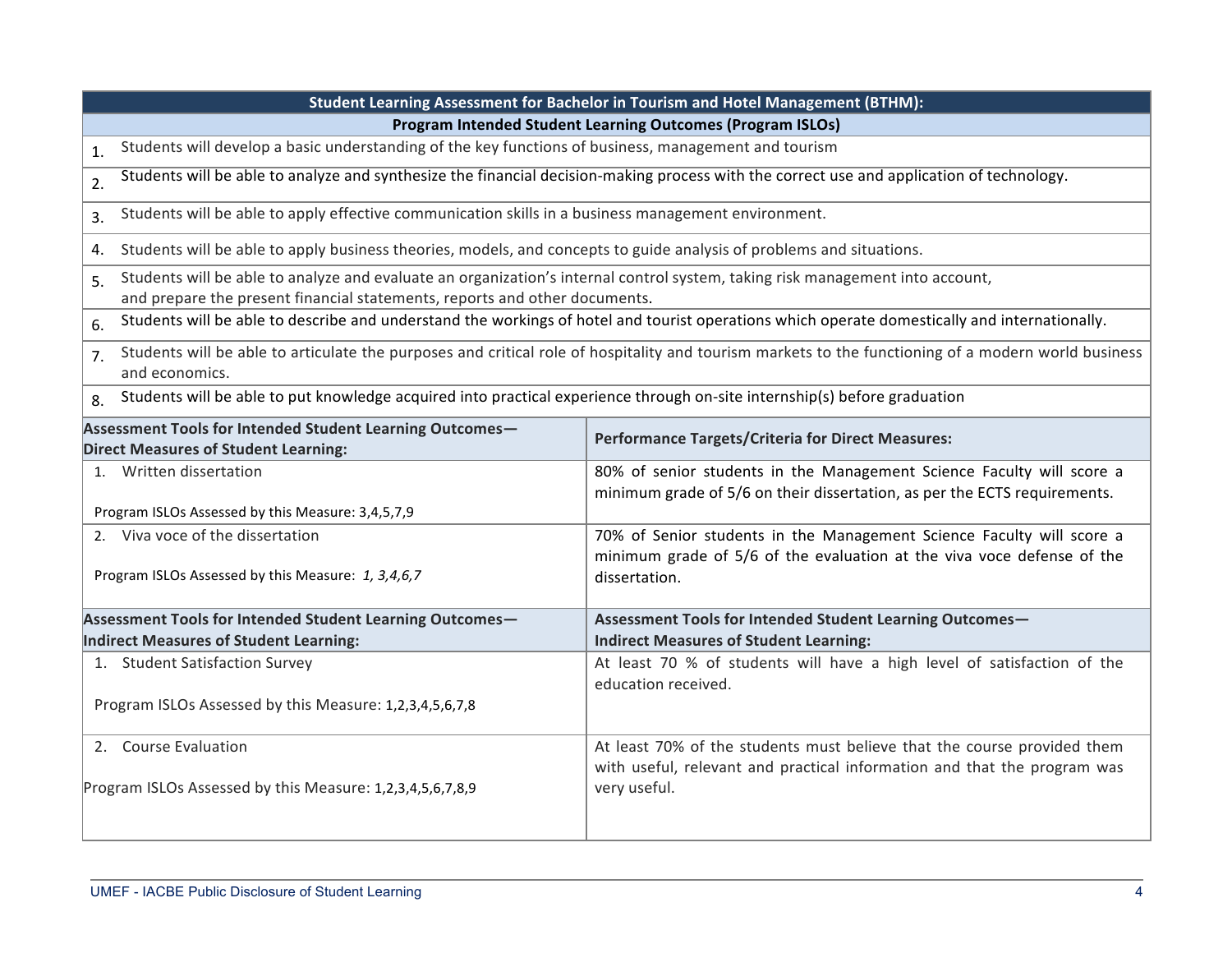|                                                                                                                           | Student Learning Assessment for Bachelor of Arts in International Business (BIB)                                                                                    |  |  |  |  |  |  |  |
|---------------------------------------------------------------------------------------------------------------------------|---------------------------------------------------------------------------------------------------------------------------------------------------------------------|--|--|--|--|--|--|--|
|                                                                                                                           | Program Intended Student Learning Outcomes (Program ISLOs)                                                                                                          |  |  |  |  |  |  |  |
| Students will develop a basic understanding of the key functions of international business<br>1.                          |                                                                                                                                                                     |  |  |  |  |  |  |  |
| 2.<br>use of technology.                                                                                                  | Students will be able to analyze and synthesize the financial decision-making process using statistical and quantitative analyses with the proper                   |  |  |  |  |  |  |  |
| $\overline{3}$ .<br>environment.                                                                                          | Students will be able to apply effective communication skills in a business management environment, especially in regards to a cross cultural                       |  |  |  |  |  |  |  |
| Students will be able to assess the impact of international culture and diversity on business practices.<br>4.            |                                                                                                                                                                     |  |  |  |  |  |  |  |
| Student will be able to apply the principles of business ethics and international corporate responsibility.<br>5.         |                                                                                                                                                                     |  |  |  |  |  |  |  |
| 6.<br>international business.                                                                                             | Students will be able to understand the interrelationships among the political, economic, cultural, geographical, and political systems on                          |  |  |  |  |  |  |  |
| Student will be able to understand the importing and exporting functions of a business.<br>7 <sub>1</sub>                 |                                                                                                                                                                     |  |  |  |  |  |  |  |
| 8.<br>considerations, and evaluation criteria.                                                                            | Participate in the development of an international marketing plan which includes marketing objectives, marketing mix, strategies, budgetary                         |  |  |  |  |  |  |  |
| Students will be able to put knowledge acquired into practical experience through on-site internship(s) before graduation |                                                                                                                                                                     |  |  |  |  |  |  |  |
| Assessment Tools for Intended Student Learning Outcomes-<br><b>Direct Measures of Student Learning:</b>                   | <b>Performance Targets/Criteria for Direct Measures:</b>                                                                                                            |  |  |  |  |  |  |  |
| 1. Written dissertation<br>Program ISLOs Assessed by this Measure: 3,4,5,7,9                                              | 80% of senior students in the Management Science Faculty will score a<br>minimum grade of 5/6 on their dissertation, as per the ECTS requirements.                  |  |  |  |  |  |  |  |
| 2. Viva voce of the dissertation<br>Program ISLOs Assessed by this Measure: 1, 3,4,6,7                                    | 70% of Senior students in the Management Science Faculty will score a<br>minimum grade of 5/6 of the evaluation at the viva voce defense of the<br>dissertation.    |  |  |  |  |  |  |  |
| Assessment Tools for Intended Student Learning Outcomes-                                                                  | Assessment Tools for Intended Student Learning Outcomes-                                                                                                            |  |  |  |  |  |  |  |
| <b>Indirect Measures of Student Learning:</b>                                                                             | <b>Indirect Measures of Student Learning:</b>                                                                                                                       |  |  |  |  |  |  |  |
| 1. Student Satisfaction Survey<br>Program ISLOs Assessed by this Measure: 1,2,3,4,5,6,7,8,9                               | At least 70 % of students will have a high level of satisfaction of the education<br>received.                                                                      |  |  |  |  |  |  |  |
| 2. Course Evaluation<br>Program ISLOs Assessed by this Measure: 1,2,3,4,5,6,7,8,9                                         | At least 70% of the students must believe that the course provided them with<br>useful, relevant and practical information and that the program was very<br>useful. |  |  |  |  |  |  |  |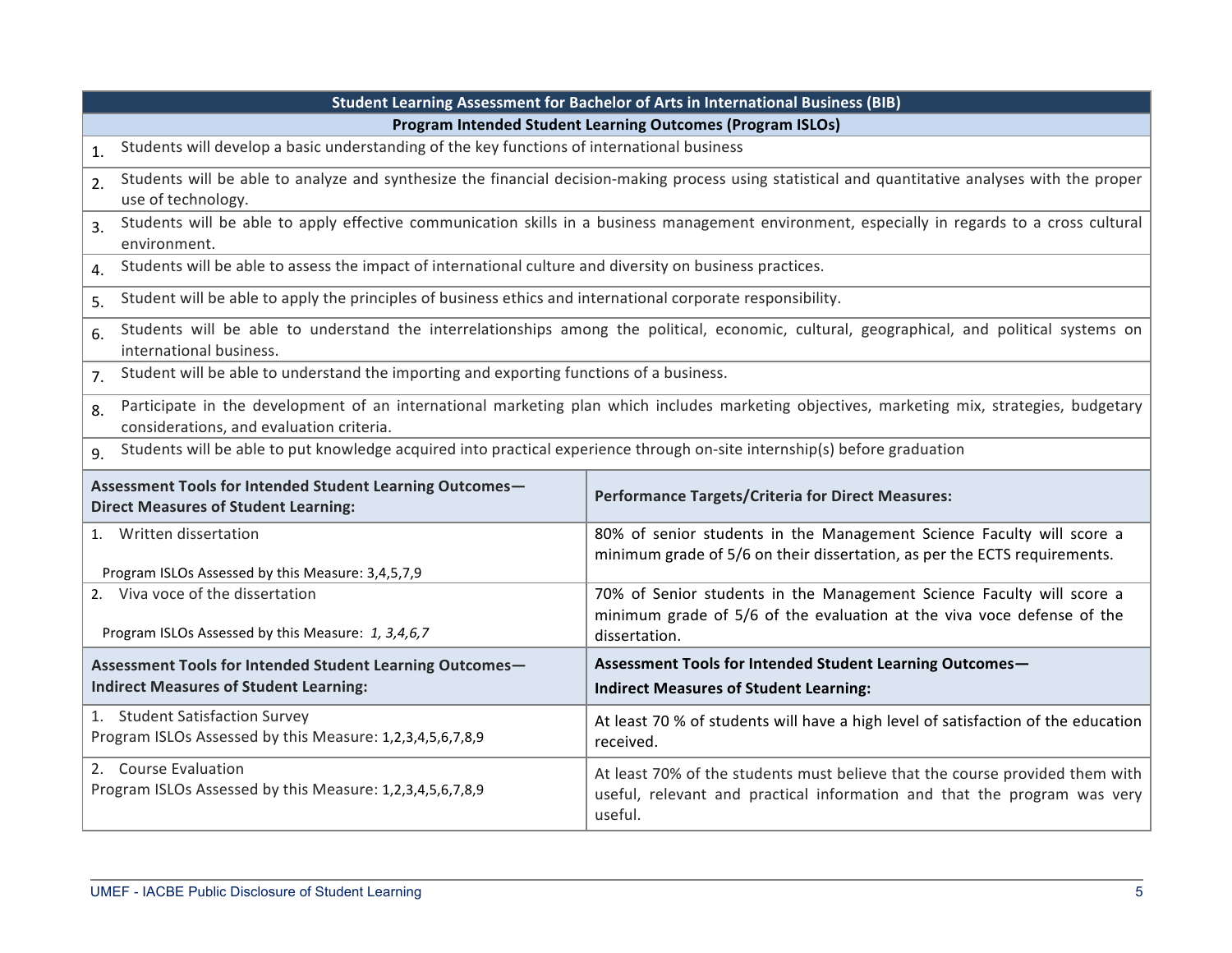| 1. Written dissertation          |                                                                             |
|----------------------------------|-----------------------------------------------------------------------------|
|                                  | Percentage of students achieving a score higher than 5/6                    |
| <b>BBA</b>                       | 38%                                                                         |
| <b>BSF</b>                       | 30%                                                                         |
| <b>BTHM</b>                      | 40%                                                                         |
| <b>BIB</b>                       | 36 %                                                                        |
| 2. Viva voce of the dissertation |                                                                             |
|                                  | Percentge of students achieving a score higher than 5/6                     |
| <b>BBA</b>                       | 45%                                                                         |
| <b>BSF</b>                       | 20%                                                                         |
| <b>BTHM</b>                      | 27%                                                                         |
| <b>BIB</b>                       | 34 %                                                                        |
|                                  |                                                                             |
|                                  | Summary of Results from Implementing Indirect Measures of Student Learning: |
| 1. Student Satisfaction Survey   |                                                                             |
|                                  | Precentage of students' satisfaction higher than 70%                        |
| BBA                              | 95%                                                                         |
| <b>BSF</b>                       | 82%                                                                         |
| <b>BTHM</b>                      | 75%                                                                         |
| <b>BIB</b>                       | 81%                                                                         |
| 2. Course Evaluation             |                                                                             |
|                                  | Percentage of students' satisfaction higher than 70%                        |
| <b>BBA</b>                       | 90%                                                                         |
| <b>BSF</b>                       | 86%                                                                         |
| <b>BTHM</b>                      | 82%                                                                         |
| <b>BIB</b>                       | 83 %                                                                        |
|                                  |                                                                             |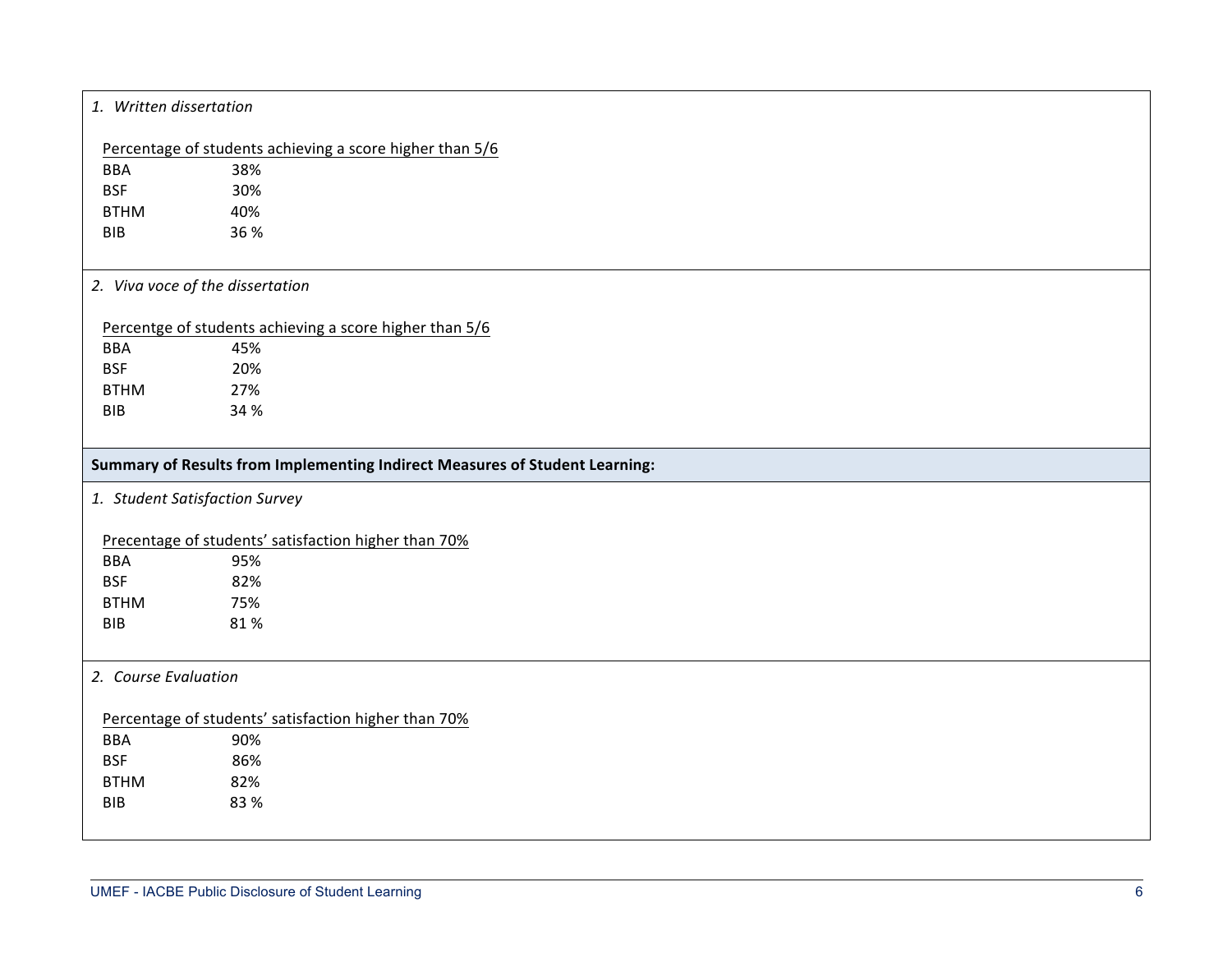|                                                                                                                                                                                           | Summary of Achievement of Intended Student Learning Outcomes: Bachelor of Business Administration (BBA): |                                     |                                   |                                   |                                           |                                  |                                     |                                  |  |
|-------------------------------------------------------------------------------------------------------------------------------------------------------------------------------------------|----------------------------------------------------------------------------------------------------------|-------------------------------------|-----------------------------------|-----------------------------------|-------------------------------------------|----------------------------------|-------------------------------------|----------------------------------|--|
| <b>Intended Student Learning</b><br><b>Outcomes</b>                                                                                                                                       |                                                                                                          | <b>Learning Assessment Measures</b> |                                   |                                   |                                           |                                  |                                     |                                  |  |
| <b>Program ISLOs</b><br><b>Bachelor of Business</b>                                                                                                                                       | Written<br>dissertation                                                                                  | Viva voce<br>of the<br>dissertation | <b>Direct</b><br><b>Measure 3</b> | <b>Direct</b><br><b>Measure 4</b> | <b>Student</b><br>Satisfactio<br>n Survey | Course<br>Evaluation             | <b>Indirect</b><br><b>Measure 3</b> | <b>Indirect Measure 4</b>        |  |
| <b>Administration (BBA)</b>                                                                                                                                                               | Performance<br>Target Was                                                                                | Performance<br><b>Target Was</b>    | Performan<br>ce Target<br>Was     | Performance<br><b>Target Was</b>  | Performance<br><b>Target Was</b>          | Performance<br><b>Target Was</b> | Performance<br>Target Was           | <b>Performance Target</b><br>Was |  |
| Students will be able to<br>1.<br>evaluate basic concepts of the<br>functions of business<br>management.                                                                                  | Met                                                                                                      | Met                                 |                                   |                                   | Met                                       | Met                              |                                     |                                  |  |
| Students will be able to<br>2.<br>analyze and synthesize the<br>financial decision-making<br>process using statistical and<br>quantitative analyses with the<br>proper use of technology. | Not Met                                                                                                  | Not Met                             |                                   |                                   | Not Met                                   | Not Met                          |                                     |                                  |  |
| Students will be able to apply<br>3.<br>effective communication skills<br>in a business management<br>environment.                                                                        | Met                                                                                                      | Met                                 |                                   |                                   | Met                                       | Met                              |                                     |                                  |  |
| Students will be able to apply<br>4.<br>business theories, models,<br>and concepts to guide<br>analysis of problems and<br>situations.                                                    | Met                                                                                                      | Met                                 |                                   |                                   | Met                                       | Met                              |                                     |                                  |  |
| Students will be able to apply<br>5.<br>the principles of business<br>ethics and international<br>corporate responsibility.                                                               | Not Met                                                                                                  | Not Met                             |                                   |                                   | Met                                       | Met                              |                                     |                                  |  |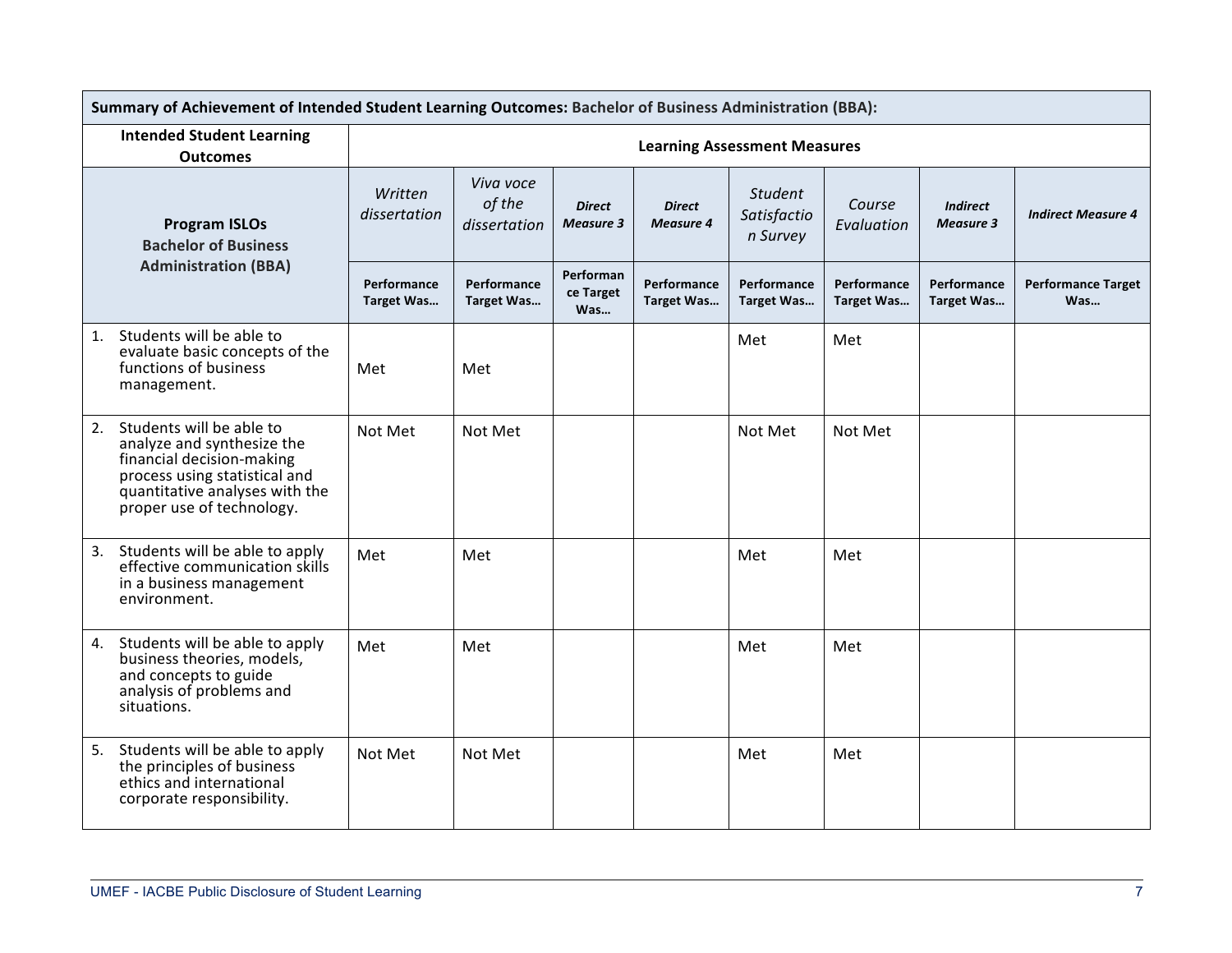| Students will be able to<br>6.<br>identify the leadership and<br>business decision-making<br>skills necessary to perform<br>effectively in a professional<br>context.                                  | Met     | Met     |  | Met     | Met     |  |
|--------------------------------------------------------------------------------------------------------------------------------------------------------------------------------------------------------|---------|---------|--|---------|---------|--|
| Students will be able to<br>7.<br>evaluate the external and<br>internal environments of a<br>business organization and<br>formulate appropriate<br>strategies in the context of<br>competitive forces. | Met     | Met     |  | Met     | Met     |  |
| Students will be able to<br>8.<br>describe the fundamentals of<br>creating and managing<br>innovation, new business<br>development and marketing<br>information into a strategic<br>plan.              | Met     | Met     |  | Met     | Met     |  |
| Students will be able to apply<br>9.<br>the skills into practical<br>experience through on-site<br>internship(s) before<br>graduation                                                                  | Not Met | Not Met |  | Not Met | Not Met |  |
| Proposed Courses of Action for Improvement in Learning Outcomes for which Performance Targets Were Not Met:                                                                                            |         |         |  |         |         |  |
| 1. BBA ISLO 1: Faculty members will devote more time to practical exercises, in particular with the use of technology                                                                                  |         |         |  |         |         |  |
| 2. BBA ISLO 5: Faculty members will organize discussions on ethical thought and issues                                                                                                                 |         |         |  |         |         |  |
| 3. BBA ISLO 9: Students will be encouraged to carry out more internships and SU will organize seminars to enlarge the network with public and private<br>enterprises                                   |         |         |  |         |         |  |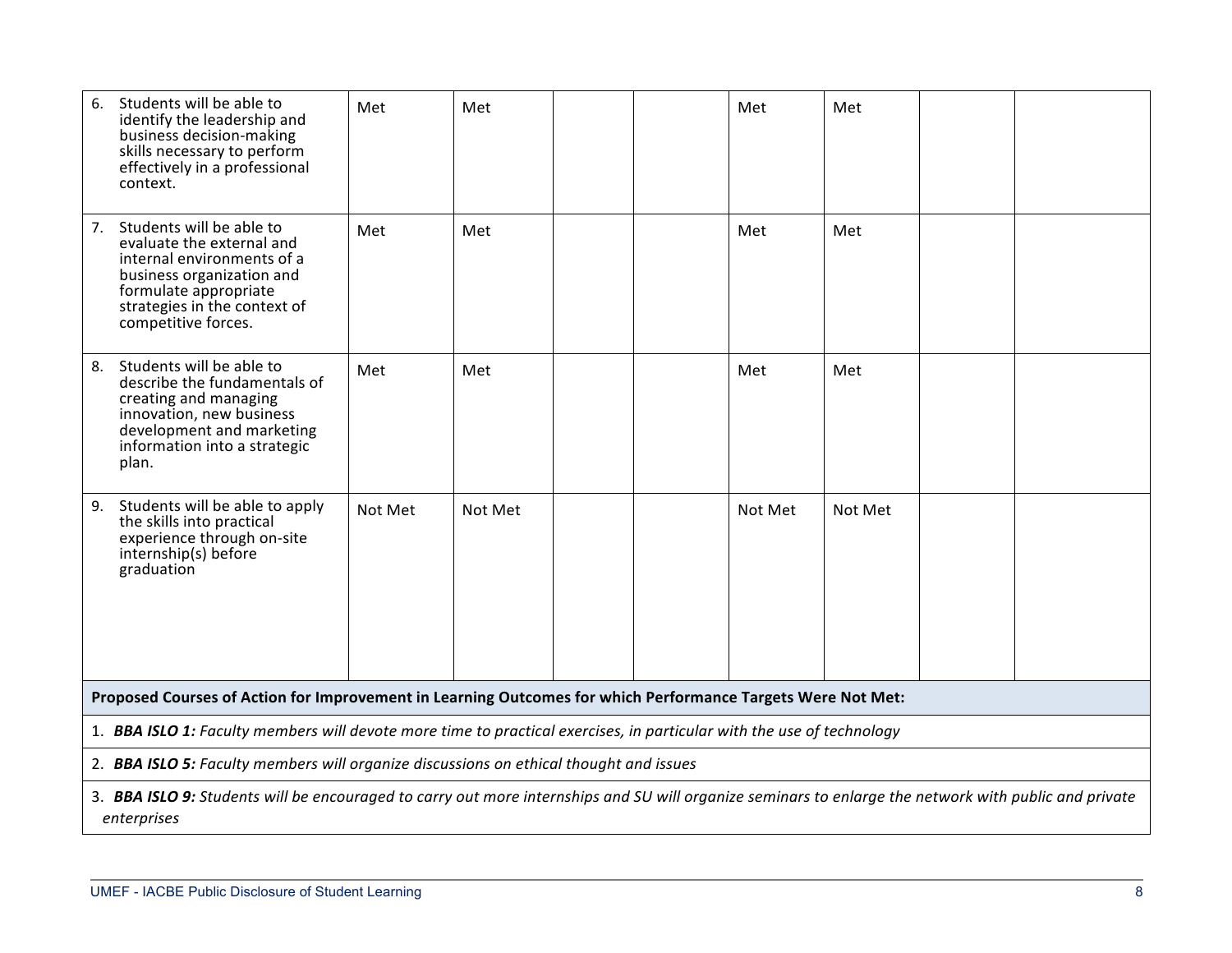| Summary of Achievement of Intended Student Learning Outcomes: Bachelor of Science in Finance (BSF):                                                                              |                                     |                                     |                                   |                                   |                                           |                                  |                                     |                                  |
|----------------------------------------------------------------------------------------------------------------------------------------------------------------------------------|-------------------------------------|-------------------------------------|-----------------------------------|-----------------------------------|-------------------------------------------|----------------------------------|-------------------------------------|----------------------------------|
| <b>Intended Student Learning</b><br><b>Outcomes</b>                                                                                                                              | <b>Learning Assessment Measures</b> |                                     |                                   |                                   |                                           |                                  |                                     |                                  |
| <b>Program ISLOs</b><br><b>Bachelor of Science in Finance</b>                                                                                                                    | Written<br>dissertation             | Viva voce<br>of the<br>dissertation | <b>Direct</b><br><b>Measure 3</b> | <b>Direct</b><br><b>Measure 4</b> | <b>Student</b><br>Satisfactio<br>n Survey | Course<br>Evaluation             | <b>Indirect</b><br><b>Measure 3</b> | <b>Indirect Measure 4</b>        |
| (BSF)                                                                                                                                                                            | Performance<br>Target Was           | Performance<br><b>Target Was</b>    | Performan<br>ce Target<br>Was     | Performance<br>Target Was         | Performance<br><b>Target Was</b>          | Performance<br><b>Target Was</b> | Performance<br>Target Was           | <b>Performance Target</b><br>Was |
| Students will be able to<br>1.<br>remember a basic knowledge<br>of the key functions of<br>business.                                                                             | Met                                 | Met                                 |                                   |                                   | Met                                       | Met                              |                                     |                                  |
| Students will be able to<br>2.<br>analyze and synthesize the<br>financial decision-making<br>processes.                                                                          | Not Met                             | Not Met                             |                                   |                                   | Not Met                                   | Not Met                          |                                     |                                  |
| Students will be able to apply<br>3.<br>effective communication skills<br>in a business management<br>environment.                                                               | Met                                 | Met                                 |                                   |                                   | Met                                       | Met                              |                                     |                                  |
| Students will be able to have<br>4.<br>a basic information of the<br>financial side of business and<br>be able to use accounting,<br>statistics and data analysis<br>coherently. | Met                                 | Met                                 |                                   |                                   | Met                                       | Met                              |                                     |                                  |
| Students will be able to<br>5.<br>analyze and evaluate<br>organizational structures and<br>the interdependence of<br>functional areas.                                           | Met                                 | Met                                 |                                   |                                   | Met                                       | Met                              |                                     |                                  |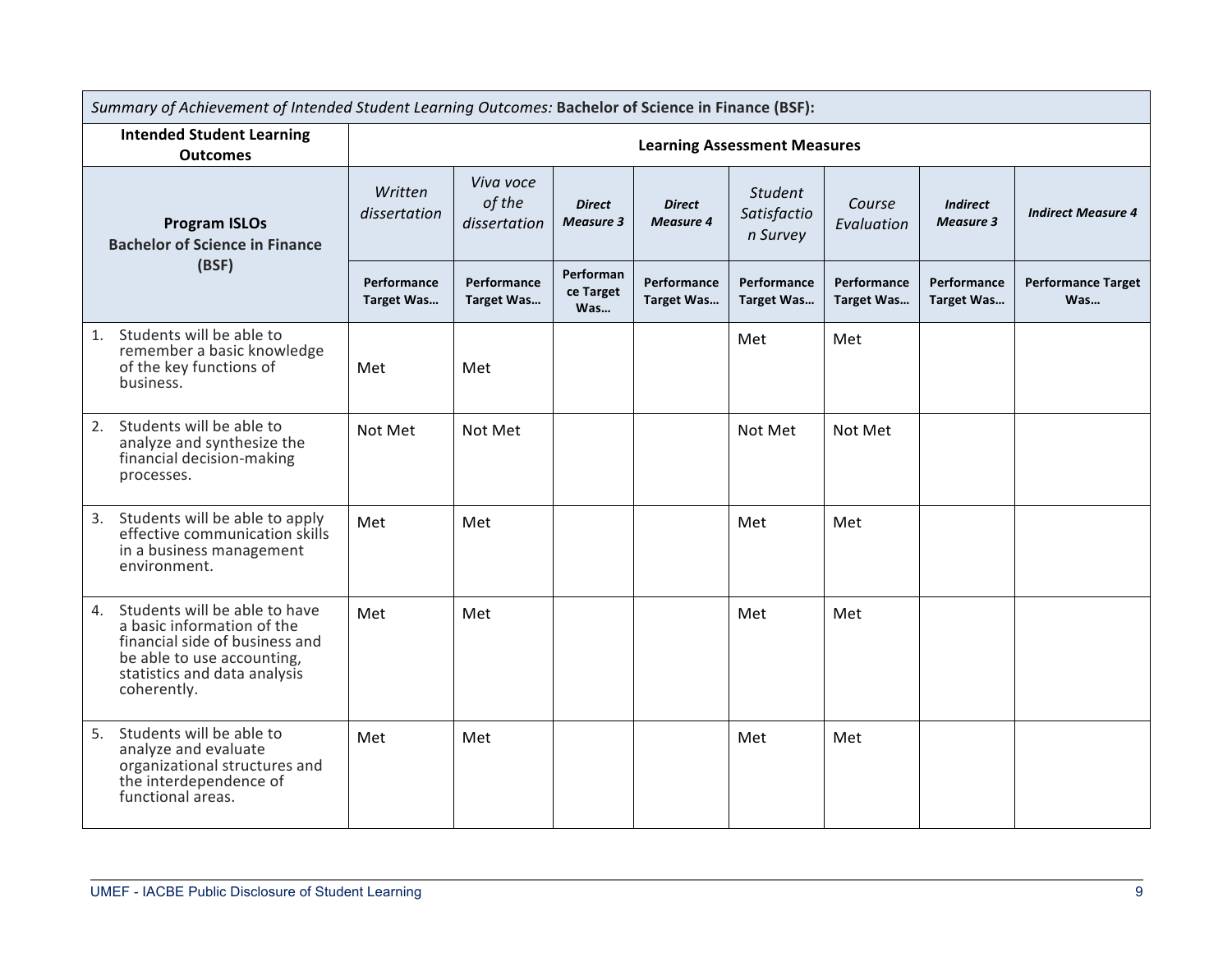| Students will be able to<br>6.<br>analyze and evaluate an<br>organization's internal control<br>system, taking risk<br>management into account,<br>and prepare the present<br>financial statements, reports<br>and other documents. | N/A | N/A |  |  | N/A | N/A |  |  |  |
|-------------------------------------------------------------------------------------------------------------------------------------------------------------------------------------------------------------------------------------|-----|-----|--|--|-----|-----|--|--|--|
| 7. Students will be able to<br>describe the workings of<br>financial markets which<br>operate domestically and<br>internationally.                                                                                                  | Met | Met |  |  | Met | Met |  |  |  |
| Students will be able to<br>8.<br>articulate the purposes and<br>critical role of money and<br>capital markets to the<br>functioning of a modern<br>world business and<br>economics.                                                | Met | Met |  |  | Met | Met |  |  |  |
| 9. Students will be able to apply<br>the skills into practical<br>experience through on-site<br>internship(s) before<br>graduation                                                                                                  | Met | Met |  |  | Met | Met |  |  |  |
| Proposed Courses of Action for Improvement in Learning Outcomes for which Performance Targets Were Not Met:                                                                                                                         |     |     |  |  |     |     |  |  |  |
| 1. BSF ISLO 2: Course of Action 5 Faculty members will organize discussions on ethical thought and issues.                                                                                                                          |     |     |  |  |     |     |  |  |  |
| 4. Course of Action 2                                                                                                                                                                                                               |     |     |  |  |     |     |  |  |  |
| 5. Course of Action 3                                                                                                                                                                                                               |     |     |  |  |     |     |  |  |  |
| 6. Course of Action 4                                                                                                                                                                                                               |     |     |  |  |     |     |  |  |  |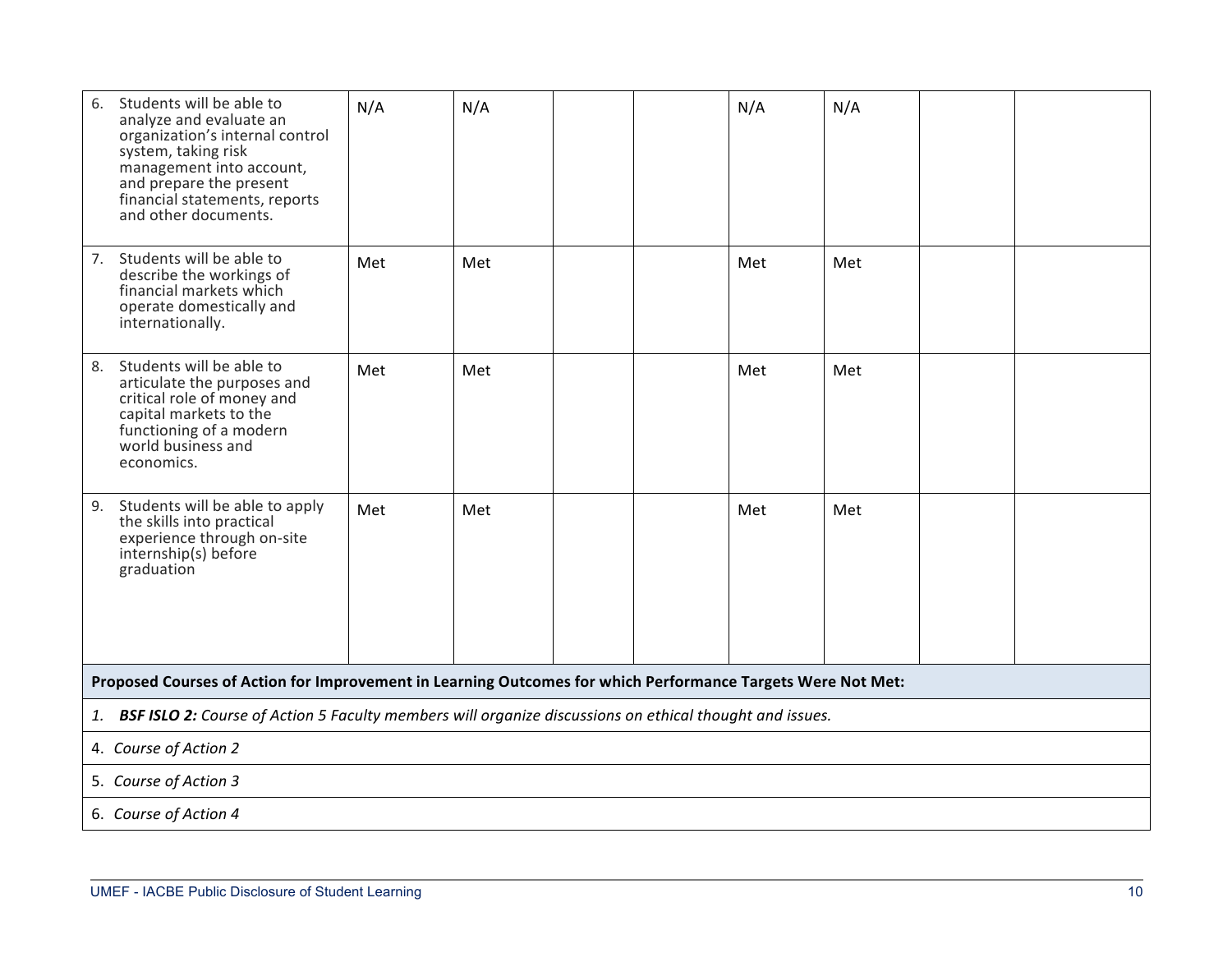|                                                                                                                                                                                                                                     | Summary of Achievement of Intended Student Learning Outcomes: Tourism and Hotel Management (BTHM): |                                     |                                   |                                   |                                           |                           |                                     |                           |
|-------------------------------------------------------------------------------------------------------------------------------------------------------------------------------------------------------------------------------------|----------------------------------------------------------------------------------------------------|-------------------------------------|-----------------------------------|-----------------------------------|-------------------------------------------|---------------------------|-------------------------------------|---------------------------|
| <b>Intended Student Learning</b><br><b>Outcomes</b>                                                                                                                                                                                 |                                                                                                    |                                     |                                   |                                   | <b>Learning Assessment Measures</b>       |                           |                                     |                           |
| <b>Program ISLOs</b><br><b>Tourism and Hotel Management</b>                                                                                                                                                                         | Written<br>dissertation                                                                            | Viva voce<br>of the<br>dissertation | <b>Direct</b><br><b>Measure 3</b> | <b>Direct</b><br><b>Measure 4</b> | <b>Student</b><br>Satisfactio<br>n Survey | Course<br>Evaluation      | <b>Indirect</b><br><b>Measure 3</b> | <b>Indirect Measure 4</b> |
| (BTHM)                                                                                                                                                                                                                              | Performance<br>Target Was                                                                          | Performance<br>Target Was           | Performan<br>ce Target<br>Was     | Performance<br>Target Was         | Performance<br>Target Was                 | Performance<br>Target Was | Performance<br><b>Target Was</b>    | Performance<br>Target Was |
| 1. Students will develop a basic<br>understanding of the key<br>functions of business,<br>management and tourism                                                                                                                    | Met                                                                                                | Met                                 |                                   |                                   | Met                                       | Met                       |                                     |                           |
| Students will be able to<br>2.<br>analyze and synthesize the<br>financial decision-making<br>process with the correct use<br>and application of technology.                                                                         | Not Met                                                                                            | Not Met                             |                                   |                                   | Not Met                                   | Not Met                   |                                     |                           |
| Students will be able to apply<br>3.<br>effective communication skills<br>in a business management<br>environment.                                                                                                                  | Met                                                                                                | Met                                 |                                   |                                   | Met                                       | Met                       |                                     |                           |
| Students will be able to apply<br>4.<br>business theories, models, and<br>concepts to guide analysis of<br>problems and situations.                                                                                                 | Met                                                                                                | Met                                 |                                   |                                   | Met                                       | Met                       |                                     |                           |
| Students will be able to<br>5.<br>analyze and evaluate an<br>organization's internal control<br>system, taking risk<br>management into account,<br>and prepare the present<br>financial statements, reports<br>and other documents. | N/A                                                                                                | N/A                                 |                                   |                                   | N/A                                       | N/A                       |                                     |                           |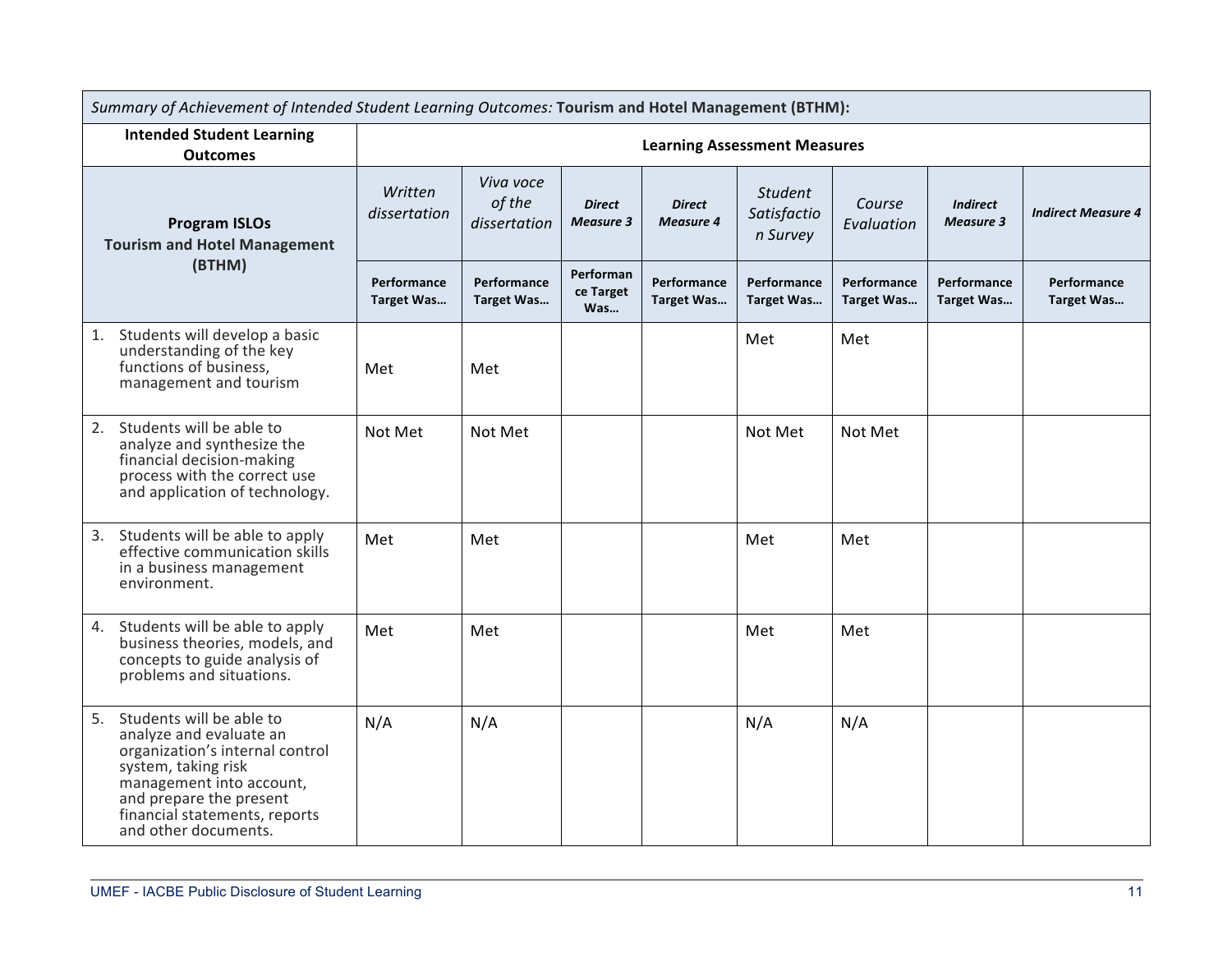| Students will be able to<br>6.<br>describe and understand the<br>workings of hotel and tourist<br>operations which operate<br>domestically and<br>internationally.                   | Met | Met |  | Met | Met |  |
|--------------------------------------------------------------------------------------------------------------------------------------------------------------------------------------|-----|-----|--|-----|-----|--|
| 7. Students will be able to<br>articulate the purposes and<br>critical role of hospitality and<br>tourism markets to the<br>functioning of a modern world<br>business and economics. | Met | Met |  | Met | Met |  |
| Students will be able to put<br>8.<br>knowledge acquired into<br>practical experience through<br>on-site internship(s) before<br>graduation                                          | Met | Met |  | Met | Met |  |
| Proposed Courses of Action for Improvement in Learning Outcomes for which Performance Targets Were Not Met:                                                                          |     |     |  |     |     |  |
| 1. Course of Action 1                                                                                                                                                                |     |     |  |     |     |  |
| Course of Action 2<br>2.                                                                                                                                                             |     |     |  |     |     |  |
| Course of Action 3<br>3.                                                                                                                                                             |     |     |  |     |     |  |
| 4. Course of Action 4                                                                                                                                                                |     |     |  |     |     |  |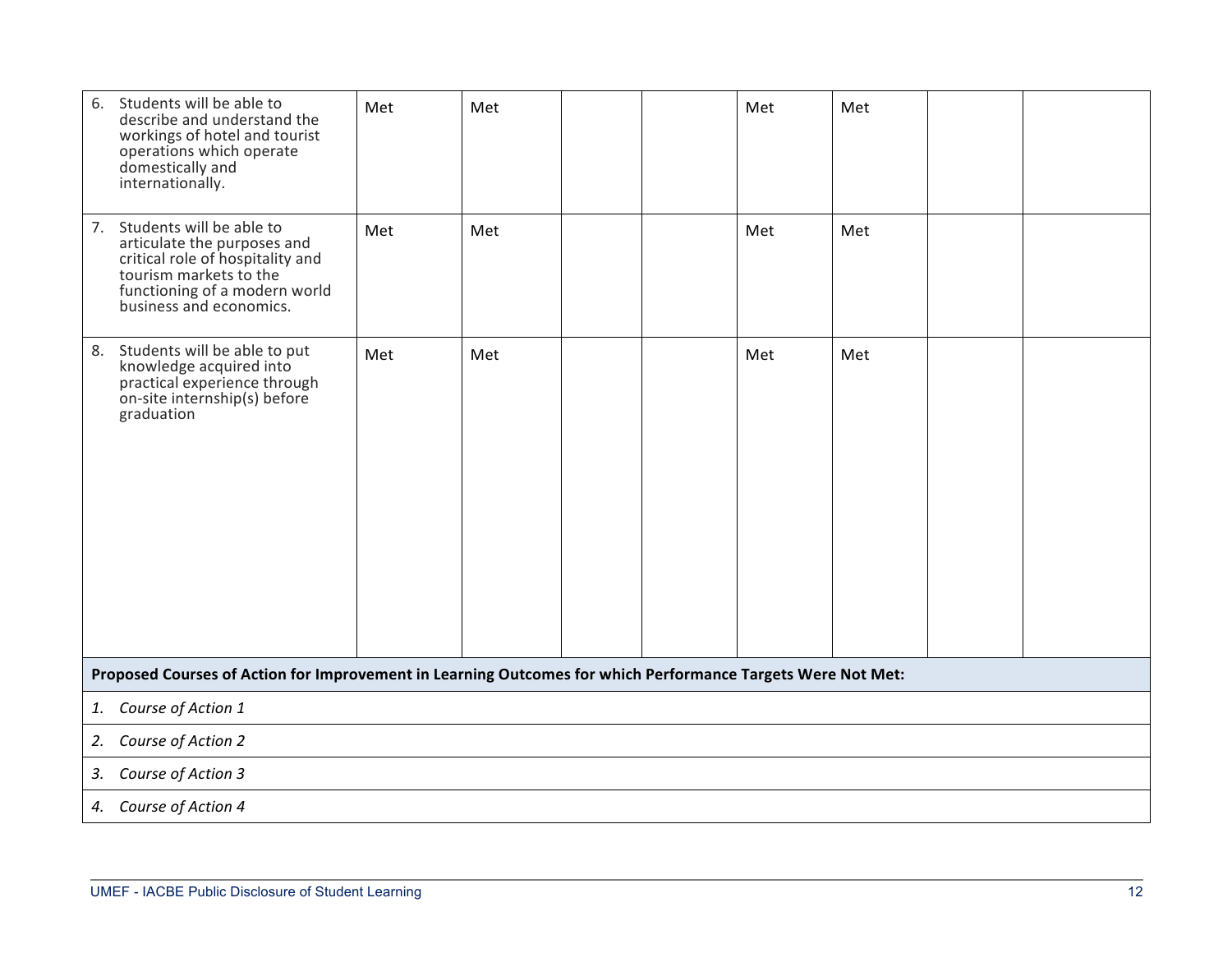|    |                                                                                                                                                                                           | Summary of Achievement of Intended Student Learning Outcomes: Bachelor of Arts in International Business (BIB): |                                     |                                   |                                   |                                           |                           |                                     |                                             |  |
|----|-------------------------------------------------------------------------------------------------------------------------------------------------------------------------------------------|-----------------------------------------------------------------------------------------------------------------|-------------------------------------|-----------------------------------|-----------------------------------|-------------------------------------------|---------------------------|-------------------------------------|---------------------------------------------|--|
|    | <b>Intended Student Learning</b><br><b>Outcomes</b>                                                                                                                                       | <b>Learning Assessment Measures</b>                                                                             |                                     |                                   |                                   |                                           |                           |                                     |                                             |  |
|    | <b>Program ISLOs</b><br>Bachelor of Arts in International                                                                                                                                 | Written<br>dissertation                                                                                         | Viva voce<br>of the<br>dissertation | <b>Direct</b><br><b>Measure 3</b> | <b>Direct</b><br><b>Measure 4</b> | <b>Student</b><br>Satisfactio<br>n Survey | Course<br>Evaluation      | <b>Indirect</b><br><b>Measure 3</b> | <b>Indirect Measure</b><br>$\boldsymbol{4}$ |  |
|    | <b>Business (BIB):</b>                                                                                                                                                                    | Performance<br>Target Was                                                                                       | Performance<br>Target Was           | Performan<br>ce Target<br>Was     | Performance<br>Target Was         | Performance<br>Target Was                 | Performance<br>Target Was | Performance<br>Target Was           | Performance<br>Target Was                   |  |
| 1. | Students will develop a basic<br>understanding of the key<br>functions<br>international<br>of<br>business                                                                                 | Met                                                                                                             | Met                                 |                                   |                                   | Met                                       | Met                       |                                     |                                             |  |
| 2. | Students will be able to analyze<br>and synthesize the financial<br>decision-making process using<br>statistical<br>quantitative<br>and<br>analyses with the proper use of<br>technology. | Not Met                                                                                                         | Not Met                             |                                   |                                   | Not Met                                   | Not Met                   |                                     |                                             |  |
|    | 3. Students will be able to apply<br>effective communication skills in<br>business<br>management<br>a<br>environment,<br>especially<br>in<br>regards to a cross cultural<br>environment.  | Met                                                                                                             | Met                                 |                                   |                                   | Met                                       | Met                       |                                     |                                             |  |
|    | 4. Students will be able to assess<br>the impact of international<br>culture and<br>diversity<br>on<br>business practices.                                                                | Met                                                                                                             | Met                                 |                                   |                                   | Met                                       | Met                       |                                     |                                             |  |
| 5. | Student will be able to apply the<br>principles of business ethics and<br>international<br>corporate<br>responsibility.                                                                   | Not Met                                                                                                         | Not Met                             |                                   |                                   | Not Met                                   | Not Met                   |                                     |                                             |  |
|    | 6. Students will<br>be<br>able<br>to<br>understand<br>the<br>interrelationships among<br>the                                                                                              | Met                                                                                                             | Met                                 |                                   |                                   | Met                                       | Met                       |                                     |                                             |  |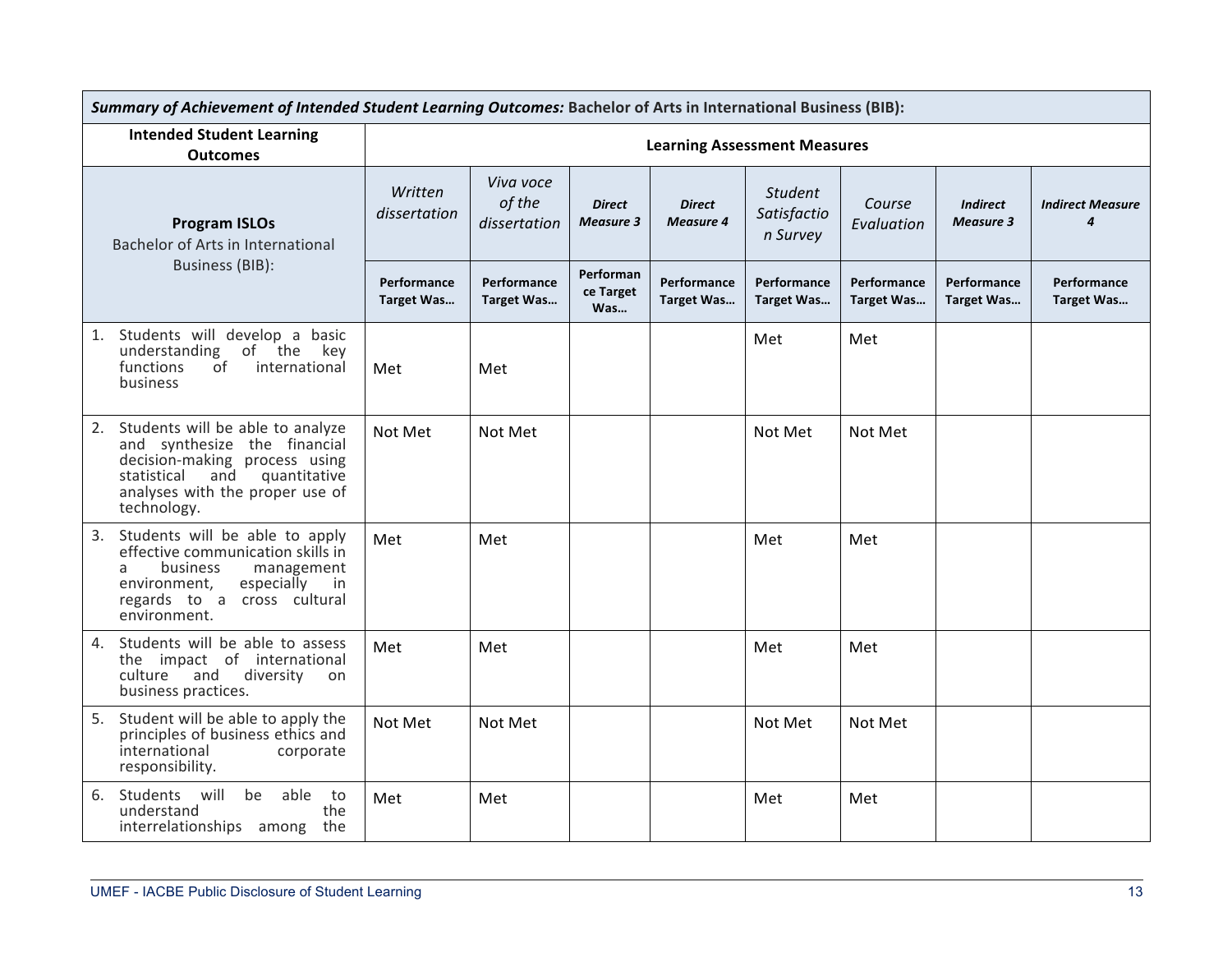| political,<br>cultural,<br>economic,<br>political<br>geographical,<br>and<br>international<br>systems<br>on<br>business.                                                                                              |                                                                                                             |     |  |  |     |     |  |
|-----------------------------------------------------------------------------------------------------------------------------------------------------------------------------------------------------------------------|-------------------------------------------------------------------------------------------------------------|-----|--|--|-----|-----|--|
| Student<br>will<br>able<br>7.<br>be<br>to<br>understand the importing and<br>functions<br>exporting<br>0f<br>a,<br>business.                                                                                          | Met                                                                                                         | Met |  |  | Met | Met |  |
| Participate in the development<br>8.<br>of an international marketing<br>plan which includes marketing<br>marketing<br>objectives,<br>mix,<br>budgetary<br>strategies,<br>considerations, and evaluation<br>criteria. | Met                                                                                                         | Met |  |  | Met | Met |  |
| Students will be able to put<br>9.<br>knowledge<br>into<br>acquired<br>practical experience through on-<br>internship(s)<br>before<br>site<br>graduation                                                              | Met                                                                                                         | Met |  |  | Met | Met |  |
|                                                                                                                                                                                                                       | Proposed Courses of Action for Improvement in Learning Outcomes for which Performance Targets Were Not Met: |     |  |  |     |     |  |
| Course of Action 1<br>1.                                                                                                                                                                                              |                                                                                                             |     |  |  |     |     |  |
| Course of Action 2<br>2.                                                                                                                                                                                              |                                                                                                             |     |  |  |     |     |  |
| 3. Course of Action 3                                                                                                                                                                                                 |                                                                                                             |     |  |  |     |     |  |
| 4. Course of Action 4                                                                                                                                                                                                 |                                                                                                             |     |  |  |     |     |  |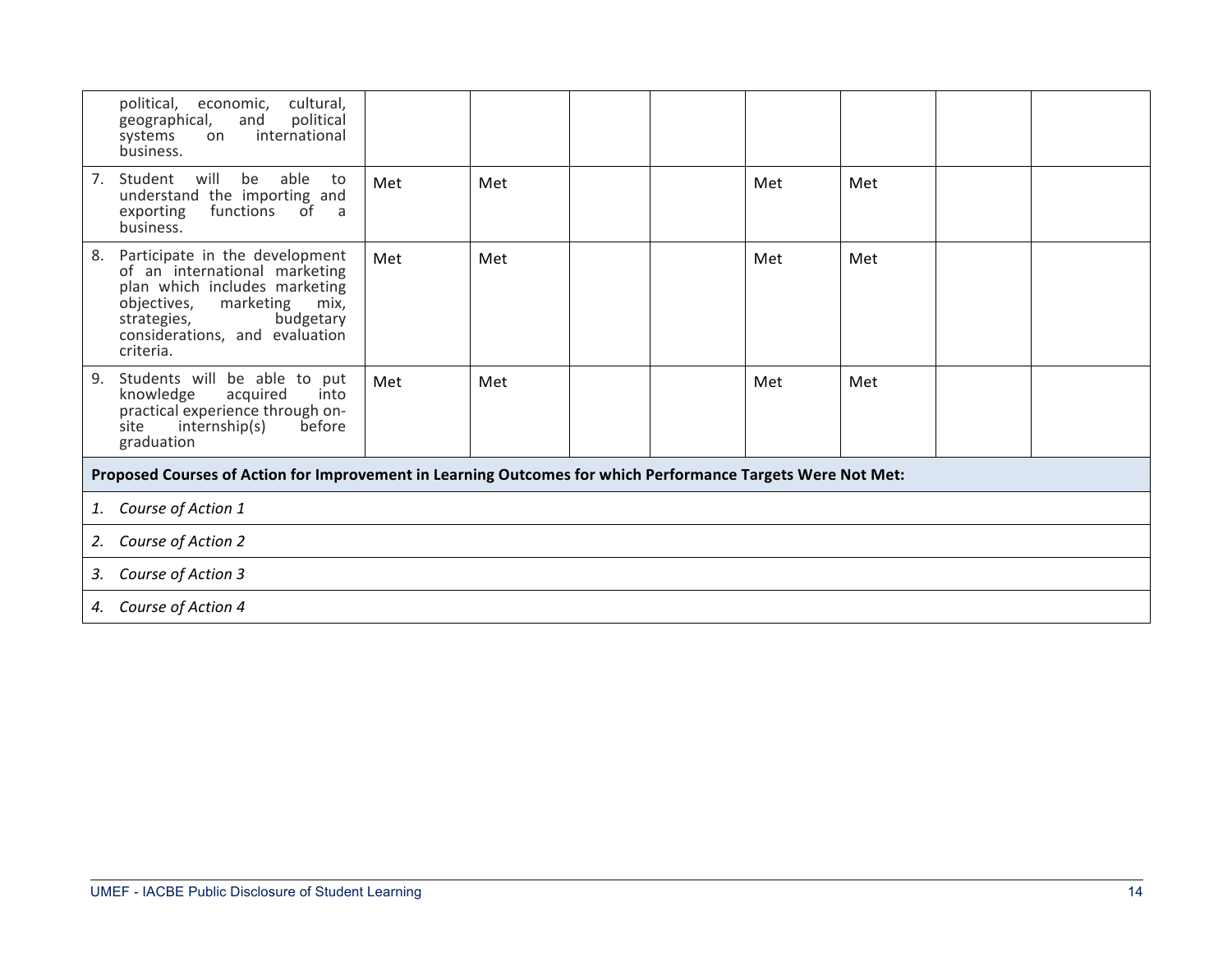## **MASTER'S-LEVEL PROGRAMS**

| Student Learning Assessment for Master of Business Administration                                         |                                                                                                                                                                                                                                                                                                                        |                                                                                                                                                                                                            |  |  |
|-----------------------------------------------------------------------------------------------------------|------------------------------------------------------------------------------------------------------------------------------------------------------------------------------------------------------------------------------------------------------------------------------------------------------------------------|------------------------------------------------------------------------------------------------------------------------------------------------------------------------------------------------------------|--|--|
| Program Intended Student Learning Outcomes (Program ISLOs)                                                |                                                                                                                                                                                                                                                                                                                        |                                                                                                                                                                                                            |  |  |
| 1.                                                                                                        | The courses have been created so that each graduate, on successful completion of their program, will have acquired, critical thinking, effective<br>problem solving, effective communication, emotional intelligence skills, strategic planning and thinking, quantitative skills, innovation and critical<br>analysis |                                                                                                                                                                                                            |  |  |
| 2.                                                                                                        | Students will be able to prepare variance analysis of cost of operation as against budgeted costs, and offer constructive advice on reason for<br>excess cost, and provide measure towards cost reduction and performance variation using standard costing techniques.                                                 |                                                                                                                                                                                                            |  |  |
| 3.                                                                                                        | affected by lots of exogenous factors beyond the control of managers.                                                                                                                                                                                                                                                  | Students will be able to make economic and management decisions that consider the global economic situation, since the business units are                                                                  |  |  |
| $\overline{4}$ .                                                                                          | consequences.                                                                                                                                                                                                                                                                                                          | Students will be able to show their understanding of the impact of any adopted leadership style and approach in the organization and its                                                                   |  |  |
| 5 <sub>1</sub>                                                                                            | Students will be able to prepare variance analysis of cost of operation as against budgeted costs, and offer constructive advice on reason for<br>excess cost, and provide measure towards cost reduction and performance variation using standard costing techniques                                                  |                                                                                                                                                                                                            |  |  |
| Assessment Tools for Intended Student Learning Outcomes-<br><b>Direct Measures of Student Learning:</b>   |                                                                                                                                                                                                                                                                                                                        | <b>Performance Targets/Criteria for Direct Measures:</b>                                                                                                                                                   |  |  |
| $\mathbf{1}$ .                                                                                            | <b>Written Thesis</b><br>Program ISLOs Assessed by this Measure: 3,4,5,                                                                                                                                                                                                                                                | 80 % senior students in the Management Science Faculty will score a<br>minimum grade of 5/6 on their written thesis.                                                                                       |  |  |
| 2.                                                                                                        | Viva voce of the Thesis<br>Program ISLOs Assessed by this Measure: 1, 3,4,                                                                                                                                                                                                                                             | 70 % of the senior students in the Management Science Faculty will score a<br>minimum grade of 5/6 at the viva voce defense of the thesis.                                                                 |  |  |
| Assessment Tools for Intended Student Learning Outcomes-<br><b>Indirect Measures of Student Learning:</b> |                                                                                                                                                                                                                                                                                                                        | Assessment Tools for Intended Student Learning Outcomes-<br><b>Indirect Measures of Student Learning:</b>                                                                                                  |  |  |
| 1.                                                                                                        | <b>Student Satisfaction Survey</b><br>Program ISLOs Assessed by this Measure: 1,2,3,4,5                                                                                                                                                                                                                                | At least 70 % of students will have a higher level of satisfaction from the level<br>of course and seminars received by professors.                                                                        |  |  |
| 2.                                                                                                        | <b>Course Evaluation</b><br>Program ISLOs Assessed by this Measure: 1,2,3,4,5                                                                                                                                                                                                                                          | Students are our primary contact and their satisfaction is critical to MSF<br>success. At least 70% of the students will feel that their course provided them<br>with useful education and higher quality. |  |  |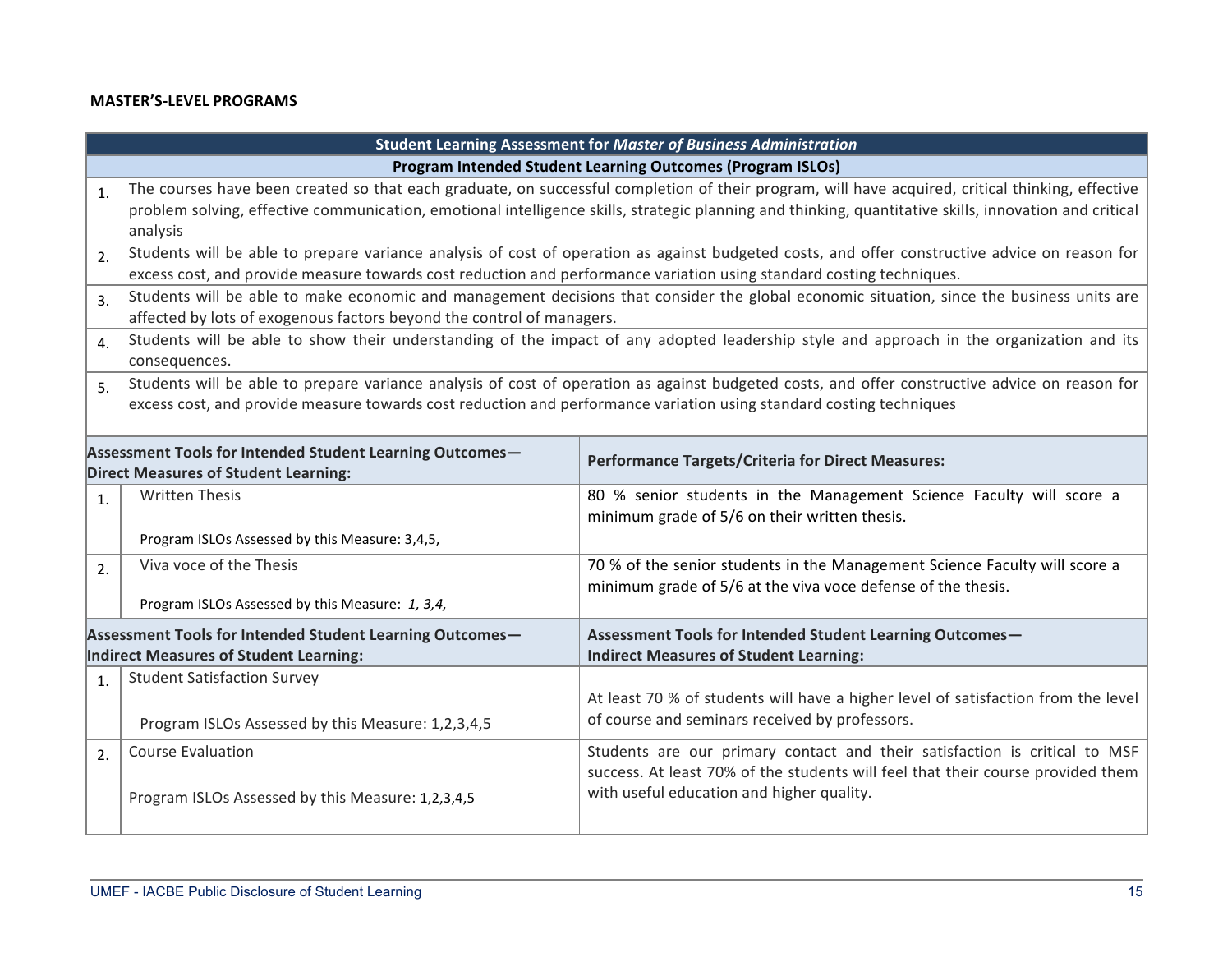|                                                                | Student Learning Assessment for Master of Business Administration (Option International Finance and Economic):                 |                                                                                                                                                        |  |  |  |
|----------------------------------------------------------------|--------------------------------------------------------------------------------------------------------------------------------|--------------------------------------------------------------------------------------------------------------------------------------------------------|--|--|--|
| Program Intended Student Learning Outcomes (Program ISLOs)     |                                                                                                                                |                                                                                                                                                        |  |  |  |
| $\mathbf{1}$ .                                                 |                                                                                                                                | The courses have been created so that each graduate, on successful completion of their program, will have learned, critical thinking, effective        |  |  |  |
|                                                                |                                                                                                                                | problem solving, effective communication, emotional intelligence skills, strategic planning and thinking, quantitative skills, innovation and critical |  |  |  |
|                                                                | analysis                                                                                                                       |                                                                                                                                                        |  |  |  |
| 2.                                                             |                                                                                                                                | Student will be able to prepare variance analysis of cost of operation as against budgeted costs, and offer constructive advice on reason for          |  |  |  |
|                                                                | excess cost, and provide measure towards cost reduction and performance variation using standard costing techniques.           |                                                                                                                                                        |  |  |  |
| 3.                                                             |                                                                                                                                | Students will be able to make economic and management decisions that bear and consider the global economic situations, since the business              |  |  |  |
|                                                                | units are affected by lots of exogenous factors beyond the control of managers.                                                |                                                                                                                                                        |  |  |  |
| $\overline{4}$ .                                               |                                                                                                                                | Students will be able to understand the economic issues as it relates to the income, employment and economic growth indexes in a country's             |  |  |  |
|                                                                | economy and be able to constructively criticize and examine the government policies.                                           |                                                                                                                                                        |  |  |  |
| 5.                                                             |                                                                                                                                | Students will be able to formulate short- and long-run macroeconomic policies, exploring the sources of macroeconomics fluctuations, the fiscal        |  |  |  |
|                                                                | deficits, financial markets distresses, capital immobility, and effective monetary policy that tends to stabilize the economy. |                                                                                                                                                        |  |  |  |
| 6.                                                             |                                                                                                                                | Students will be able to analyze the entire financial system and its component parts with an expanded knowledge of the trend toward                    |  |  |  |
|                                                                | globalization of financial markets and institutions and the inter-relationships with the economy.                              |                                                                                                                                                        |  |  |  |
| 7 <sub>1</sub>                                                 |                                                                                                                                | Students will develop the research and analysis of data, and come up with new and innovative findings of approached to solving hitherto difficult      |  |  |  |
| solution within the academic, business and social environment. |                                                                                                                                |                                                                                                                                                        |  |  |  |
|                                                                |                                                                                                                                |                                                                                                                                                        |  |  |  |
|                                                                | Assessment Tools for Intended Student Learning Outcomes-                                                                       | <b>Performance Targets/Criteria for Direct Measures:</b>                                                                                               |  |  |  |
|                                                                | <b>Direct Measures of Student Learning:</b>                                                                                    |                                                                                                                                                        |  |  |  |
| $\overline{1}$ .                                               | <b>Written Thesis</b>                                                                                                          | 80 % senior students in the Management Science Faculty will score a                                                                                    |  |  |  |
|                                                                | Program ISLOs Assessed by this Measure: 1,5,7                                                                                  | minimum grade of 5/6 on their written thesis.                                                                                                          |  |  |  |
|                                                                |                                                                                                                                |                                                                                                                                                        |  |  |  |
| 2.                                                             | Viva voce of the Thesis                                                                                                        | 70 % of the senior students in the Management Science Faculty will                                                                                     |  |  |  |
|                                                                | Program ISLOs Assessed by this Measure: 2,5,6                                                                                  | score a minimum grade of 5/6 at the viva voce defense of the thesis.                                                                                   |  |  |  |
|                                                                |                                                                                                                                |                                                                                                                                                        |  |  |  |
|                                                                | Assessment Tools for Intended Student Learning Outcomes-                                                                       | Assessment Tools for Intended Student Learning Outcomes-                                                                                               |  |  |  |
|                                                                | <b>Indirect Measures of Student Learning:</b>                                                                                  | <b>Indirect Measures of Student Learning:</b>                                                                                                          |  |  |  |
| 1.                                                             | <b>Student Satisfaction Survey</b>                                                                                             | At least 70 % of students will have a higher level of satisfaction from the                                                                            |  |  |  |
|                                                                | Program ISLOs Assessed by this Measure: 1,2,3,4,5,6,7                                                                          | level of course and seminars received by professors.                                                                                                   |  |  |  |
| 2.                                                             | <b>Course Evaluation</b>                                                                                                       | Students are our primary contact and their satisfaction is critical to MSF                                                                             |  |  |  |
|                                                                |                                                                                                                                | success. At least 70% of the students will feel that their course provided                                                                             |  |  |  |
|                                                                | Program ISLOs Assessed by this Measure: 1,2,3,4,5,6,7                                                                          | them with useful education and higher quality.                                                                                                         |  |  |  |
|                                                                |                                                                                                                                |                                                                                                                                                        |  |  |  |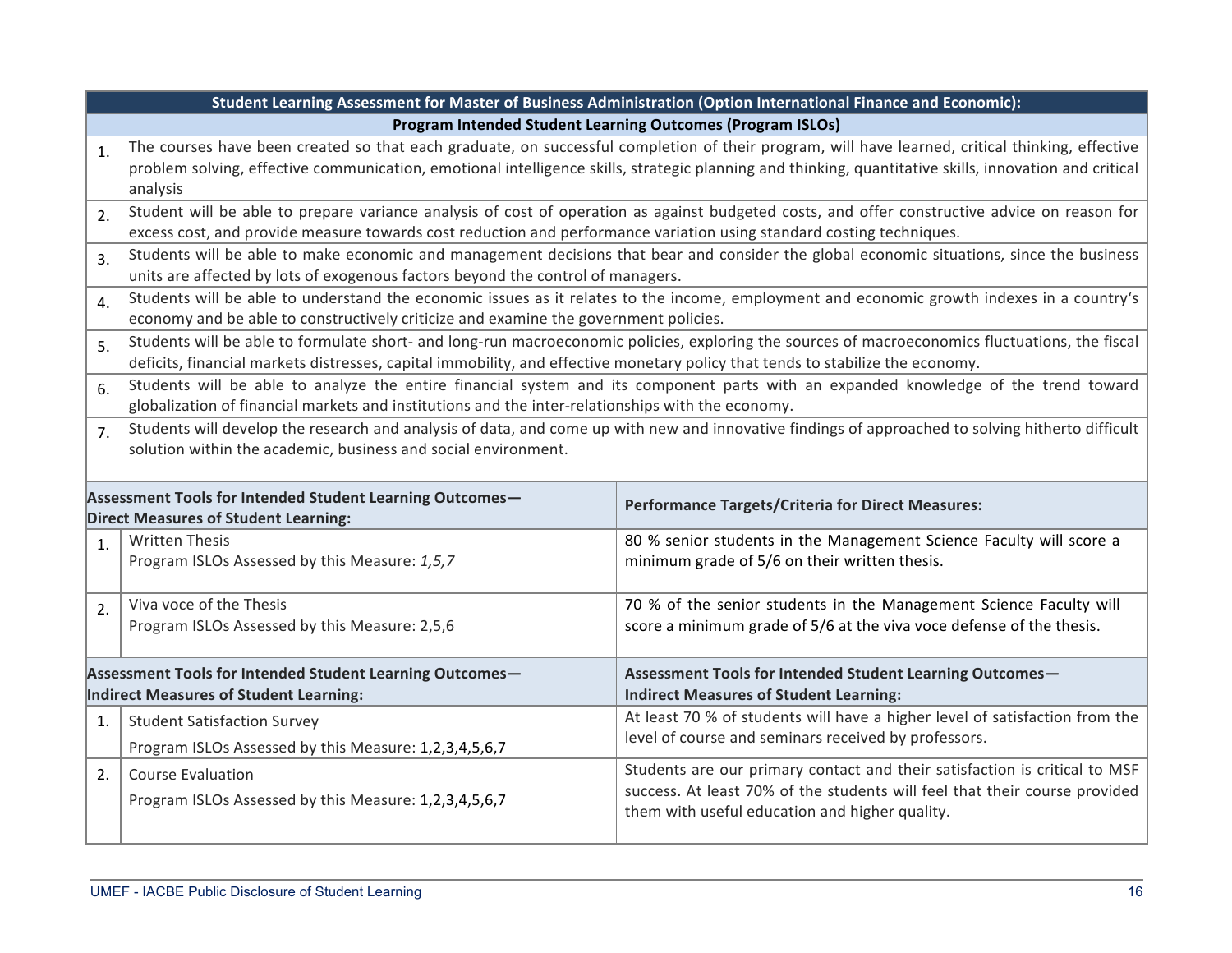| Student Learning Assessment for Business Administration (Option Human Resources Management):                                                                                                                                |                                                                                                                                                                                                                                                                                                                      |                                                                                                                                                                                                           |  |  |
|-----------------------------------------------------------------------------------------------------------------------------------------------------------------------------------------------------------------------------|----------------------------------------------------------------------------------------------------------------------------------------------------------------------------------------------------------------------------------------------------------------------------------------------------------------------|-----------------------------------------------------------------------------------------------------------------------------------------------------------------------------------------------------------|--|--|
| Program Intended Student Learning Outcomes (Program ISLOs)                                                                                                                                                                  |                                                                                                                                                                                                                                                                                                                      |                                                                                                                                                                                                           |  |  |
| $\mathbf{1}$ .                                                                                                                                                                                                              | The courses have been created so that each graduate, on successful completion of their program, will have acquired, critical thinking, effective problem solving,<br>effective communication, emotional intelligence skills, strategic planning and thinking, quantitative skills, innovation and critical analysis. |                                                                                                                                                                                                           |  |  |
| 2.                                                                                                                                                                                                                          | Students will review accurately the corporate financial environment facing the organization and provide systematic and logical solution structures.                                                                                                                                                                  |                                                                                                                                                                                                           |  |  |
| 3.                                                                                                                                                                                                                          | Students will develop the total quality management interacting process for managers and work teams that are involved in the decision making of the<br>organization, ensuring an enhanced working environment.                                                                                                        |                                                                                                                                                                                                           |  |  |
| $\overline{4}$ .                                                                                                                                                                                                            | Students will be able to demonstrate how each manager must be a human resource problem solver and diagnostician.                                                                                                                                                                                                     |                                                                                                                                                                                                           |  |  |
| 5.                                                                                                                                                                                                                          | Students will be able to comprehend the systematic techniques for recruiting, assessing, selecting and placement of competent employees.                                                                                                                                                                             |                                                                                                                                                                                                           |  |  |
| 6.                                                                                                                                                                                                                          | Students will be able to recognize how to identify the knowledge, skills, abilities, and other characteristics required to perform various jobs and job tasks and<br>how to measure the presence of the attributes in employment applicants.                                                                         |                                                                                                                                                                                                           |  |  |
| 7.                                                                                                                                                                                                                          | Students will learn to develop very good acknowledgment of the relationship between human resource professionals' and line managers' roles in staffing<br>activities.                                                                                                                                                |                                                                                                                                                                                                           |  |  |
| 8.                                                                                                                                                                                                                          | Students will be able to realize the use of effective compensation policy and management to properly motivate and ensure there is h<br>harmony within the organizational structure.                                                                                                                                  |                                                                                                                                                                                                           |  |  |
| Students will be able to understand advanced issues concerning employee training and development as they affect needs assessment, transfer of training,<br>9.<br>designing a learning environment, methods, and evaluation. |                                                                                                                                                                                                                                                                                                                      |                                                                                                                                                                                                           |  |  |
|                                                                                                                                                                                                                             | Assessment Tools for Intended Student Learning Outcomes-<br><b>Direct Measures of Student Learning:</b>                                                                                                                                                                                                              | <b>Performance Targets/Criteria for Direct Measures:</b>                                                                                                                                                  |  |  |
| 1.                                                                                                                                                                                                                          | <b>Written Thesis</b><br>Program ISLOs Assessed by this Measure: 1,5,7,8                                                                                                                                                                                                                                             | 80 % senior students in the Management Science Faculty will score a<br>minimum grade of 5/6 on their written thesis.                                                                                      |  |  |
| 2.                                                                                                                                                                                                                          | Viva voce of the Thesis<br>Program ISLOs Assessed by this Measure: 2,5,4,6,9                                                                                                                                                                                                                                         | 70 % of the senior students in the Management Science Faculty will<br>score a minimum grade of 5/6 at the viva voce defense of the thesis.                                                                |  |  |
| Assessment Tools for Intended Student Learning Outcomes-<br><b>Indirect Measures of Student Learning:</b>                                                                                                                   |                                                                                                                                                                                                                                                                                                                      | Assessment Tools for Intended Student Learning Outcomes-<br><b>Indirect Measures of Student Learning:</b>                                                                                                 |  |  |
| 1.                                                                                                                                                                                                                          | <b>Student Satisfaction Survey</b><br>Program ISLOs Assessed by this Measure: 1,2,3,4,5,6,7,8,9                                                                                                                                                                                                                      | At least 70 % of students will have a higher level of satisfaction from the level<br>of course and seminars received by professors.                                                                       |  |  |
| 2.                                                                                                                                                                                                                          | <b>Course Evaluation</b><br>Program ISLOs Assessed by this Measure: 1,2,3,4,5,6,7,8,9                                                                                                                                                                                                                                | Students are our primary contact and their satisfaction is critical to MSF<br>success.At least 70% of the students will feel that their course provided them<br>with useful education and higher quality. |  |  |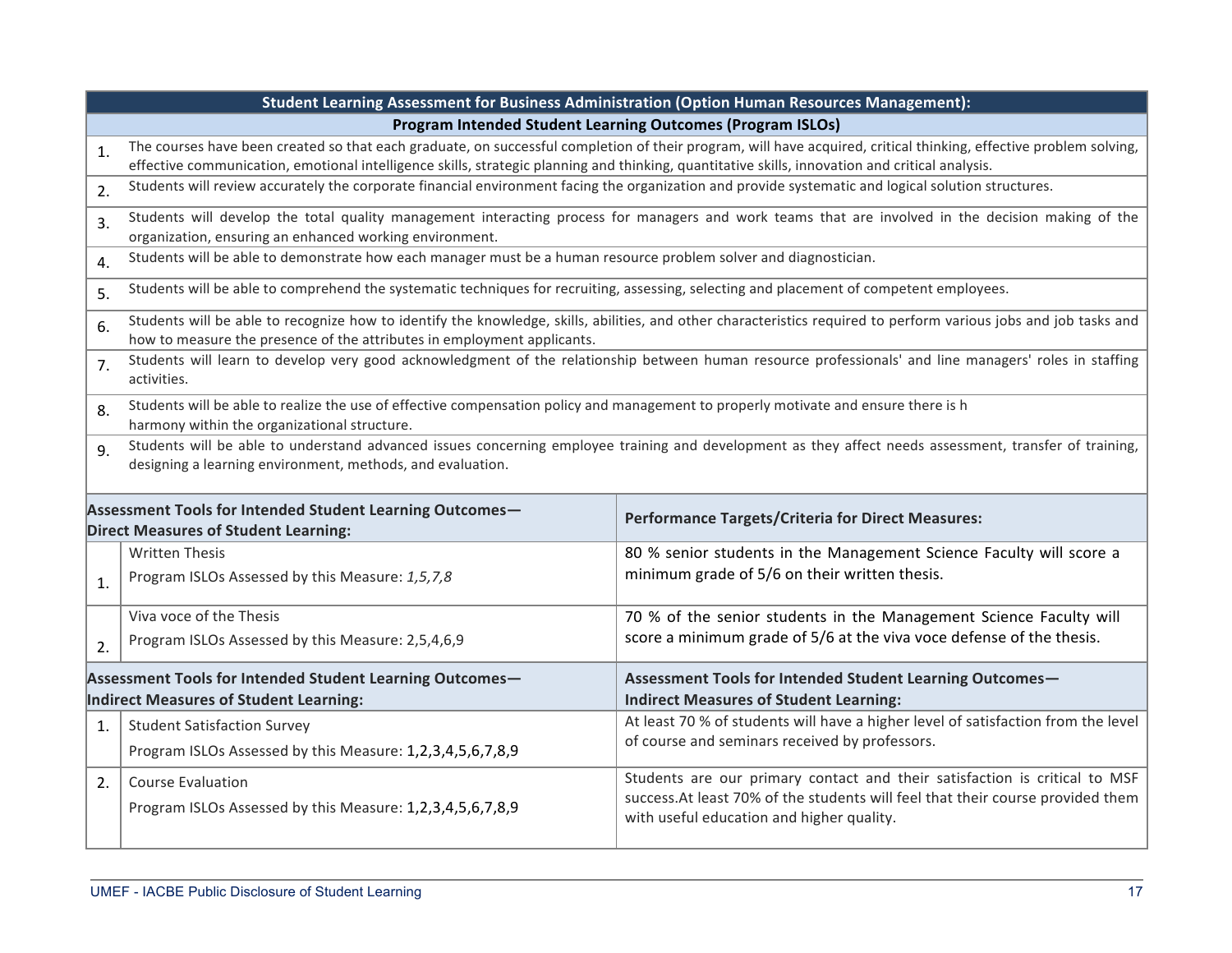|                                                                                                    | Student Learning Assessment for Master of Business Administration (Option International Banking):                                                                                                                                                                                                                                                                                   |                                                                                                                                                        |  |
|----------------------------------------------------------------------------------------------------|-------------------------------------------------------------------------------------------------------------------------------------------------------------------------------------------------------------------------------------------------------------------------------------------------------------------------------------------------------------------------------------|--------------------------------------------------------------------------------------------------------------------------------------------------------|--|
| Program Intended Student Learning Outcomes (Program ISLOs)                                         |                                                                                                                                                                                                                                                                                                                                                                                     |                                                                                                                                                        |  |
| 1.                                                                                                 | The courses have been created so that each graduate, on successful completion of their program, will have acquired, critical thinking, effective                                                                                                                                                                                                                                    |                                                                                                                                                        |  |
|                                                                                                    |                                                                                                                                                                                                                                                                                                                                                                                     | problem solving, effective communication, emotional intelligence skills, strategic planning and thinking, quantitative skills, innovation and critical |  |
|                                                                                                    | analysis.<br>Student will be able to analysis cost of operation as against budgeted costs, and offer constructive advice on reason for excess cost, and provide                                                                                                                                                                                                                     |                                                                                                                                                        |  |
| 2.                                                                                                 | measure towards cost reduction and performance variation using standard costing techniques.                                                                                                                                                                                                                                                                                         |                                                                                                                                                        |  |
| $\overline{3}$ .                                                                                   | Students will review accurately the corporate financial environment facing the organization and provide systematic and logical solution<br>structures.                                                                                                                                                                                                                              |                                                                                                                                                        |  |
| $\overline{4}$ .                                                                                   | Students will be able to make economic and management decisions that bear and consider the global economic situations, since the business<br>units are affected by lots of exogenous factors beyond the control of managers.                                                                                                                                                        |                                                                                                                                                        |  |
| 5.                                                                                                 | Students will be able to comprehend the impact and affect any adopted leadership style and approaches in the organization.                                                                                                                                                                                                                                                          |                                                                                                                                                        |  |
| 6.                                                                                                 | Students will be able to determine the risk management issues and the efficient asset allocation in modern banking, not only for profitability and<br>security, but also to comply with the increasingly stringent international regulations by the Bank of International Settlements.                                                                                              |                                                                                                                                                        |  |
| 7 <sub>1</sub>                                                                                     | Students will examine all aspects of financial risk management in banking - from global considerations right down to the management of a<br>particular profit center and design/formulate policies to counter any associated risk in financial risk management.                                                                                                                     |                                                                                                                                                        |  |
| 8.                                                                                                 | Students will have an extensive knowledge of capital asset pricing, arbitrage pricing, pricing of derivative securities, interest rates, and bond<br>management. Comprehension of stock valuation, estimating future earnings and dividends, and fixed income markets to enable the student to<br>properly management the various investment options available to the organization. |                                                                                                                                                        |  |
|                                                                                                    | Assessment Tools for Intended Student Learning Outcomes-<br><b>Performance Targets/Criteria for Direct Measures:</b><br><b>Direct Measures of Student Learning:</b>                                                                                                                                                                                                                 |                                                                                                                                                        |  |
| 1.                                                                                                 | <b>Written Thesis</b>                                                                                                                                                                                                                                                                                                                                                               | 80 % senior students in the Management Science Faculty will score a                                                                                    |  |
|                                                                                                    | Program ISLOs Assessed by this Measure: 1,3,5,7                                                                                                                                                                                                                                                                                                                                     | minimum grade of 5/6 on their written thesis.                                                                                                          |  |
| 2.                                                                                                 | Viva voce of the Thesis                                                                                                                                                                                                                                                                                                                                                             | 70 % of the senior students in the Management Science Faculty will                                                                                     |  |
|                                                                                                    | Program ISLOs Assessed by this Measure: 2,4,5,6,8                                                                                                                                                                                                                                                                                                                                   | score a minimum grade of 5/6 at the viva voce defense of the thesis.                                                                                   |  |
| Assessment Tools for Intended Student Learning Outcomes-<br>Indirect Measures of Student Learning: |                                                                                                                                                                                                                                                                                                                                                                                     | Assessment Tools for Intended Student Learning Outcomes-<br><b>Indirect Measures of Student Learning:</b>                                              |  |
| 1.                                                                                                 | <b>Student Satisfaction Survey</b>                                                                                                                                                                                                                                                                                                                                                  | At least 70 % of students will have a higher level of satisfaction from the                                                                            |  |
|                                                                                                    | Program ISLOs Assessed by this Measure: 1,2,3,4,5,6,7,8                                                                                                                                                                                                                                                                                                                             | level of course and seminars received by professors.                                                                                                   |  |
| 2.                                                                                                 | <b>Course Evaluation</b>                                                                                                                                                                                                                                                                                                                                                            | Students are our primary contact and their satisfaction is critical to MSF                                                                             |  |
|                                                                                                    | Program ISLOs Assessed by this Measure: 1,2,3,4,5,6,7,8                                                                                                                                                                                                                                                                                                                             | success. At least 70% of the students will feel that their course provided<br>them with useful education and higher quality.                           |  |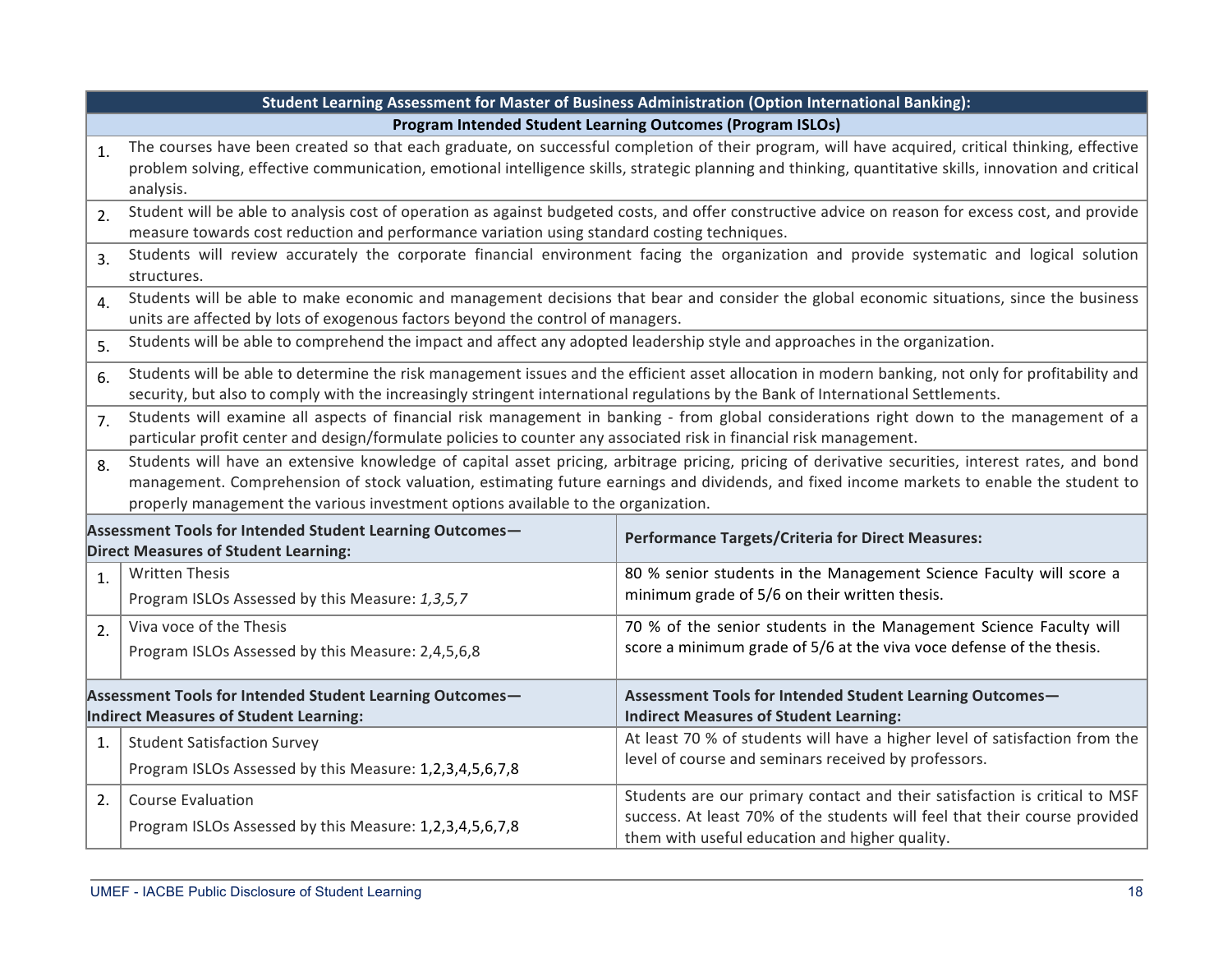|                                                                                                    | Student Learning Assessment for Master of Business Administration (Option Public Administration):                                                                                                                                                                                                                       |                                                                                                                                                                                                            |  |  |  |
|----------------------------------------------------------------------------------------------------|-------------------------------------------------------------------------------------------------------------------------------------------------------------------------------------------------------------------------------------------------------------------------------------------------------------------------|------------------------------------------------------------------------------------------------------------------------------------------------------------------------------------------------------------|--|--|--|
| Program Intended Student Learning Outcomes (Program ISLOs)                                         |                                                                                                                                                                                                                                                                                                                         |                                                                                                                                                                                                            |  |  |  |
| $\mathbf{1}$ .                                                                                     | The courses have been created so that each graduate, on successful completion of their program, will have mastered, critical thinking, effective<br>problem solving, effective communication, emotional intelligence skills, strategic planning and thinking, quantitative skills, innovation and critical<br>analysis. |                                                                                                                                                                                                            |  |  |  |
| 2.                                                                                                 | excess cost, and provide measure towards cost reduction and performance variation using standard costing techniques.                                                                                                                                                                                                    | Student will be able to prepare variance analysis of cost of operation as against budgeted costs, and offer constructive advice on reason for                                                              |  |  |  |
| 3.                                                                                                 | Students will be able to understand the impact and affect any adopted leadership style and approaches in the organization.                                                                                                                                                                                              |                                                                                                                                                                                                            |  |  |  |
| $\overline{4}$ .                                                                                   | through perfect realization of the issues in public law and administration.                                                                                                                                                                                                                                             | Students will be able to understanding and describing the difference between the managerial and leadership roles in delivering public services                                                             |  |  |  |
| 5.                                                                                                 | Students will be developing effective personnel policies along the objectives of the government economic policies and the objectives of the<br>various workers.                                                                                                                                                         |                                                                                                                                                                                                            |  |  |  |
| 6.                                                                                                 | Students will able to understand the strategic and importance of public policy administration, the value influences and that these policies are<br>influenced by economic realities existing at any point in time.                                                                                                      |                                                                                                                                                                                                            |  |  |  |
|                                                                                                    | Assessment Tools for Intended Student Learning Outcomes-<br><b>Direct Measures of Student Learning:</b>                                                                                                                                                                                                                 | <b>Performance Targets/Criteria for Direct Measures:</b>                                                                                                                                                   |  |  |  |
| $\mathbf{1}$ .                                                                                     | <b>Written Thesis</b><br>Program ISLOs Assessed by this Measure: 1,3,4                                                                                                                                                                                                                                                  | 80 % senior students in the Management Science Faculty will score a<br>minimum grade of 5/6 on their written thesis.                                                                                       |  |  |  |
| 2.                                                                                                 | Viva voce of the Thesis<br>Program ISLOs Assessed by this Measure: 2,5,6                                                                                                                                                                                                                                                | 70 % of the senior students in the Management Science Faculty will<br>score a minimum grade of 5/6 at the viva voce defense of the thesis.                                                                 |  |  |  |
| Assessment Tools for Intended Student Learning Outcomes-<br>Indirect Measures of Student Learning: |                                                                                                                                                                                                                                                                                                                         | <b>Performance Targets/Criteria for Indirect Measures:</b>                                                                                                                                                 |  |  |  |
| 1.                                                                                                 | <b>Student Satisfaction Survey</b><br>Program ISLOs Assessed by this Measure: 1,2,3,4,5,6                                                                                                                                                                                                                               | At least 70 % of students will have a higher level of satisfaction from the<br>level of course and seminars received by professors.                                                                        |  |  |  |
| 2.                                                                                                 | <b>Course Evaluation</b><br>Program ISLOs Assessed by this Measure: 1,2,3,4,5,6                                                                                                                                                                                                                                         | Students are our primary contact and their satisfaction is critical to MSF<br>success. At least 70% of the students will feel that their course provided<br>them with useful education and higher quality. |  |  |  |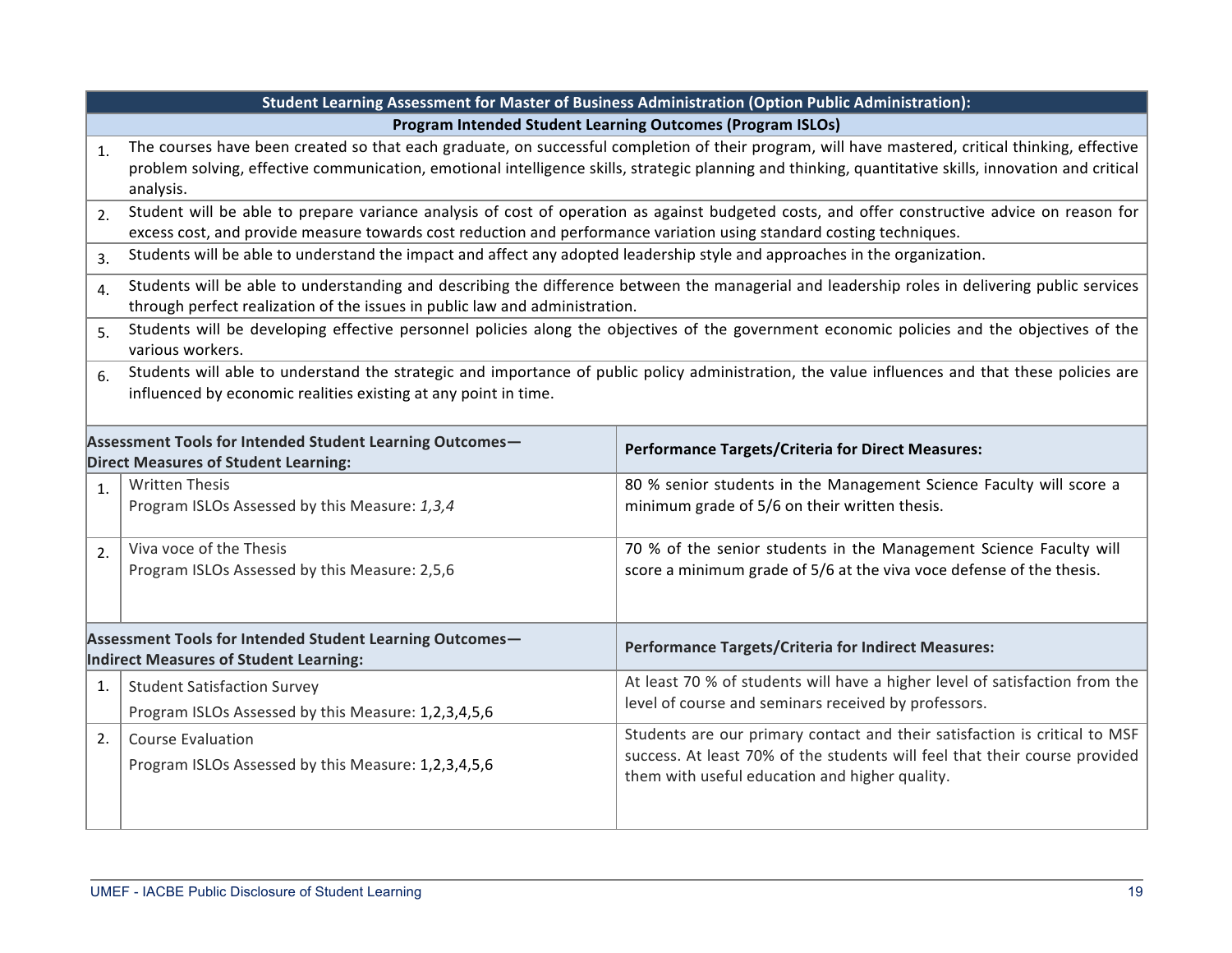|                  | Student Learning Assessment for Master of Business Administration (Option Leadership):                                                                                                                         |                                                                                                                                                     |  |  |  |
|------------------|----------------------------------------------------------------------------------------------------------------------------------------------------------------------------------------------------------------|-----------------------------------------------------------------------------------------------------------------------------------------------------|--|--|--|
|                  | Program Intended Student Learning Outcomes (Program ISLOs)                                                                                                                                                     |                                                                                                                                                     |  |  |  |
| $\mathbf{1}$ .   | Students will be able to understanding its industrial and domestic consumer behavior, thus developing promotional mix, product and services to meet                                                            |                                                                                                                                                     |  |  |  |
|                  | their expectations.                                                                                                                                                                                            |                                                                                                                                                     |  |  |  |
| 2.               |                                                                                                                                                                                                                | Students will review accurately the corporate financial environment facing the organization and provide systematic and logical solution structures. |  |  |  |
| 3.               |                                                                                                                                                                                                                | Students will develop the total quality management interacting process for managers and work teams that are involved in the decision making of the  |  |  |  |
|                  | organization, ensuring an enhanced working environment.                                                                                                                                                        |                                                                                                                                                     |  |  |  |
| $\overline{4}$ . |                                                                                                                                                                                                                | Students will be able being to make economic and management decisions that bear and consider the global economic situations, since the business     |  |  |  |
|                  | units are affected by lots of exogenous factors beyond the control of managers.<br>Students will be able to considerate the impact and affect any adopted leadership style and approaches in the organization. |                                                                                                                                                     |  |  |  |
| 5.               |                                                                                                                                                                                                                |                                                                                                                                                     |  |  |  |
| 6.               | Students will be learning the history of leadership, the theories, and practice and how leadership models are put into practice personally, locally, and<br>globally.                                          |                                                                                                                                                     |  |  |  |
| 7 <sub>1</sub>   | Students will comprehend how ethics, morals, and values relate to their leadership dilemmas and will be able to integrate their lived experiences into                                                         |                                                                                                                                                     |  |  |  |
|                  | their leadership development process.                                                                                                                                                                          |                                                                                                                                                     |  |  |  |
| 8.               | Students will develop a sense of confidence and belief in themselves and their ideas, their confidence will allow them to be challenged without feeling<br>minimized and to embrace ambiguity.                 |                                                                                                                                                     |  |  |  |
| 9.               | Students will be able to understanding its industrial and domestic consumer behavior, thus developing promotional mix, product and services to meet<br>their expectations.                                     |                                                                                                                                                     |  |  |  |
|                  | Assessment Tools for Intended Student Learning Outcomes-<br><b>Performance Targets/Criteria for Direct Measures:</b><br><b>Direct Measures of Student Learning:</b>                                            |                                                                                                                                                     |  |  |  |
| 1.               | <b>Written Thesis</b>                                                                                                                                                                                          | 80 % senior students in the Management Science Faculty will score a                                                                                 |  |  |  |
|                  | Program ISLOs Assessed by this Measure: 1,4,6,7,8                                                                                                                                                              | minimum grade of 5/6 on their written thesis.                                                                                                       |  |  |  |
| 2.               | Viva voce of the Thesis                                                                                                                                                                                        | 70 % of the senior students in the Management Science Faculty will                                                                                  |  |  |  |
|                  | Program ISLOs Assessed by this Measure: 2,3,5,7,9                                                                                                                                                              | score a minimum grade of 5/6 at the viva voce defense of the thesis.                                                                                |  |  |  |
|                  | Assessment Tools for Intended Student Learning Outcomes-                                                                                                                                                       | Assessment Tools for Intended Student Learning Outcomes-                                                                                            |  |  |  |
|                  | Indirect Measures of Student Learning:                                                                                                                                                                         | <b>Indirect Measures of Student Learning:</b>                                                                                                       |  |  |  |
| 1.               | <b>Student Satisfaction Survey</b>                                                                                                                                                                             | At least 70 % of students will have a higher level of satisfaction from the                                                                         |  |  |  |
|                  | Program ISLOs Assessed by this Measure: 1,2,3,4,5,6,7,8,9                                                                                                                                                      | level of course and seminars received by professors.                                                                                                |  |  |  |
| 2.               | <b>Course Evaluation</b>                                                                                                                                                                                       | Students are our primary contact and their satisfaction is critical to MSF                                                                          |  |  |  |
|                  | Program ISLOs Assessed by this Measure: 1,2,3,4,5,6,7,8,9                                                                                                                                                      | success. At least 70% of the students will feel that their course provided<br>them with useful education and higher quality.                        |  |  |  |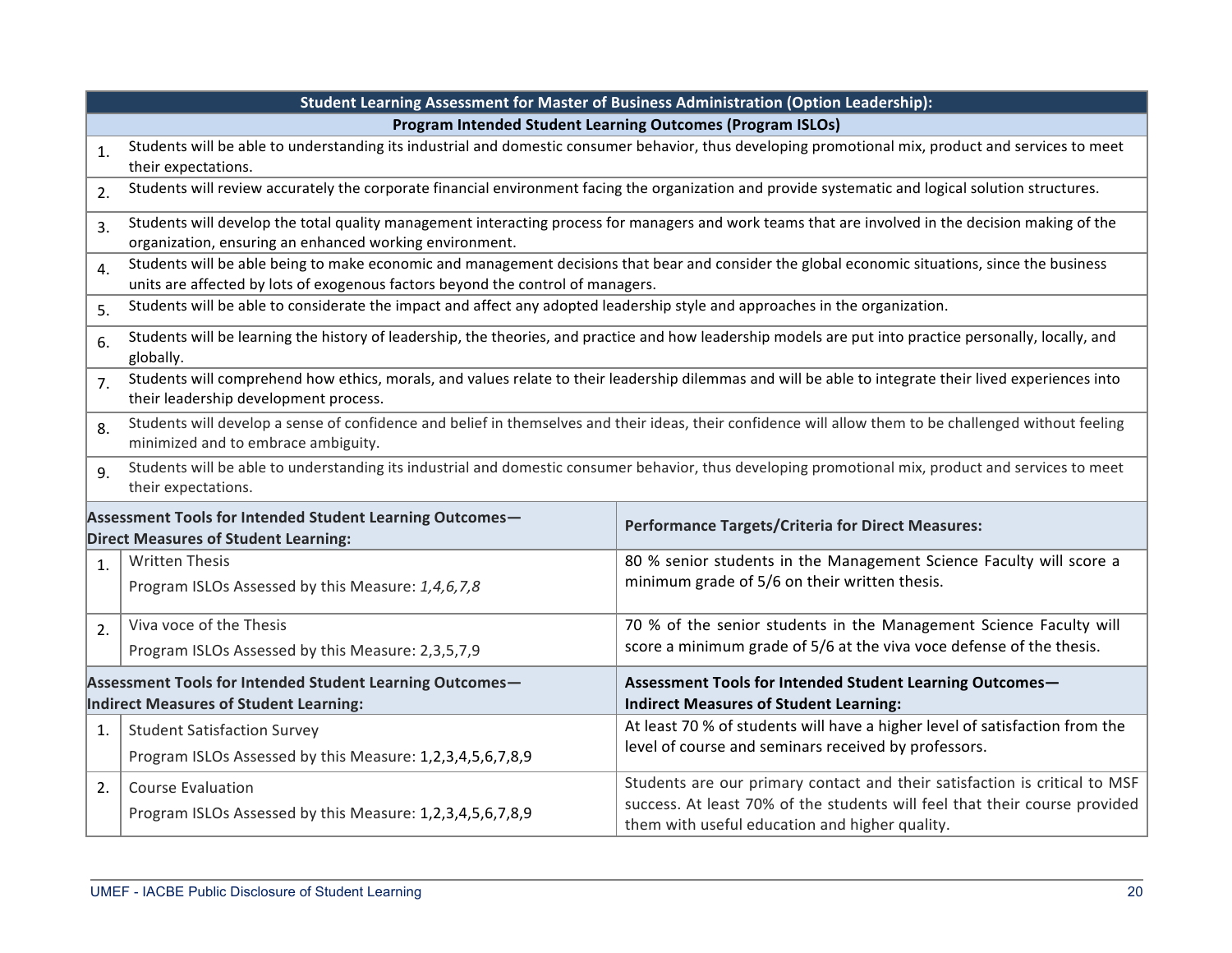|                                                                                                           | Student Learning Assessment for Business Administration Master of Business Administration (Option Marketing):                                                                                                                                                                                                       |                                                                                                                                                                                                            |  |
|-----------------------------------------------------------------------------------------------------------|---------------------------------------------------------------------------------------------------------------------------------------------------------------------------------------------------------------------------------------------------------------------------------------------------------------------|------------------------------------------------------------------------------------------------------------------------------------------------------------------------------------------------------------|--|
|                                                                                                           | <b>Program Intended Student Learning Outcomes (Program ISLOs)</b>                                                                                                                                                                                                                                                   |                                                                                                                                                                                                            |  |
| 1.                                                                                                        | The courses have been created so that each graduate, on successful completion of their program, will have learned, critical thinking, effective problem solving,<br>effective communication, emotional intelligence skills, strategic planning and thinking, quantitative skills, innovation and critical analysis. |                                                                                                                                                                                                            |  |
| 2.                                                                                                        | Students will be able to understanding its industrial and domestic consumer behavior, thus developing promotional mix, product and services to meet their<br>expectations.                                                                                                                                          |                                                                                                                                                                                                            |  |
| 3.                                                                                                        | Students will be able to understand and segment appropriate target markets and create a direct marketing mix towards creating a sustainable competitive<br>advantage in its selected target market(s) and products.                                                                                                 |                                                                                                                                                                                                            |  |
| 4.                                                                                                        | Students will be develop the skillful attitude and professionalism of salespeople needed to improve sales in territories and formulate complex sales and training<br>strategies to meet the challenges of the market place.                                                                                         |                                                                                                                                                                                                            |  |
| 5.                                                                                                        | Students will be able to appreciate fully the conditions of the global market environment in respect of cultural, political, economic implications.                                                                                                                                                                 |                                                                                                                                                                                                            |  |
| 6.                                                                                                        | Students will be able to comprehend and make constructive decisions on how to generate specific tactical guidelines for building, measuring and managing<br>brand equity which marketers can follow to begin developing strong, successful brands.                                                                  |                                                                                                                                                                                                            |  |
| 7.                                                                                                        | Students will be able to explain and demonstrate how to design and implement brand strategies and when to use brand extensions, show how to adjust<br>branding strategies over time and geographic boundaries to maximize brand equity.                                                                             |                                                                                                                                                                                                            |  |
| 8.                                                                                                        | Students will be able to develop the strategic marketing plans that are pragmatic and innovative towards effectively achieving the strategic and marketing<br>planning objectives.                                                                                                                                  |                                                                                                                                                                                                            |  |
|                                                                                                           | Assessment Tools for Intended Student Learning Outcomes-<br><b>Direct Measures of Student Learning:</b>                                                                                                                                                                                                             | <b>Performance Targets/Criteria for Direct Measures:</b>                                                                                                                                                   |  |
| $\mathbf{1}$ .                                                                                            | <b>Written Thesis</b><br>Program ISLOs Assessed by this Measure: 3,4,5,                                                                                                                                                                                                                                             | 80 % senior students in the Management Science Faculty will score a<br>minimum grade of 5/6 on their written thesis.                                                                                       |  |
| 2.                                                                                                        | Viva voce of the Thesis<br>Program ISLOs Assessed by this Measure: 1, 3,4,                                                                                                                                                                                                                                          | 70 % of the senior students in the Management Science Faculty will score a<br>minimum grade of 5/6 at the viva voce defense of the thesis.                                                                 |  |
| Assessment Tools for Intended Student Learning Outcomes-<br><b>Indirect Measures of Student Learning:</b> |                                                                                                                                                                                                                                                                                                                     | Assessment Tools for Intended Student Learning Outcomes-<br><b>Indirect Measures of Student Learning:</b>                                                                                                  |  |
| 1.                                                                                                        | <b>Student Satisfaction Survey</b><br>Program ISLOs Assessed by this Measure: 1,2,3,4,5,6,7,8                                                                                                                                                                                                                       | At least 70 % of students will have a higher level of satisfaction from the level of<br>course and seminars received by professors.                                                                        |  |
| 2.                                                                                                        | <b>Course Evaluation</b><br>Program ISLOs Assessed by this Measure: 1,2,3,4,5,6,7,8                                                                                                                                                                                                                                 | Students are our primary contact and their satisfaction is critical to MSF success.<br>At least 70% of the students will feel that their course provided them with useful<br>education and higher quality. |  |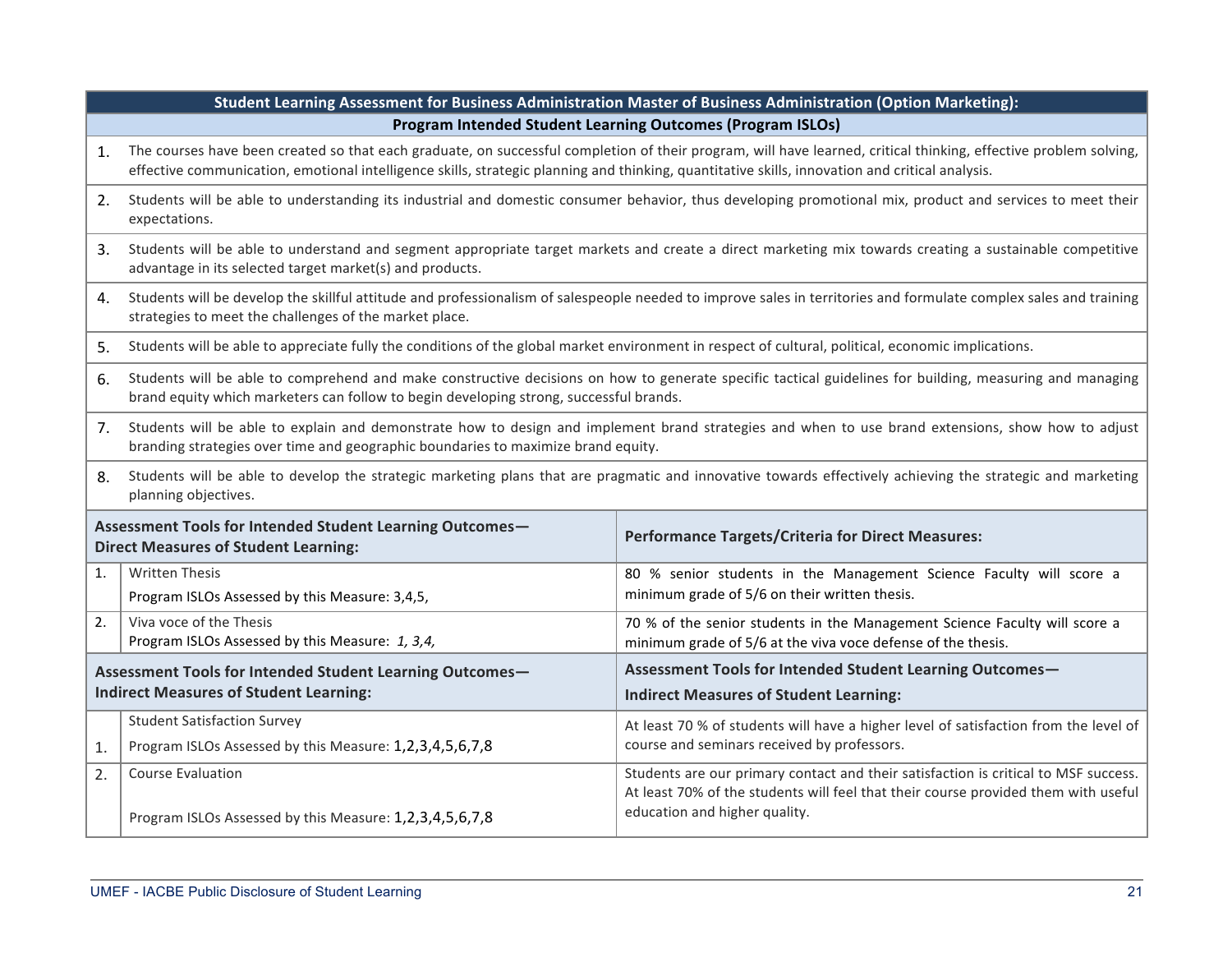Assessment Results: Master of Business Administration (MBA) with Option International Finance and Economic, Human Resources Management, **International Banking, Public Administration, Leadership et Marketing programmes.** 

**Summary of Results from Implementing Direct Measures of Student Learning:** 

### *1. Written thesis*

# **Percentage of students achieving a score higher than 5/6**

| Master of Business Administration (MBA)  | 37% |
|------------------------------------------|-----|
| <b>Option International Banking</b>      | 31% |
| Option Finance and Economic              | 28% |
| <b>Option Human Resources Management</b> | 44% |
| <b>Option International Banking</b>      | 33% |
| <b>Option Public Administration</b>      | 35% |
| Option Leadership                        | 41% |
| <b>Option Marketing</b>                  | 48% |

### 2. *Viva* voce of the thesis

### **Percentage of students achieving a score higher than 5/6**

| 41% |
|-----|
| 35% |
| 29% |
| 37% |
| 28% |
| 43% |
| 31% |
| 37% |
|     |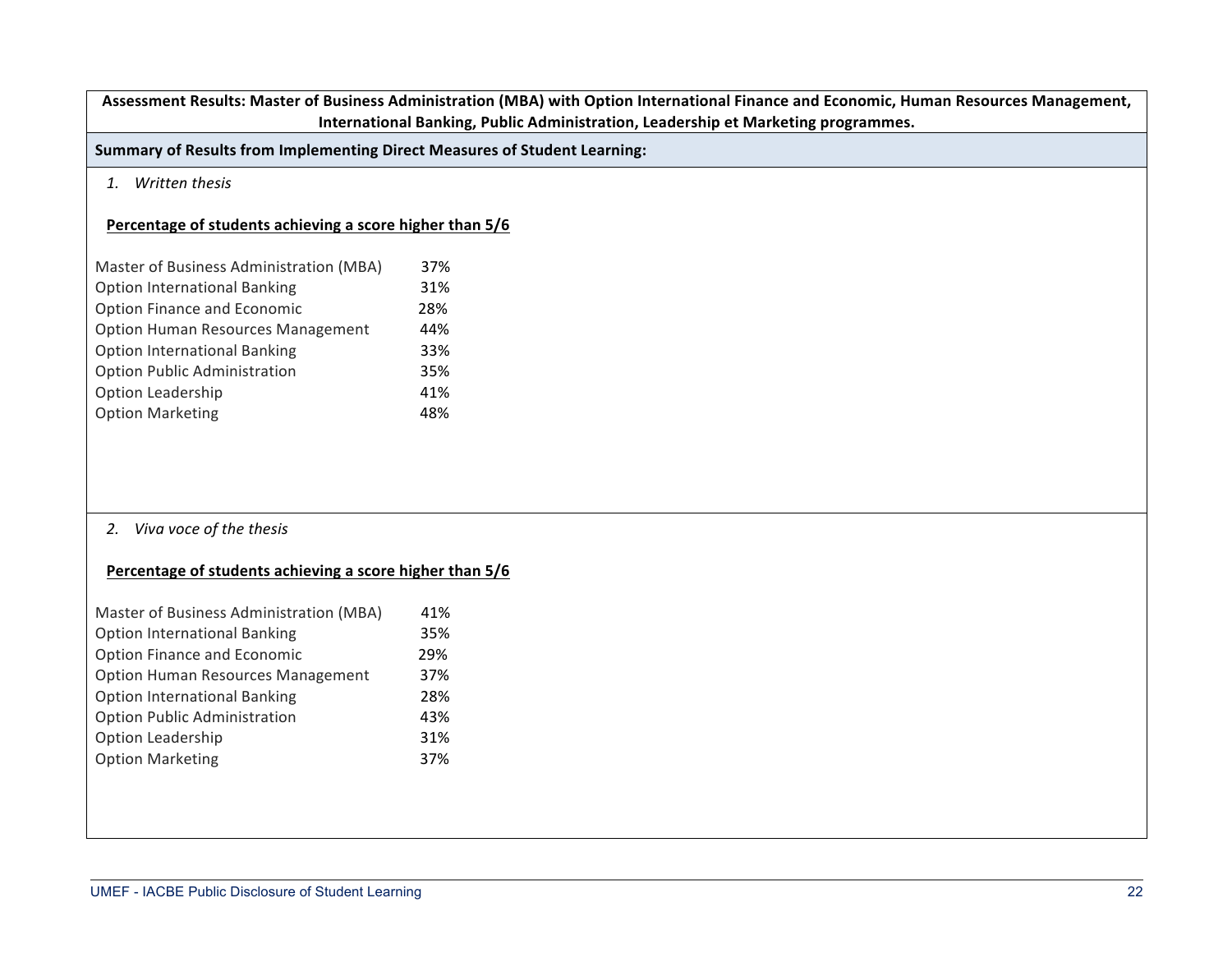# **Summary of Results from Implementing Indirect Measures of Student Learning:**

## *1. Student Satisfaction Survey*

### **Percentage of students' satisfaction higher than 70%**

| Master of Business Administration (MBA)  | 89%   |
|------------------------------------------|-------|
| <b>Option International Banking</b>      | 82%   |
| Option Finance and Economic              | 78%   |
| <b>Option Human Resources Management</b> | 91%   |
| <b>Option International Banking</b>      | 88%   |
| <b>Option Public Administration</b>      | 75.5% |
| Option Leadership                        | 95%   |
| <b>Option Marketing</b>                  | 86.6% |

# 2. **Course Evaluation**

### **Percentage of students' satisfaction higher than 70%**

| Master of Business Administration (MBA)  | 90.5% |
|------------------------------------------|-------|
| <b>Option International Banking</b>      | 70%   |
| Option Finance and Economic              | 75.6% |
| <b>Option Human Resources Management</b> | 88%   |
| <b>Option International Banking</b>      | 74%   |
| <b>Option Public Administration</b>      | 91.5% |
| Option Leadership                        | 94%   |
| <b>Option Marketing</b>                  | 92.5% |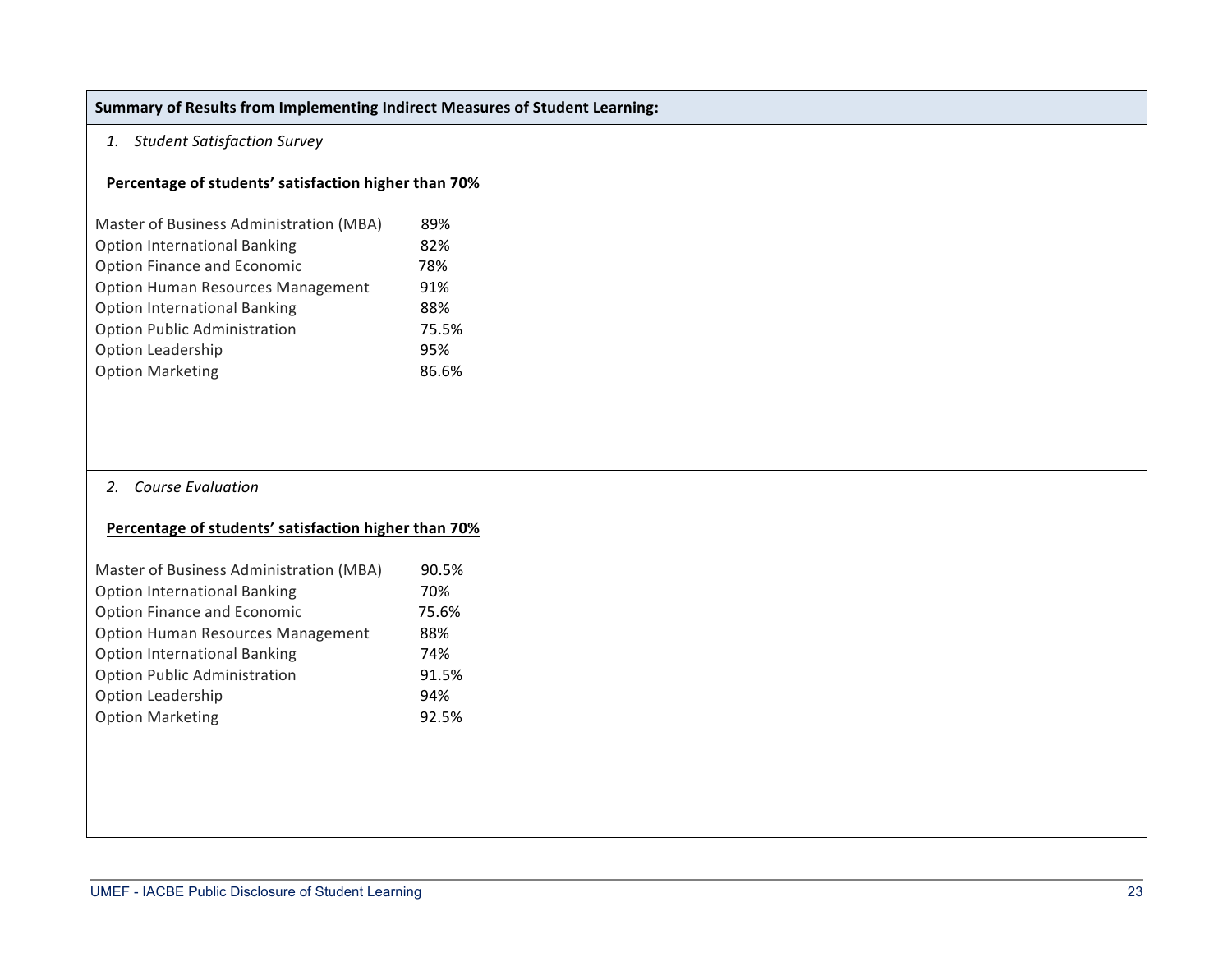| Summary of Achievement of Intended Student Learning Outcomes: Master of Business Administration (MBA):                                                                                                                                                                                                                                                           |                                  |                                     |                                                            |                                   |                                          |                           |                                     |                              |  |
|------------------------------------------------------------------------------------------------------------------------------------------------------------------------------------------------------------------------------------------------------------------------------------------------------------------------------------------------------------------|----------------------------------|-------------------------------------|------------------------------------------------------------|-----------------------------------|------------------------------------------|---------------------------|-------------------------------------|------------------------------|--|
| <b>Intended Student Learning</b><br><b>Outcomes</b>                                                                                                                                                                                                                                                                                                              |                                  |                                     |                                                            |                                   | <b>Learning Assessment Measures</b>      |                           |                                     |                              |  |
| <b>Program ISLOs</b><br><b>Master of Business</b>                                                                                                                                                                                                                                                                                                                | Written<br>dissertation          | Viva voce of<br>the<br>dissertation | <b>Direct</b><br><b>Measure</b><br>$\overline{\mathbf{3}}$ | <b>Direct</b><br><b>Measure 4</b> | <b>Student</b><br>Satisfaction<br>Survey | Course<br>Evaluation      | <b>Indirect</b><br><b>Measure 3</b> | <b>Indirect</b><br>Measure 4 |  |
| <b>Administration (MBA)</b>                                                                                                                                                                                                                                                                                                                                      | Performance<br><b>Target Was</b> | Performance<br>Target Was           | Performa<br>nce<br><b>Target</b><br>Was                    | Performanc<br>e Target<br>Was     | Performance<br><b>Target Was</b>         | Performance<br>Target Was | Performance<br>Target Was           | Performance<br>Target Was    |  |
| The courses have been<br>1.<br>created so that each<br>graduate, on successful<br>completion of their<br>program, will have<br>acquired, critical<br>thinking, effective<br>problem solving,<br>effective communication,<br>emotional intelligence<br>skills, strategic planning<br>and thinking,<br>quantitative skills,<br>innovation and critical<br>analysis | Met                              | Met                                 |                                                            |                                   | Met                                      | Met                       |                                     |                              |  |
| Students will be able to<br>2.<br>prepare variance analysis<br>of cost of operation as<br>against budgeted costs,<br>and offer constructive<br>advice on reason for<br>excess cost, and provide<br>measure towards cost<br>reduction and<br>performance variation<br>using standard costing<br>techniques.                                                       | Met                              | Met                                 |                                                            |                                   | Met                                      | Met                       |                                     |                              |  |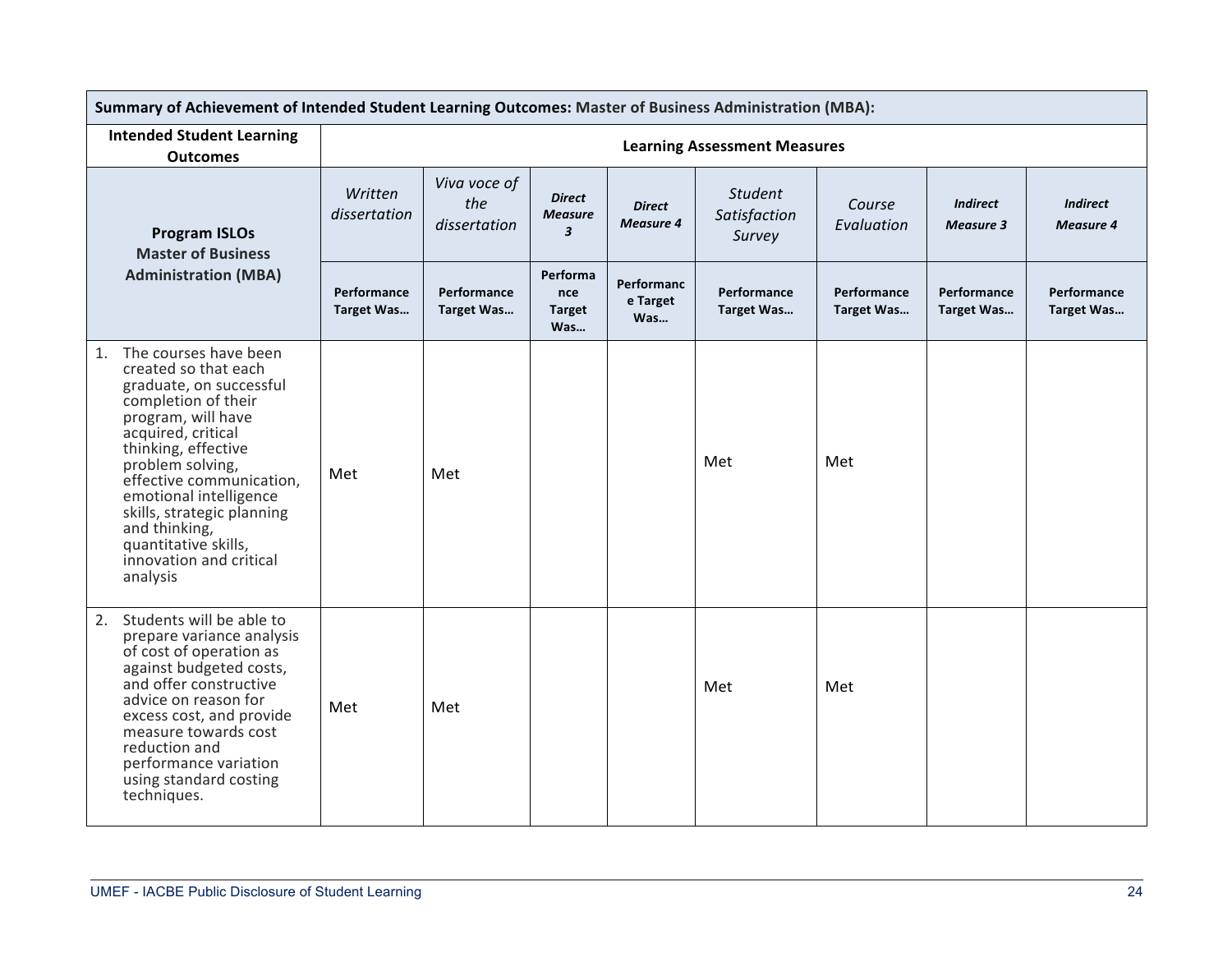| 3.<br>Students will be able to<br>make economic and<br>management decisions<br>that consider the global<br>economic situation, since<br>the business units are<br>affected by lots of<br>exogenous factors<br>beyond the control of<br>managers.                                                        | Not Met | Not Met |  |  | Not Met | Not Met |  |  |  |
|---------------------------------------------------------------------------------------------------------------------------------------------------------------------------------------------------------------------------------------------------------------------------------------------------------|---------|---------|--|--|---------|---------|--|--|--|
| Students will be able to<br>4.<br>show their<br>understanding of the<br>impact of any adopted<br>leadership style and<br>approach in the<br>organization and its<br>consequences.                                                                                                                       | Met     | Met     |  |  | Met     | Met     |  |  |  |
| 5. Students will be able to<br>prepare variance analysis<br>of cost of operation as<br>against budgeted costs,<br>and offer constructive<br>advice on reason for<br>excess cost, and provide<br>measure towards cost<br>reduction and<br>performance variation<br>using standard costing<br>techniques. | Met     | Met     |  |  | Met     | Met     |  |  |  |
| Proposed Courses of Action for Improvement in Learning Outcomes for which Performance Targets Were Not Met:                                                                                                                                                                                             |         |         |  |  |         |         |  |  |  |
| 3. Course of Action 1                                                                                                                                                                                                                                                                                   |         |         |  |  |         |         |  |  |  |
| 4. Course of Action 2                                                                                                                                                                                                                                                                                   |         |         |  |  |         |         |  |  |  |
| 5. Course of Action 3                                                                                                                                                                                                                                                                                   |         |         |  |  |         |         |  |  |  |
| 6. Course of Action 4                                                                                                                                                                                                                                                                                   |         |         |  |  |         |         |  |  |  |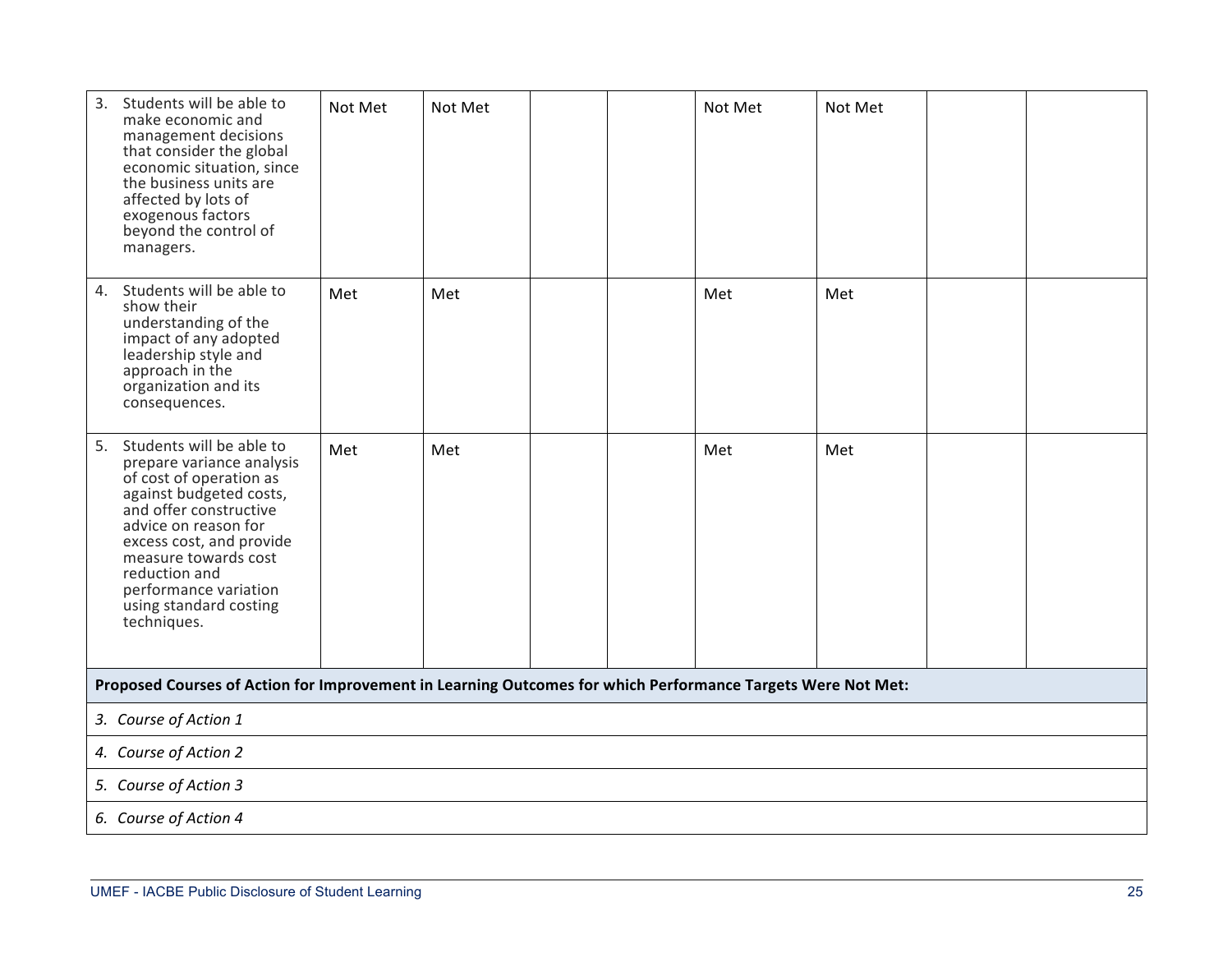| Summary of Achievement of Intended Student Learning Outcomes: Master of Business Administration (Option International Finance and Economic):                                                                                                                                                                                                                     |                                  |                                     |                                                            |                                   |                                          |                           |                                     |                                  |  |  |  |
|------------------------------------------------------------------------------------------------------------------------------------------------------------------------------------------------------------------------------------------------------------------------------------------------------------------------------------------------------------------|----------------------------------|-------------------------------------|------------------------------------------------------------|-----------------------------------|------------------------------------------|---------------------------|-------------------------------------|----------------------------------|--|--|--|
| <b>Intended Student Learning</b><br><b>Outcomes</b>                                                                                                                                                                                                                                                                                                              |                                  | <b>Learning Assessment Measures</b> |                                                            |                                   |                                          |                           |                                     |                                  |  |  |  |
| <b>Program ISLOs</b><br><b>Master of Business</b><br><b>Administration Option</b>                                                                                                                                                                                                                                                                                | Written<br>dissertation          | Viva voce of<br>the<br>dissertation | <b>Direct</b><br><b>Measure</b><br>$\overline{\mathbf{3}}$ | <b>Direct</b><br><b>Measure 4</b> | <b>Student</b><br>Satisfaction<br>Survey | Course<br>Evaluation      | <b>Indirect</b><br><b>Measure 3</b> | <b>Indirect Measure</b><br>4     |  |  |  |
| <b>International Finance and</b><br><b>Economic</b>                                                                                                                                                                                                                                                                                                              | Performance<br><b>Target Was</b> | Performance<br>Target Was           | Performa<br>nce<br><b>Target</b><br>Was                    | Performanc<br>e Target<br>Was     | Performance<br>Target Was                | Performance<br>Target Was | <b>Performance</b><br>Target Was    | <b>Performance</b><br>Target Was |  |  |  |
| The courses have been<br>1.<br>created so that each<br>graduate, on successful<br>completion of their<br>program, will have<br>learned, critical thinking,<br>effective problem<br>solving, effective<br>communication,<br>emotional intelligence<br>skills, strategic planning<br>and thinking,<br>quantitative skills,<br>innovation and critical<br>analysis. | Met                              | Met                                 |                                                            |                                   | Met                                      | Met                       |                                     |                                  |  |  |  |
| Student will be able to<br>2.<br>prepare variance analysis<br>of cost of operation as<br>against budgeted costs,<br>and offer constructive<br>advice on reason for<br>excess cost, and provide<br>measure towards cost<br>reduction and<br>performance variation<br>using standard costing<br>techniques.                                                        | Met                              | Met                                 |                                                            |                                   | Met                                      | Met                       |                                     |                                  |  |  |  |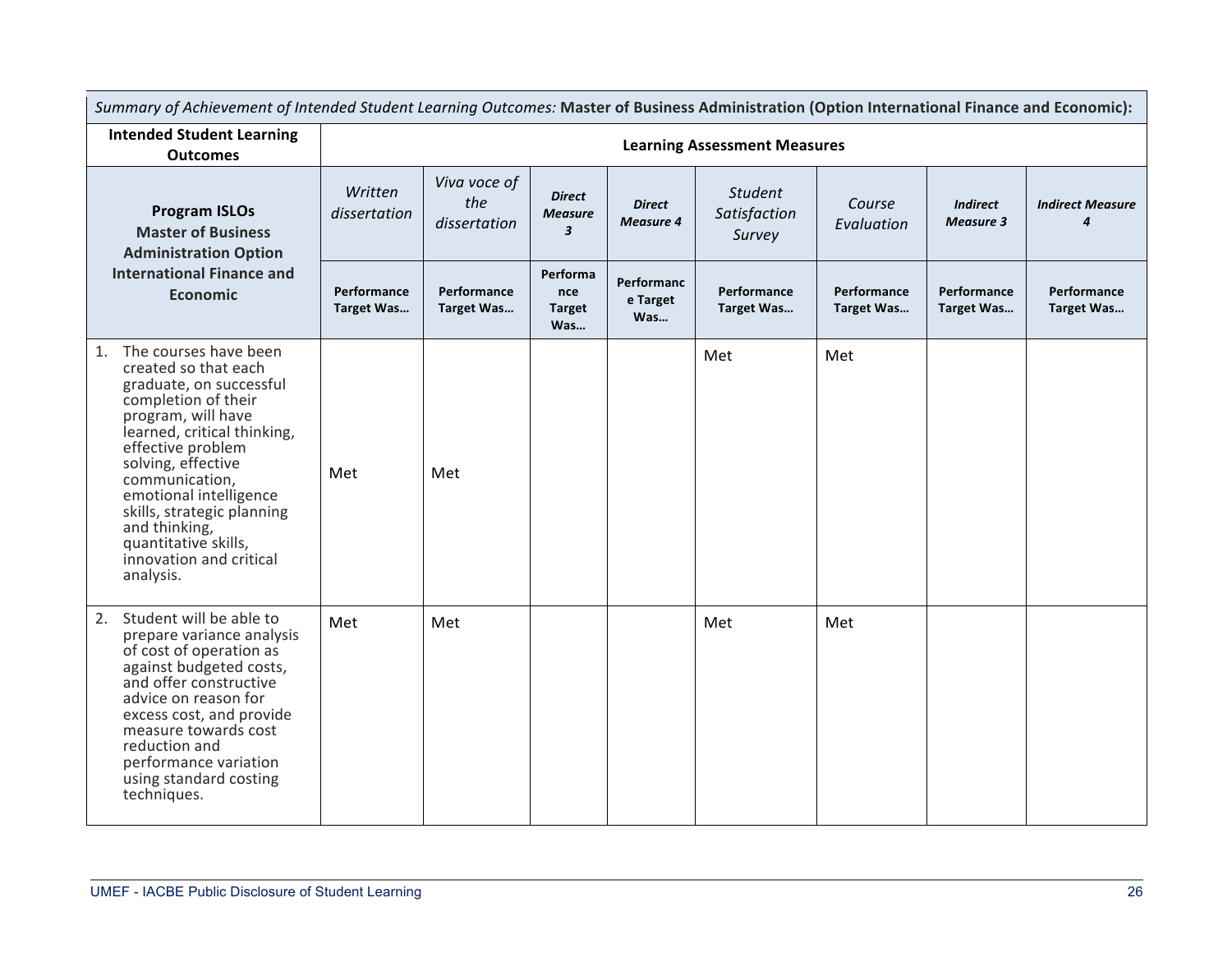| 3.<br>Students will be able to<br>make economic and<br>management decisions<br>that bear and consider<br>the global economic<br>situations, since the<br>business units are<br>affected by lots of<br>exogenous factors<br>beyond the control of<br>managers.                                                            | Not Met | Not Met |  | Not Met | Not Met |  |
|--------------------------------------------------------------------------------------------------------------------------------------------------------------------------------------------------------------------------------------------------------------------------------------------------------------------------|---------|---------|--|---------|---------|--|
| Students will be able to<br>4.<br>understand the economic<br>issues as it relates to the<br>income, employment and<br>economic growth indexes<br>in a country's economy<br>and be able to<br>constructively criticize<br>and examine the<br>government policies.                                                         | Met     | Met     |  | Met     | Met     |  |
| Students will be able to<br>5.<br>formulate short- and<br>long-run macroeconomic<br>policies, exploring the<br>sources of<br>macroeconomics<br>fluctuations, the fiscal<br>deficits, financial markets<br>distresses, capital<br>immobility, and effective<br>monetary policy that<br>tends to stabilize the<br>economy. | Met     | Met     |  | Met     | Met     |  |
| 6. Students will be able to<br>analyze the entire<br>financial system and its<br>component parts with an<br>expanded knowledge of<br>the trend toward<br>globalization of financial                                                                                                                                      | Met     | Met     |  | Met     | Met     |  |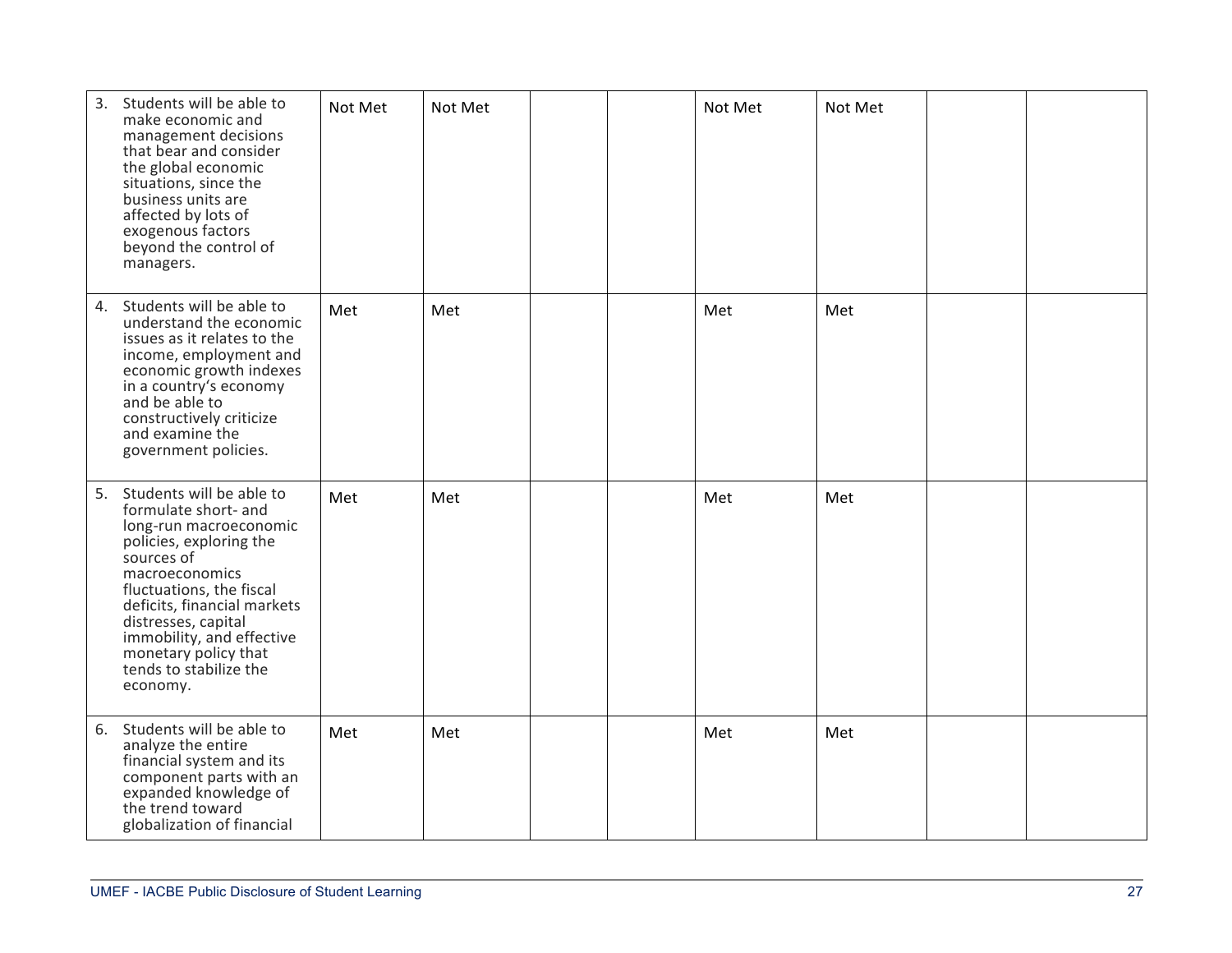| markets and institutions<br>and the inter-<br>relationships with the<br>economy.                                                                                                                                                            |     |     |  |  |     |     |  |  |  |
|---------------------------------------------------------------------------------------------------------------------------------------------------------------------------------------------------------------------------------------------|-----|-----|--|--|-----|-----|--|--|--|
| 7. Students will develop the<br>research and analysis of<br>data, and come up with<br>new and innovative<br>findings of approached to<br>solving hitherto difficult<br>solution within the<br>academic, business and<br>social environment. | Met | Met |  |  | Met | Met |  |  |  |
| Proposed Courses of Action for Improvement in Learning Outcomes for which Performance Targets Were Not Met:                                                                                                                                 |     |     |  |  |     |     |  |  |  |
|                                                                                                                                                                                                                                             |     |     |  |  |     |     |  |  |  |
| 1. MBA Option International Finance and Economic: ISLO 3: Faculty members to analyze a selection of exogeneous factors in detail.<br>2. Course of Action 2                                                                                  |     |     |  |  |     |     |  |  |  |
| Course of Action 3<br>3.                                                                                                                                                                                                                    |     |     |  |  |     |     |  |  |  |
| 4. Course of Action 4                                                                                                                                                                                                                       |     |     |  |  |     |     |  |  |  |
|                                                                                                                                                                                                                                             |     |     |  |  |     |     |  |  |  |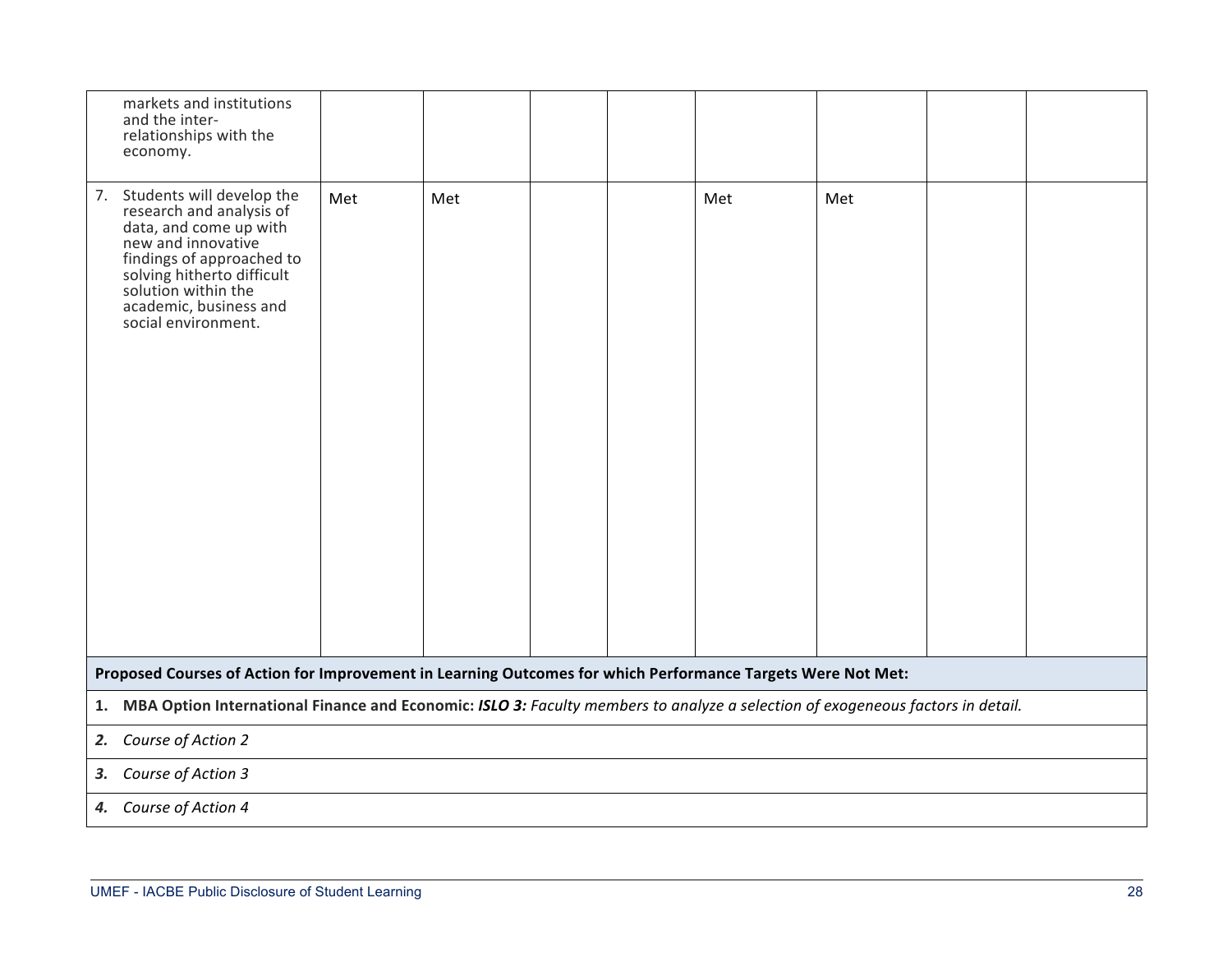| Summary of Results from Implementing Indirect Measures of Student Learning:                                                                                                                                                                                                                                                                                       |                                  |                                     |                                                   |                                   |                                          |                           |                                     |                                     |  |  |
|-------------------------------------------------------------------------------------------------------------------------------------------------------------------------------------------------------------------------------------------------------------------------------------------------------------------------------------------------------------------|----------------------------------|-------------------------------------|---------------------------------------------------|-----------------------------------|------------------------------------------|---------------------------|-------------------------------------|-------------------------------------|--|--|
| Summary of Achievement of Intended Student Learning Outcomes: Master of Business Administration: (Option Human Resources Management):                                                                                                                                                                                                                             |                                  |                                     |                                                   |                                   |                                          |                           |                                     |                                     |  |  |
| <b>Intended Student Learning</b><br><b>Outcomes</b>                                                                                                                                                                                                                                                                                                               |                                  | <b>Learning Assessment Measures</b> |                                                   |                                   |                                          |                           |                                     |                                     |  |  |
| <b>Program ISLOs</b><br><b>Master of Business</b><br><b>Administration Option HRM</b>                                                                                                                                                                                                                                                                             | Written<br>dissertation          | Viva voce of<br>the<br>dissertation | <b>Direct</b><br><b>Measure</b><br>$\overline{3}$ | <b>Direct</b><br><b>Measure 4</b> | <b>Student</b><br>Satisfaction<br>Survey | Course<br>Evaluation      | <b>Indirect</b><br><b>Measure 3</b> | <b>Indirect</b><br><b>Measure 4</b> |  |  |
|                                                                                                                                                                                                                                                                                                                                                                   | Performance<br><b>Target Was</b> | Performance<br>Target Was           | Performa<br>nce<br><b>Target</b><br>Was           | Performanc<br>e Target<br>Was     | Performance<br>Target Was                | Performance<br>Target Was | Performance<br>Target Was           | Performance<br>Target Was           |  |  |
| The courses have been<br>1.<br>created so that each<br>graduate, on successful<br>completion of their<br>program, will have<br>acquired, critical<br>thinking, effective<br>problem solving,<br>effective communication,<br>emotional intelligence<br>skills, strategic planning<br>and thinking,<br>quantitative skills,<br>innovation and critical<br>analysis. | Met                              | Met                                 |                                                   |                                   | Met                                      | Met                       |                                     |                                     |  |  |
| Students will review<br>2.<br>accurately the corporate<br>financial environment<br>facing the organization<br>and provide systematic<br>and logical solution<br>structures.                                                                                                                                                                                       | Met                              | Met                                 |                                                   |                                   | Met                                      | Met                       |                                     |                                     |  |  |
| 3. Students will develop the<br>total quality<br>management interacting                                                                                                                                                                                                                                                                                           | Met                              | Met                                 |                                                   |                                   | Met                                      | Met                       |                                     |                                     |  |  |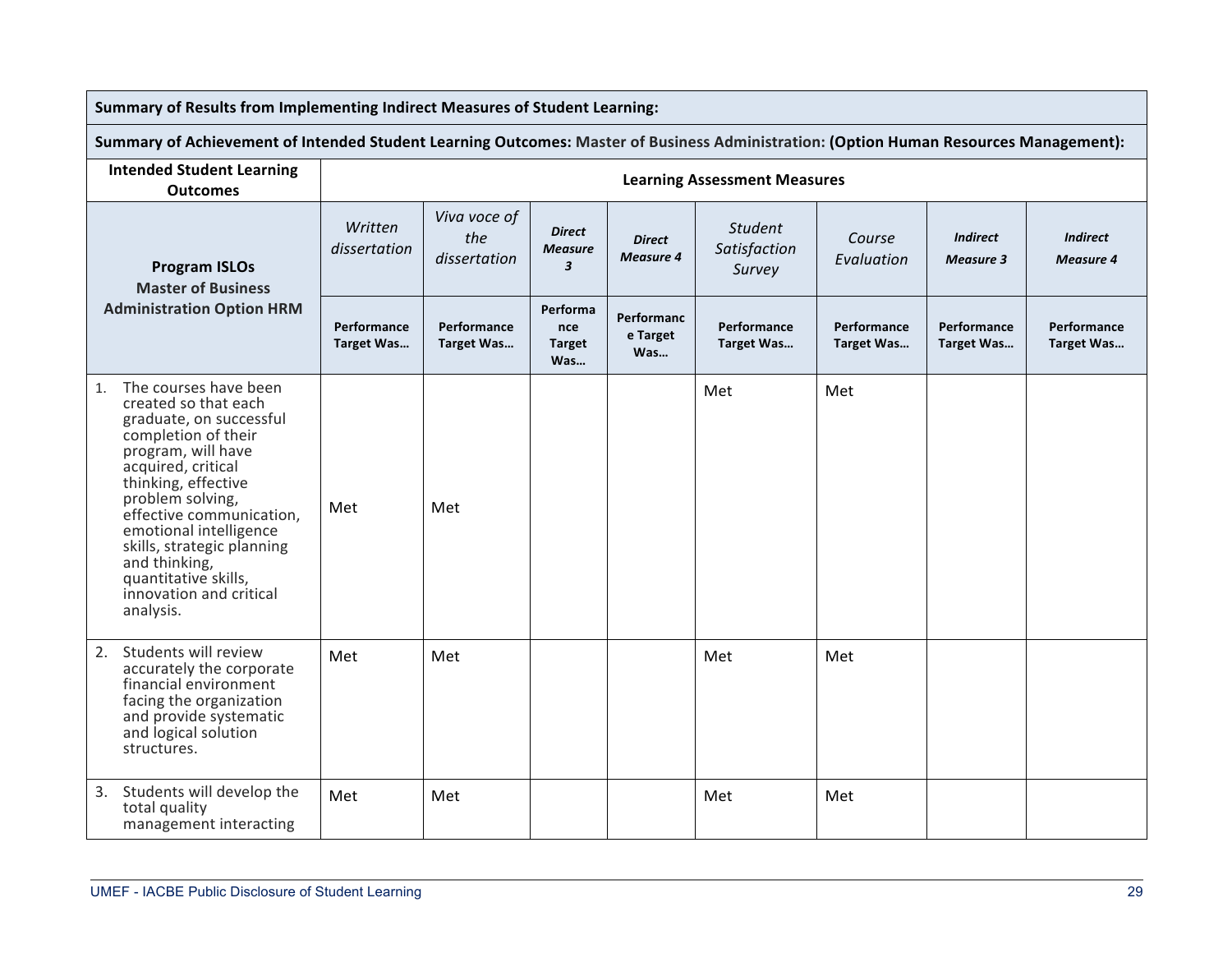|    | process for managers<br>and work teams that are<br>involved in the decision<br>making of the<br>organization, ensuring an<br>enhanced working<br>environment.                                                                                                           |         |         |  |         |         |  |
|----|-------------------------------------------------------------------------------------------------------------------------------------------------------------------------------------------------------------------------------------------------------------------------|---------|---------|--|---------|---------|--|
|    | 4. Students will be able to<br>demonstrate how each<br>manager must be a<br>human resource problem<br>solver and diagnostician.                                                                                                                                         | Met     | Met     |  | Met     | Met     |  |
|    | 5. Students will be able to<br>comprehend the<br>systematic techniques for<br>recruiting, assessing,<br>selecting and placement<br>of competent employees.                                                                                                              | Met     | Met     |  | Met     | Met     |  |
|    | 6. Students will be able to<br>recognize how to identify<br>the knowledge, skills,<br>abilities, and other<br>characteristics required<br>to perform various jobs<br>and job tasks and how to<br>measure the presence of<br>the attributes in<br>employment applicants. | Not Met | Not Met |  | Not Met | Not Met |  |
| 7. | Students will learn to<br>develop very good<br>acknowledgment of the<br>relationship between<br>human resource<br>professionals' and line<br>managers' roles in<br>staffing activities.                                                                                 | Met     | Met     |  | Met     | Met     |  |
| 8. | Students will be able to<br>realize the use of                                                                                                                                                                                                                          | Met     | Met     |  | Met     | Met     |  |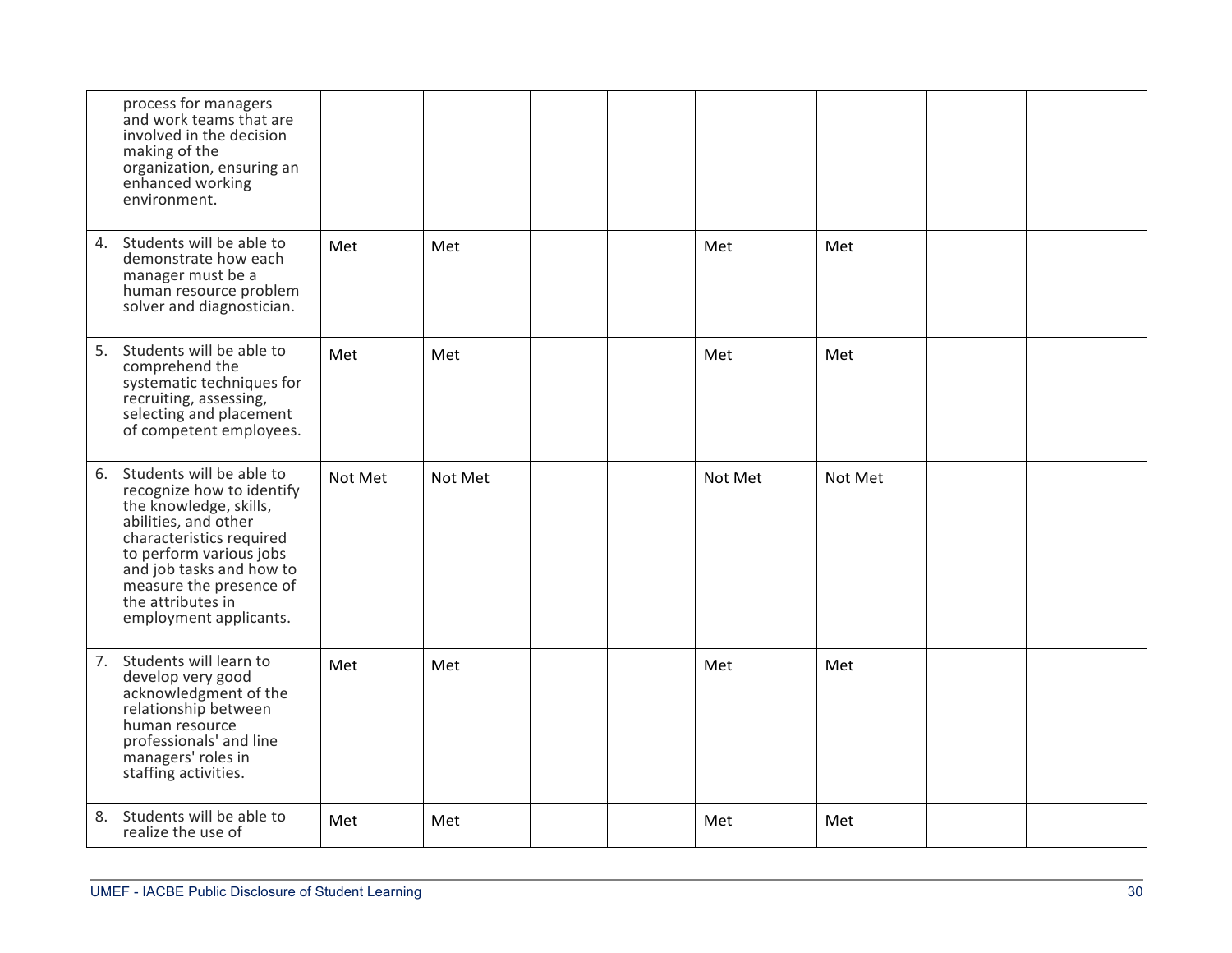| effective compensation<br>policy and management<br>to properly motivate and<br>ensure there is<br>harmony within the<br>organizational structure.                                                                                                   |     |     |  |  |     |     |  |  |  |  |
|-----------------------------------------------------------------------------------------------------------------------------------------------------------------------------------------------------------------------------------------------------|-----|-----|--|--|-----|-----|--|--|--|--|
| Students will be able to<br>9.<br>understand advanced<br>issues concerning<br>employee training and<br>development as they<br>affect needs assessment,<br>transfer of training,<br>designing a learning<br>environment, methods,<br>and evaluation. | Met | Met |  |  | Met | Met |  |  |  |  |
| Proposed Courses of Action for Improvement in Learning Outcomes for which Performance Targets Were Not Met:                                                                                                                                         |     |     |  |  |     |     |  |  |  |  |
| 1. MBA Option HRM: ISLO 3: More practically intended analysis and guest speakers in HR departments to emphasize the topic.                                                                                                                          |     |     |  |  |     |     |  |  |  |  |
| 2. Course of Action 2                                                                                                                                                                                                                               |     |     |  |  |     |     |  |  |  |  |
| 3. Course of Action 3                                                                                                                                                                                                                               |     |     |  |  |     |     |  |  |  |  |
| 4. Course of Action 4                                                                                                                                                                                                                               |     |     |  |  |     |     |  |  |  |  |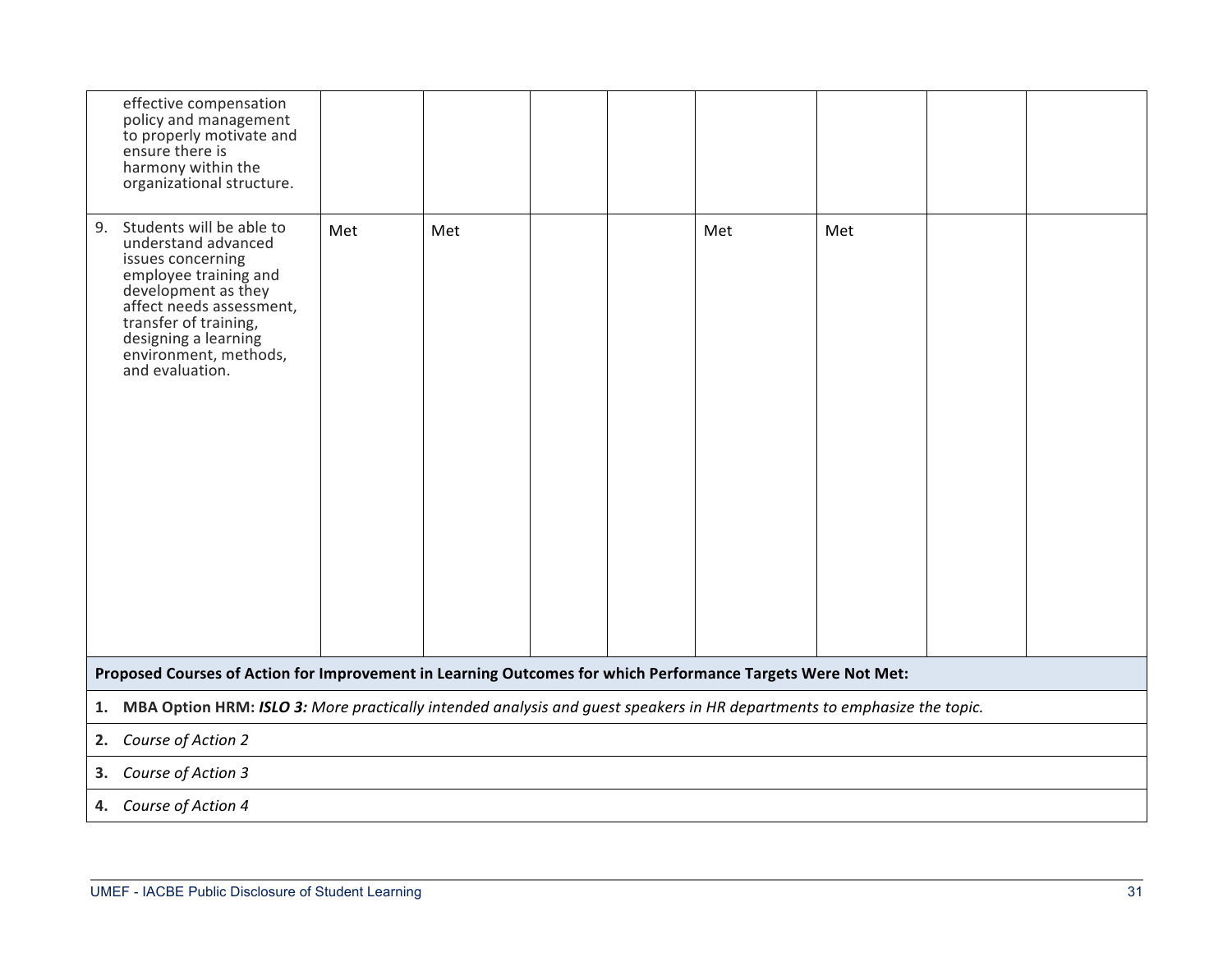| Summary of Achievement of Intended Student Learning Outcomes: Master of Business Administration (Option International Banking):                                                                                                                                                                                                                                   |                           |                                     |                                                            |                                   |                                          |                           |                                     |                              |  |  |  |
|-------------------------------------------------------------------------------------------------------------------------------------------------------------------------------------------------------------------------------------------------------------------------------------------------------------------------------------------------------------------|---------------------------|-------------------------------------|------------------------------------------------------------|-----------------------------------|------------------------------------------|---------------------------|-------------------------------------|------------------------------|--|--|--|
| <b>Intended Student Learning</b><br><b>Outcomes</b>                                                                                                                                                                                                                                                                                                               |                           | <b>Learning Assessment Measures</b> |                                                            |                                   |                                          |                           |                                     |                              |  |  |  |
| <b>Program ISLOs</b><br><b>Master of Business</b><br><b>Administration Option</b>                                                                                                                                                                                                                                                                                 | Written<br>dissertation   | Viva voce of<br>the<br>dissertation | <b>Direct</b><br><b>Measure</b><br>$\overline{\mathbf{3}}$ | <b>Direct</b><br><b>Measure 4</b> | <b>Student</b><br>Satisfaction<br>Survey | Course<br>Evaluation      | <b>Indirect</b><br><b>Measure 3</b> | <b>Indirect Measure</b><br>4 |  |  |  |
| <b>International Banking</b>                                                                                                                                                                                                                                                                                                                                      | Performance<br>Target Was | Performance<br>Target Was           | Performa<br>nce<br><b>Target</b><br>Was                    | Performanc<br>e Target<br>Was     | Performance<br>Target Was                | Performance<br>Target Was | Performance<br>Target Was           | Performance<br>Target Was    |  |  |  |
| The courses have been<br>1.<br>created so that each<br>graduate, on successful<br>completion of their<br>program, will have<br>acquired, critical<br>thinking, effective<br>problem solving,<br>effective communication,<br>emotional intelligence<br>skills, strategic planning<br>and thinking,<br>quantitative skills,<br>innovation and critical<br>analysis. | Met                       | Met                                 |                                                            |                                   | Met                                      | Met                       |                                     |                              |  |  |  |
| Student will be able to<br>2.<br>analysis cost of operation<br>as against budgeted<br>costs, and offer<br>constructive advice on<br>reason for excess cost,<br>and provide measure<br>towards cost reduction<br>and performance<br>variation using standard<br>costing techniques.                                                                                | Met                       | Met                                 |                                                            |                                   | Met                                      | Met                       |                                     |                              |  |  |  |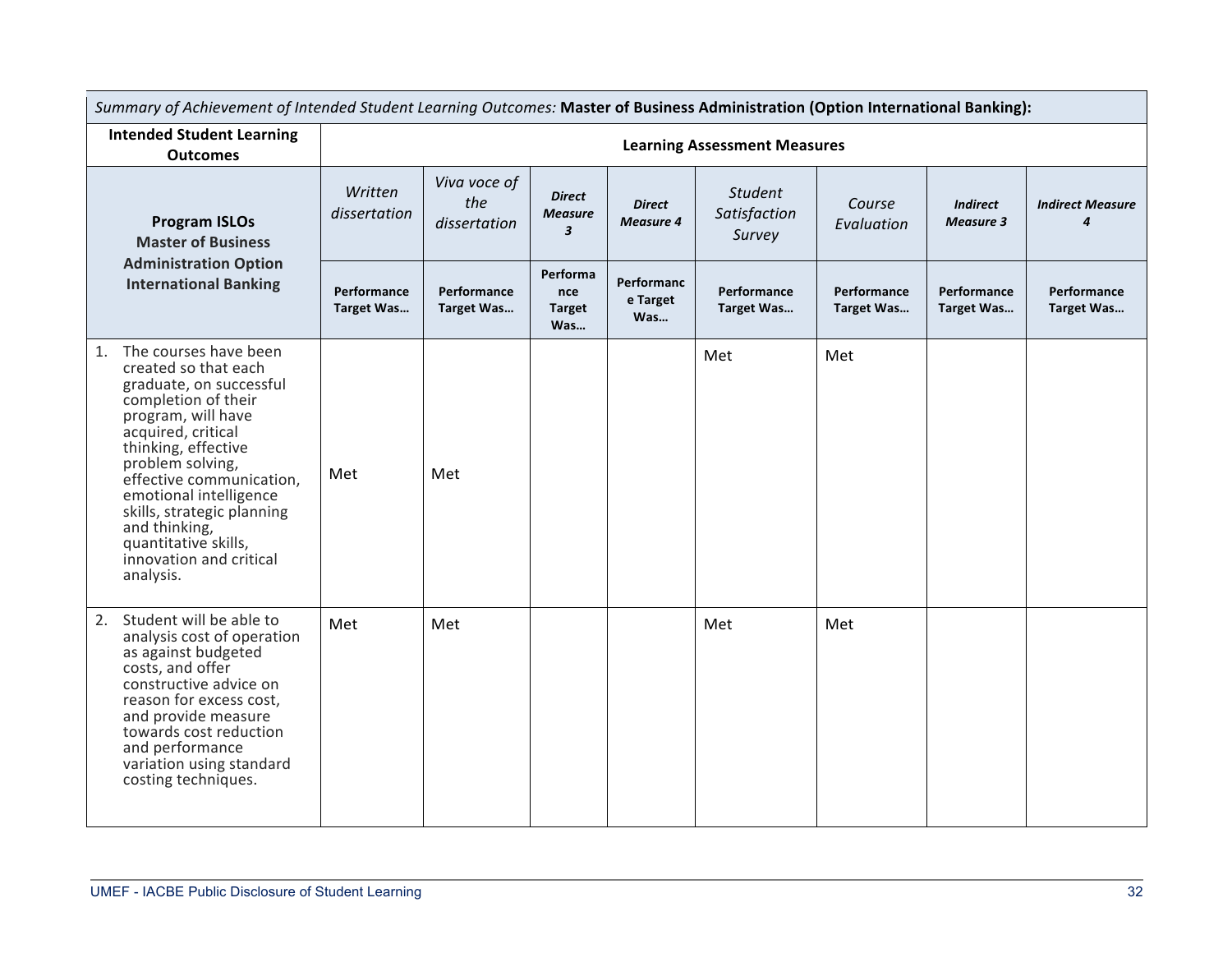| 3. | Students will review<br>accurately the corporate<br>financial environment<br>facing the organization<br>and provide systematic<br>and logical solution<br>structures.                                                                                                                                                      | Met     | Met     |  | Met     | Met     |  |
|----|----------------------------------------------------------------------------------------------------------------------------------------------------------------------------------------------------------------------------------------------------------------------------------------------------------------------------|---------|---------|--|---------|---------|--|
| 4. | Students will be able to<br>make economic and<br>management decisions<br>that bear and consider<br>the global economic<br>situations, since the<br>business units are<br>affected by lots of<br>exogenous factors<br>beyond the control of<br>managers.                                                                    | Not Met | Not Met |  | Not Met | Not Met |  |
| 5. | Students will be able to<br>comprehend the impact<br>and affect any adopted<br>leadership style and<br>approaches in the<br>organization.                                                                                                                                                                                  | Met     | Met     |  | Met     | Met     |  |
|    | 6. Students will be able to<br>determine the risk<br>management issues and<br>the efficient asset<br>allocation in modern<br>banking, not only for<br>profitability and security,<br>but also to comply with<br>the increasingly stringent<br>international regulations<br>by the Bank of<br>International<br>Settlements. | Met     | Met     |  | Met     | Met     |  |
| 7. | Students will examine all<br>aspects of financial risk<br>management in banking -                                                                                                                                                                                                                                          | Met     | Met     |  | Met     | Met     |  |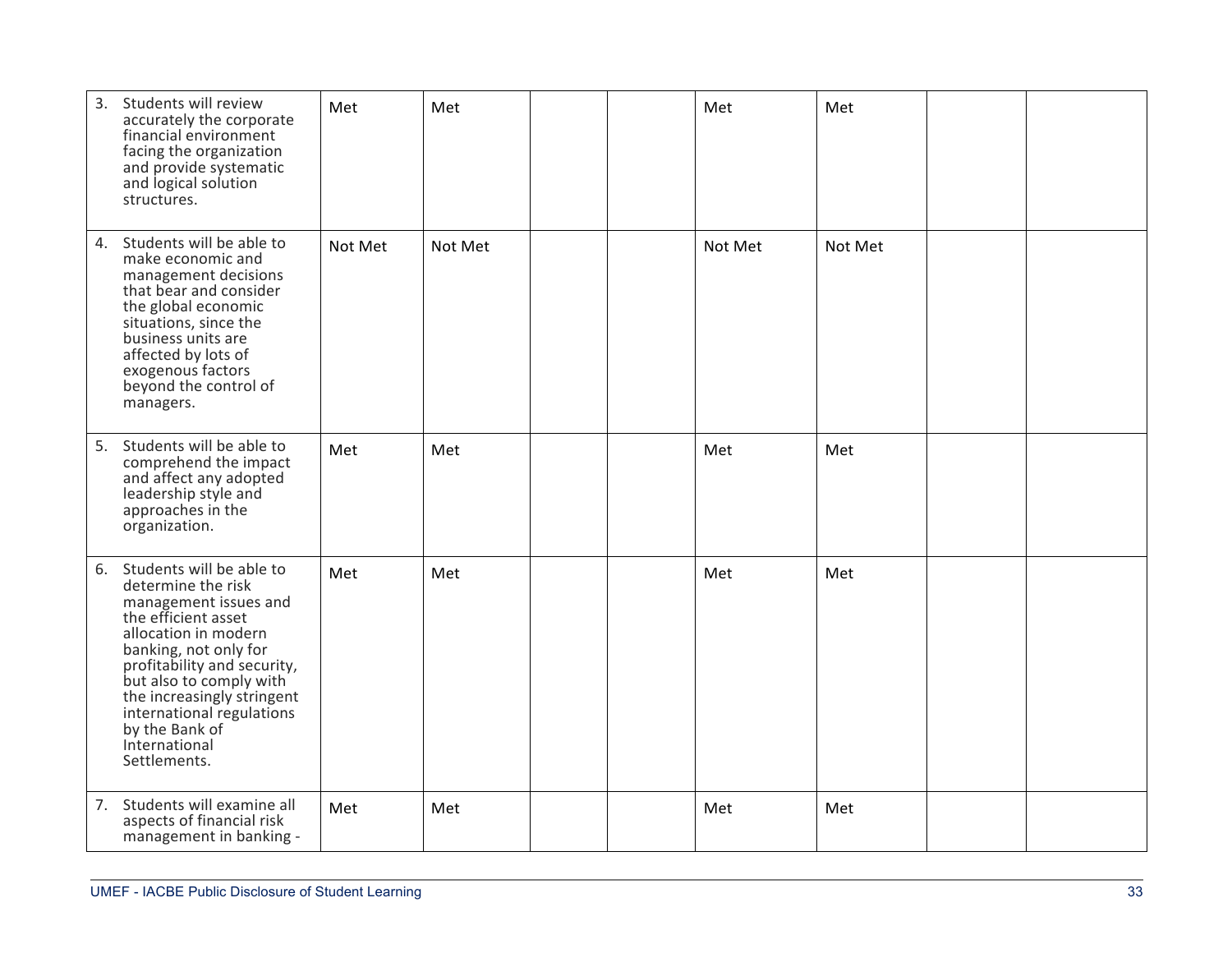| from global<br>considerations right<br>down to the<br>management of a<br>particular profit center<br>and design/formulate<br>policies to counter any<br>associated risk in<br>financial risk<br>management.                                                                                                                                                                                                                         |                                                                                                             |     |  |  |     |     |  |  |  |  |  |
|-------------------------------------------------------------------------------------------------------------------------------------------------------------------------------------------------------------------------------------------------------------------------------------------------------------------------------------------------------------------------------------------------------------------------------------|-------------------------------------------------------------------------------------------------------------|-----|--|--|-----|-----|--|--|--|--|--|
| Students will have an<br>8.<br>extensive knowledge of<br>capital asset pricing,<br>arbitrage pricing, pricing<br>of derivative securities,<br>interest rates, and bond<br>management.<br>Comprehension of stock<br>valuation, estimating<br>future earnings and<br>dividends, and fixed<br>income markets to<br>enable the student to<br>properly management<br>the various investment<br>options available to the<br>organization. | Met                                                                                                         | Met |  |  | Met | Met |  |  |  |  |  |
|                                                                                                                                                                                                                                                                                                                                                                                                                                     | Proposed Courses of Action for Improvement in Learning Outcomes for which Performance Targets Were Not Met: |     |  |  |     |     |  |  |  |  |  |
| MBA Option International Banking ISLO 4: Faculty members to analyze a selection of exogeneous factors in detail.<br>1.                                                                                                                                                                                                                                                                                                              |                                                                                                             |     |  |  |     |     |  |  |  |  |  |
| Course of Action 2<br>2.                                                                                                                                                                                                                                                                                                                                                                                                            |                                                                                                             |     |  |  |     |     |  |  |  |  |  |
| Course of Action 3<br>3.                                                                                                                                                                                                                                                                                                                                                                                                            |                                                                                                             |     |  |  |     |     |  |  |  |  |  |
| 4. Course of Action 4                                                                                                                                                                                                                                                                                                                                                                                                               |                                                                                                             |     |  |  |     |     |  |  |  |  |  |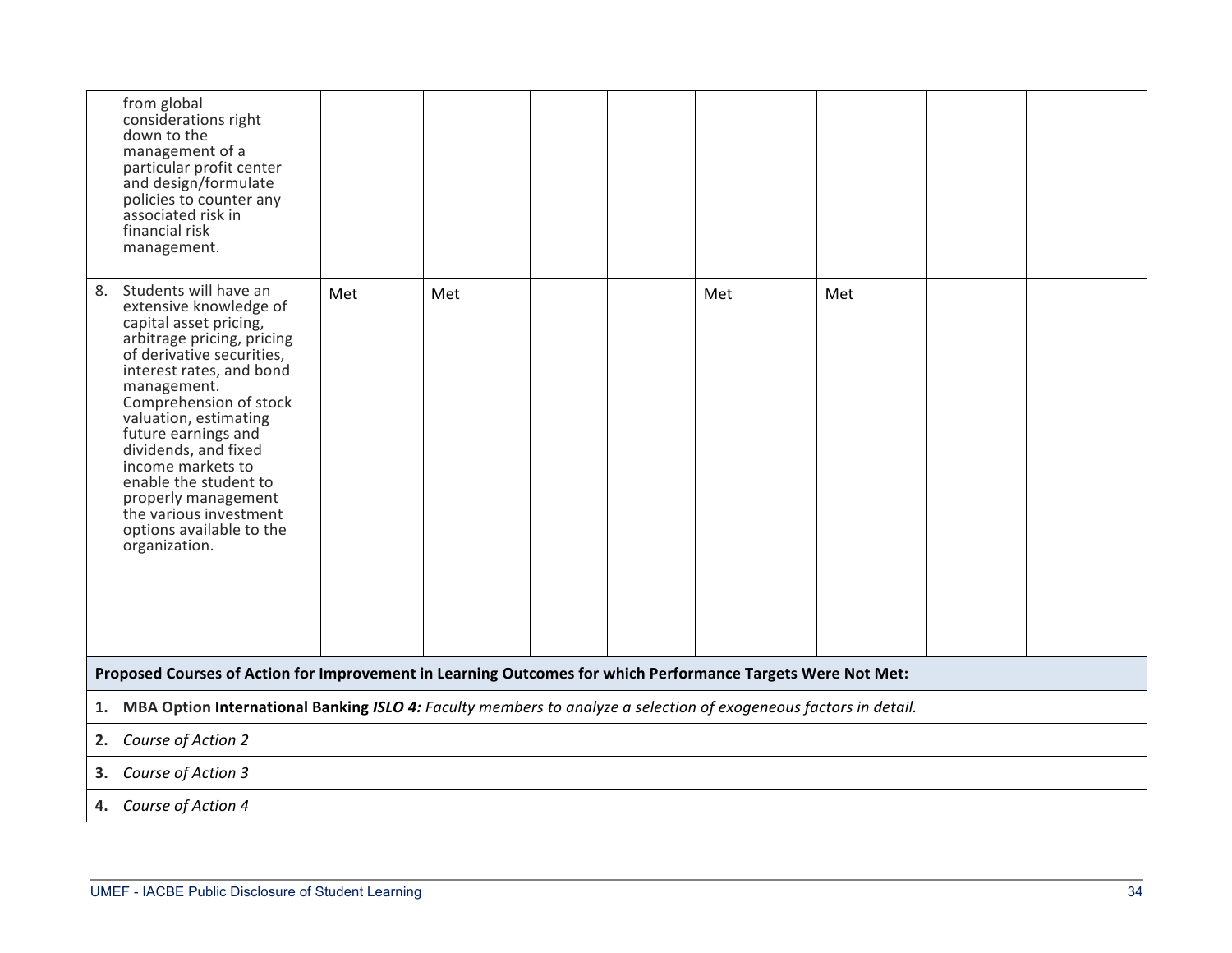| Summary of Results from Implementing Indirect Measures of Student Learning:                                                                                                                                                                                                                                                                                       |                                  |                                     |                                                            |                                   |                                          |                                  |                                     |                                     |  |  |
|-------------------------------------------------------------------------------------------------------------------------------------------------------------------------------------------------------------------------------------------------------------------------------------------------------------------------------------------------------------------|----------------------------------|-------------------------------------|------------------------------------------------------------|-----------------------------------|------------------------------------------|----------------------------------|-------------------------------------|-------------------------------------|--|--|
| Summary of Achievement of Intended Student Learning Outcomes: Master of Business Administration: (Option Public Administration):                                                                                                                                                                                                                                  |                                  |                                     |                                                            |                                   |                                          |                                  |                                     |                                     |  |  |
| <b>Intended Student Learning</b><br><b>Outcomes</b>                                                                                                                                                                                                                                                                                                               |                                  | <b>Learning Assessment Measures</b> |                                                            |                                   |                                          |                                  |                                     |                                     |  |  |
| <b>Program ISLOs</b><br><b>Master of Business</b>                                                                                                                                                                                                                                                                                                                 | Written<br>dissertation          | Viva voce of<br>the<br>dissertation | <b>Direct</b><br><b>Measure</b><br>$\overline{\mathbf{3}}$ | <b>Direct</b><br><b>Measure 4</b> | <b>Student</b><br>Satisfaction<br>Survey | Course<br>Evaluation             | <b>Indirect</b><br><b>Measure 3</b> | <b>Indirect</b><br><b>Measure 4</b> |  |  |
| <b>Administration Option Public</b><br><b>Administration</b>                                                                                                                                                                                                                                                                                                      | Performance<br><b>Target Was</b> | Performance<br><b>Target Was</b>    | Performa<br>nce<br><b>Target</b><br>Was                    | Performanc<br>e Target<br>Was     | Performance<br>Target Was                | Performance<br><b>Target Was</b> | Performance<br><b>Target Was</b>    | Performance<br>Target Was           |  |  |
| The courses have been<br>1.<br>created so that each<br>graduate, on successful<br>completion of their<br>program, will have<br>mastered, critical<br>thinking, effective<br>problem solving,<br>effective communication,<br>emotional intelligence<br>skills, strategic planning<br>and thinking,<br>quantitative skills,<br>innovation and critical<br>analysis. | Met                              | Met                                 |                                                            |                                   | Met                                      | Met                              |                                     |                                     |  |  |
| 2. Student will be able to<br>prepare variance analysis<br>of cost of operation as<br>against budgeted costs,<br>and offer constructive<br>advice on reason for<br>excess cost, and provide<br>measure towards cost<br>reduction and<br>performance variation<br>using standard costing<br>techniques.                                                            | Met                              | Met                                 |                                                            |                                   | Met                                      | Met                              |                                     |                                     |  |  |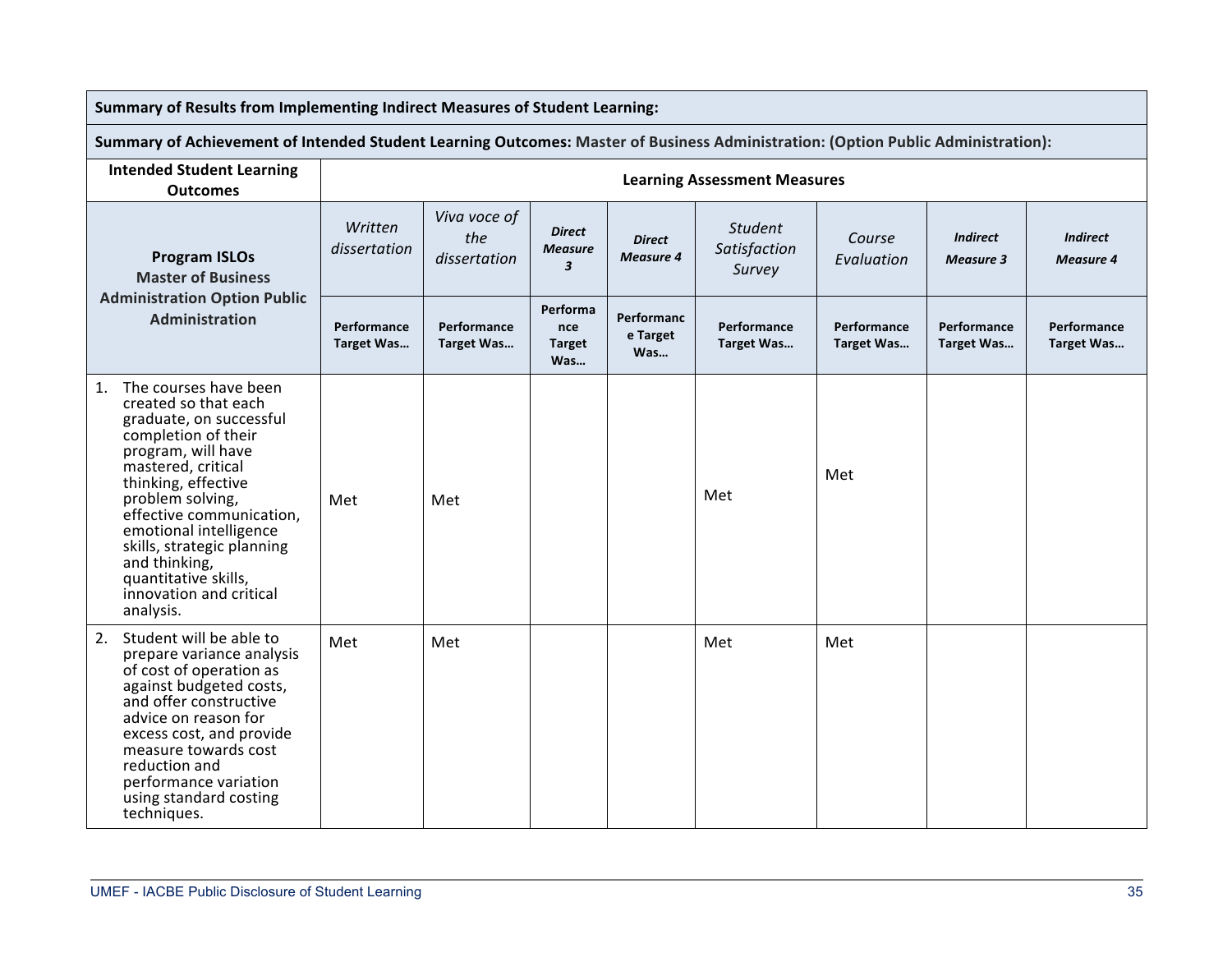| 3. | Students will be able to<br>understand the impact<br>and affect any adopted<br>leadership style and<br>approaches in the<br>organization.                                                                                                                | Met | Met |  | Met | Met |  |
|----|----------------------------------------------------------------------------------------------------------------------------------------------------------------------------------------------------------------------------------------------------------|-----|-----|--|-----|-----|--|
|    | 4. Students will be able to<br>understanding and<br>describing the difference<br>between the managerial<br>and leadership roles in<br>delivering public services<br>through perfect<br>realization of the issues<br>in public law and<br>administration. | Met | Met |  | Met | Met |  |
| 5. | Students will be<br>developing effective<br>personnel policies along<br>the objectives of the<br>government economic<br>policies and the<br>objectives of the various<br>workers.                                                                        | Met | Met |  | Met | Met |  |
| 6. | Students will able to<br>understand the strategic<br>and importance of public<br>policy administration, the<br>value influences and that<br>these policies are<br>influenced by economic<br>realities existing at any<br>point in time.                  | Met | Met |  | Met | Met |  |
|    | Proposed Courses of Action for Improvement in Learning Outcomes for which Performance Targets Were Not Met:                                                                                                                                              |     |     |  |     |     |  |
| 1. | Course of Action 1                                                                                                                                                                                                                                       |     |     |  |     |     |  |
| 2. | Course of Action 2                                                                                                                                                                                                                                       |     |     |  |     |     |  |
| 3. | Course of Action 3                                                                                                                                                                                                                                       |     |     |  |     |     |  |
| 4. | Course of Action 4                                                                                                                                                                                                                                       |     |     |  |     |     |  |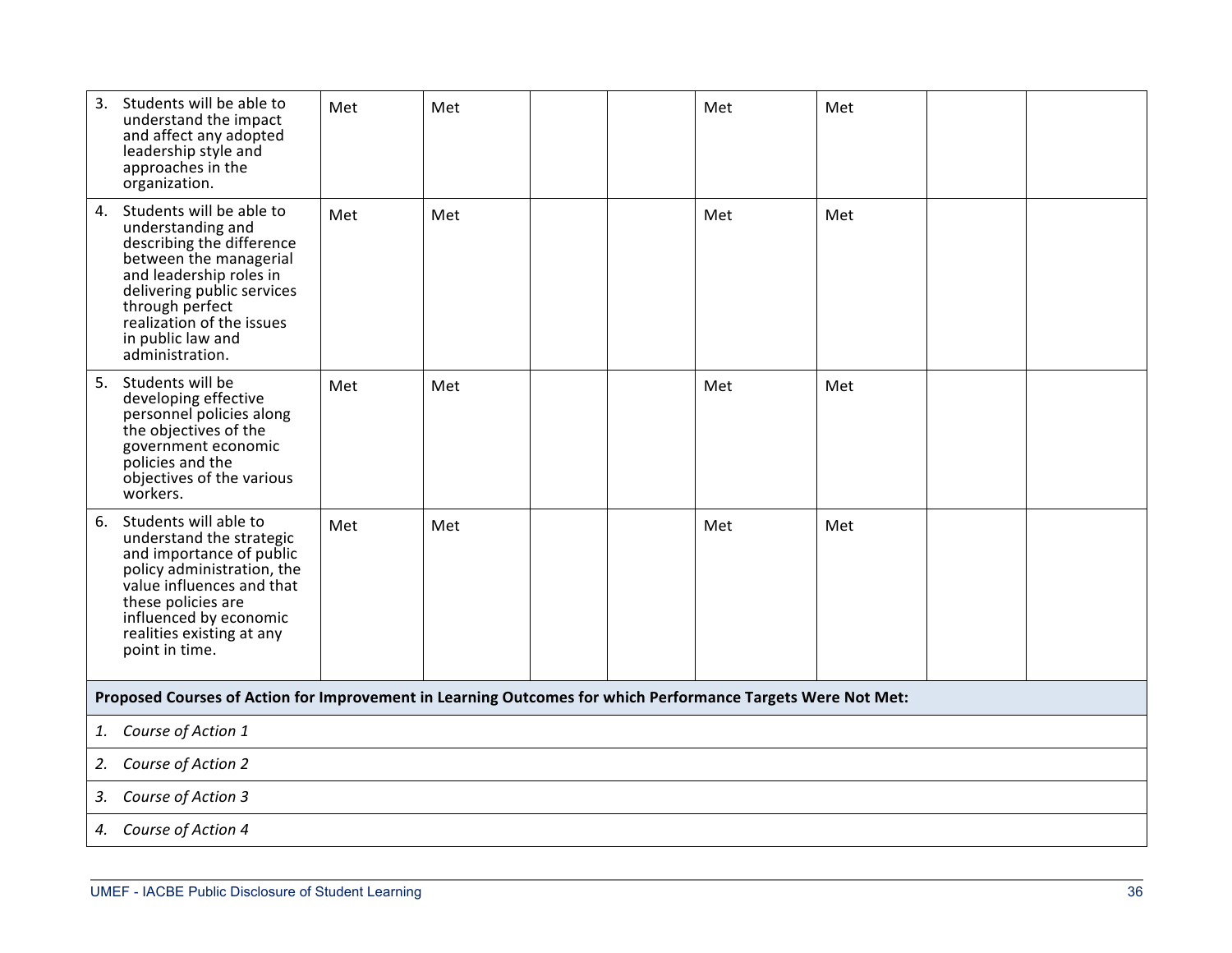| Summary of Achievement of Intended Student Learning Outcomes: Master of Business Administration (Option leadership)                                                                                                                                           |                                  |                                     |                                                   |                                   |                                          |                           |                                     |                                             |  |  |
|---------------------------------------------------------------------------------------------------------------------------------------------------------------------------------------------------------------------------------------------------------------|----------------------------------|-------------------------------------|---------------------------------------------------|-----------------------------------|------------------------------------------|---------------------------|-------------------------------------|---------------------------------------------|--|--|
| <b>Intended Student Learning</b><br><b>Outcomes</b>                                                                                                                                                                                                           |                                  | <b>Learning Assessment Measures</b> |                                                   |                                   |                                          |                           |                                     |                                             |  |  |
| <b>Program ISLOs</b><br><b>Master of Business</b>                                                                                                                                                                                                             | Written<br>dissertation          | Viva voce of<br>the<br>dissertation | <b>Direct</b><br><b>Measure</b><br>$\overline{3}$ | <b>Direct</b><br><b>Measure 4</b> | <b>Student</b><br>Satisfaction<br>Survey | Course<br>Evaluation      | <b>Indirect</b><br><b>Measure 3</b> | <b>Indirect Measure</b><br>$\boldsymbol{4}$ |  |  |
| <b>Administration Leadership</b>                                                                                                                                                                                                                              | Performance<br><b>Target Was</b> | Performance<br>Target Was           | Performa<br>nce<br><b>Target</b><br>Was           | Performanc<br>e Target<br>Was     | Performance<br>Target Was                | Performance<br>Target Was | Performance<br>Target Was           | Performance<br>Target Was                   |  |  |
| Students will be able to<br>1.<br>understanding its industrial<br>and domestic consumer<br>behavior, thus developing<br>promotional mix, product<br>and services to meet their<br>expectations.                                                               | Met                              | Met                                 |                                                   |                                   | Met                                      | Met                       |                                     |                                             |  |  |
| Students will review<br>2.<br>accurately the corporate<br>financial environment<br>facing the organization and<br>provide systematic and<br>logical solution structures.                                                                                      | Met                              | Met                                 |                                                   |                                   | Met                                      | Met                       |                                     |                                             |  |  |
| 3.<br>Students will develop the<br>total quality management<br>interacting process for<br>managers and work teams<br>that are involved in the<br>decision making of the<br>organization, ensuring an<br>enhanced working<br>environment.                      | Met                              | Met                                 |                                                   |                                   | Met                                      | Met                       |                                     |                                             |  |  |
| Students will be able being<br>4.<br>to make economic and<br>management decisions that<br>bear and consider the<br>global economic situations,<br>since the business units are<br>affected by lots of<br>exogenous factors beyond<br>the control of managers. | Met                              | Met                                 |                                                   |                                   | Met                                      | Met                       |                                     |                                             |  |  |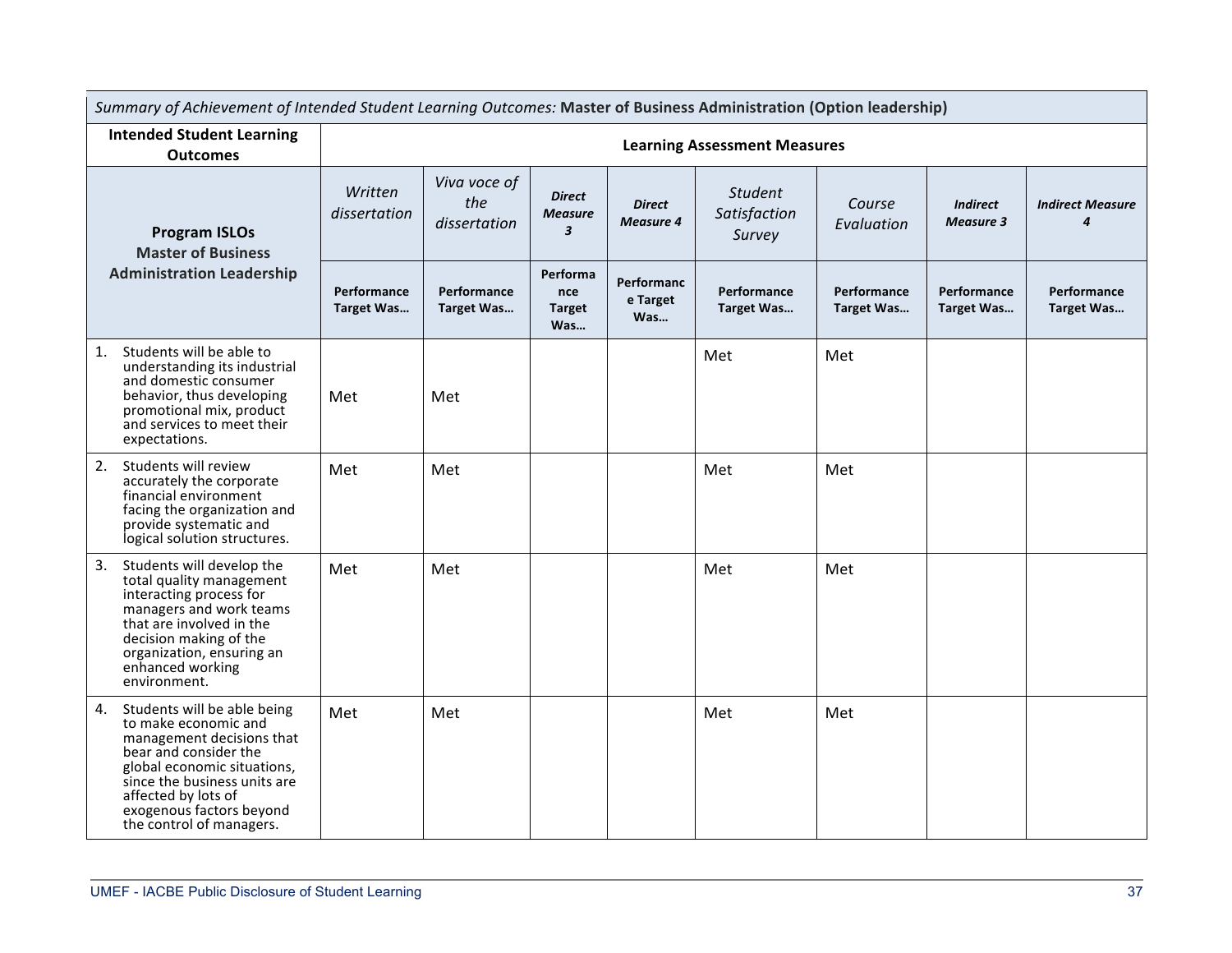| 5.<br>Students will be able to<br>considerate the impact and<br>affect any adopted<br>leadership style and<br>approaches in the<br>organization.                                                                        | Met | Met |  | Met | Met |  |
|-------------------------------------------------------------------------------------------------------------------------------------------------------------------------------------------------------------------------|-----|-----|--|-----|-----|--|
| Students will be learning<br>6.<br>the history of leadership,<br>the theories, and practice<br>and how leadership models<br>are put into practice<br>personally, locally, and<br>globally.                              | Met | Met |  | Met | Met |  |
| Students will comprehend<br>7.<br>how ethics, morals, and<br>values relate to their<br>leadership dilemmas and<br>will be able to integrate<br>their lived experiences into<br>their leadership<br>development process. | Met | Met |  | Met | Met |  |
| 8.<br>Students will develop a<br>sense of confidence and<br>belief in themselves and<br>their ideas, their confidence<br>will allow them to be<br>challenged without feeling<br>minimized and to embrace<br>ambiguity.  | Met | Met |  | Met | Met |  |
| 9.<br>Students will be able to<br>understanding its industrial<br>and domestic consumer<br>behavior, thus developing<br>promotional mix, product<br>and services to meet their<br>expectations.                         | Met | Met |  | Met | Met |  |
| Proposed Courses of Action for Improvement in Learning Outcomes for which Performance Targets Were Not Met:                                                                                                             |     |     |  |     |     |  |
| MBA Option Leadership ISLO Faculty members to analyze a selection of exogeneous factors in detail.<br>1.                                                                                                                |     |     |  |     |     |  |
| 2. Course of Action 2                                                                                                                                                                                                   |     |     |  |     |     |  |
| 3. Course of Action 3                                                                                                                                                                                                   |     |     |  |     |     |  |
| 4. Course of Action 4                                                                                                                                                                                                   |     |     |  |     |     |  |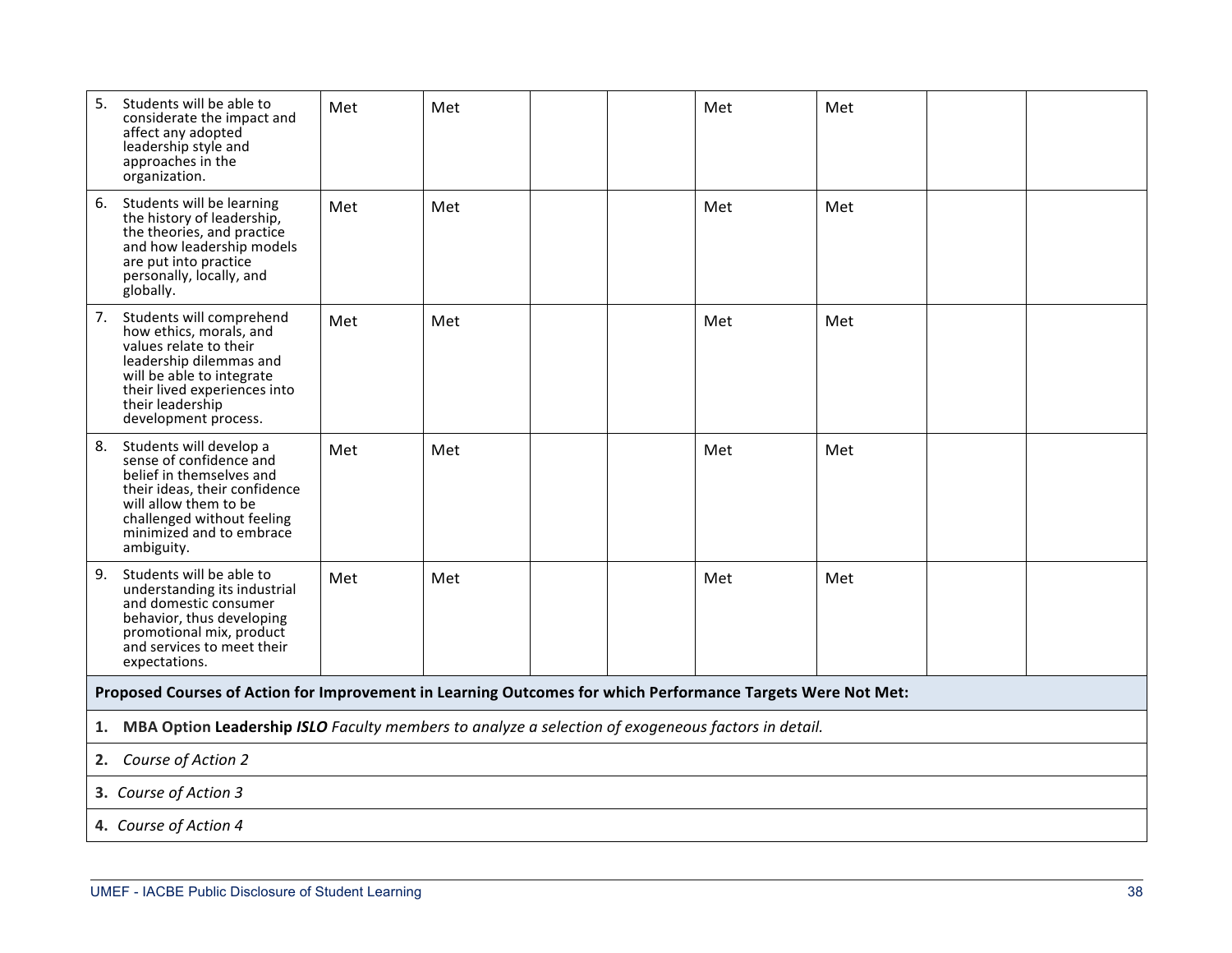| Summary of Achievement of Intended Student Learning Outcomes: Master of Business Administration (Option Marketing)                                                                                                                                                                                                                                               |                           |                                     |                                                            |                                   |                                          |                           |                                     |                                             |
|------------------------------------------------------------------------------------------------------------------------------------------------------------------------------------------------------------------------------------------------------------------------------------------------------------------------------------------------------------------|---------------------------|-------------------------------------|------------------------------------------------------------|-----------------------------------|------------------------------------------|---------------------------|-------------------------------------|---------------------------------------------|
| <b>Intended Student Learning</b><br><b>Outcomes</b>                                                                                                                                                                                                                                                                                                              |                           |                                     |                                                            |                                   | <b>Learning Assessment Measures</b>      |                           |                                     |                                             |
| <b>Program ISLOs</b><br><b>Master of Business</b>                                                                                                                                                                                                                                                                                                                | Written<br>dissertation   | Viva voce of<br>the<br>dissertation | <b>Direct</b><br><b>Measure</b><br>$\overline{\mathbf{3}}$ | <b>Direct</b><br><b>Measure 4</b> | <b>Student</b><br>Satisfaction<br>Survey | Course<br>Evaluation      | <b>Indirect</b><br><b>Measure 3</b> | <b>Indirect Measure</b><br>$\boldsymbol{4}$ |
| <b>Administration Option</b><br><b>Marketing</b>                                                                                                                                                                                                                                                                                                                 | Performance<br>Target Was | Performance<br>Target Was           | Performa<br>nce<br><b>Target</b><br>Was                    | Performanc<br>e Target<br>Was     | Performance<br>Target Was                | Performance<br>Target Was | Performance<br>Target Was           | Performance<br>Target Was                   |
| The courses have been<br>1.<br>created so that each<br>graduate, on successful<br>completion of their<br>program, will have<br>learned, critical thinking,<br>effective problem<br>solving, effective<br>communication,<br>emotional intelligence<br>skills, strategic planning<br>and thinking,<br>quantitative skills,<br>innovation and critical<br>analysis. | Met                       | Met                                 |                                                            |                                   | Met                                      | Met                       |                                     |                                             |
| Students will be able to<br>2.<br>understand industrial<br>and domestic consumer<br>behavior, thus<br>developing promotional<br>mix, product and services<br>to meet their<br>expectations.                                                                                                                                                                      | Met                       | Met                                 |                                                            |                                   | Met                                      | Met                       |                                     |                                             |
| Students will be able to<br>3.<br>understand and segment<br>appropriate target<br>markets and create a<br>direct marketing mix<br>towards creating a                                                                                                                                                                                                             | Met                       | Met                                 |                                                            |                                   | Met                                      | Met                       |                                     |                                             |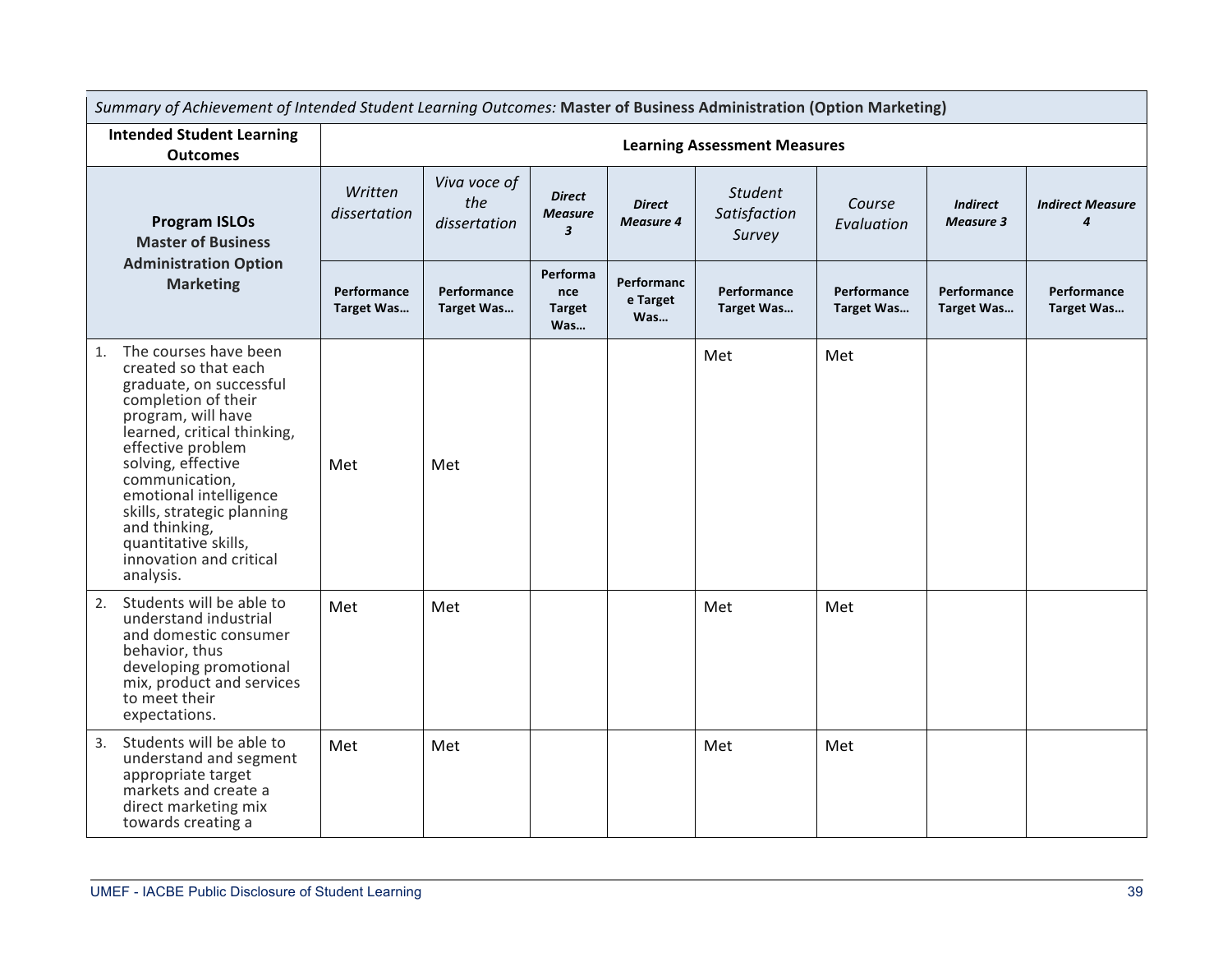| sustainable competitive<br>advantage in its selected<br>target market(s) and<br>products.                                                                                                                                                                                           |     |     |  |     |     |  |
|-------------------------------------------------------------------------------------------------------------------------------------------------------------------------------------------------------------------------------------------------------------------------------------|-----|-----|--|-----|-----|--|
| Students will develop the<br>4.<br>skillful attitude and<br>professionalism of<br>salespeople needed to<br>improve sales in<br>territories and formulate<br>complex sales and<br>training strategies to<br>meet the challenges of<br>the market place.                              | Met | Met |  | Met | Met |  |
| Students will be able to<br>5.<br>appreciate fully the<br>conditions of the global<br>market environment in<br>respect of cultural,<br>political, economic<br>implications.                                                                                                         | Met | Met |  | Met | Met |  |
| Students will be able to<br>6.<br>comprehend and make<br>constructive decisions on<br>how to generate specific<br>tactical guidelines for<br>building, measuring and<br>managing brand equity<br>which marketers can<br>follow to begin<br>developing strong,<br>successful brands. | Met | Met |  | Met | Met |  |
| Students will be able to<br>7.<br>explain and demonstrate<br>how to design and<br>implement brand<br>strategies and when to<br>use brand extensions,<br>show how to adjust<br>branding strategies over<br>time and geographic<br>boundaries to maximize<br>brand equity.            | Met | Met |  | Met | Met |  |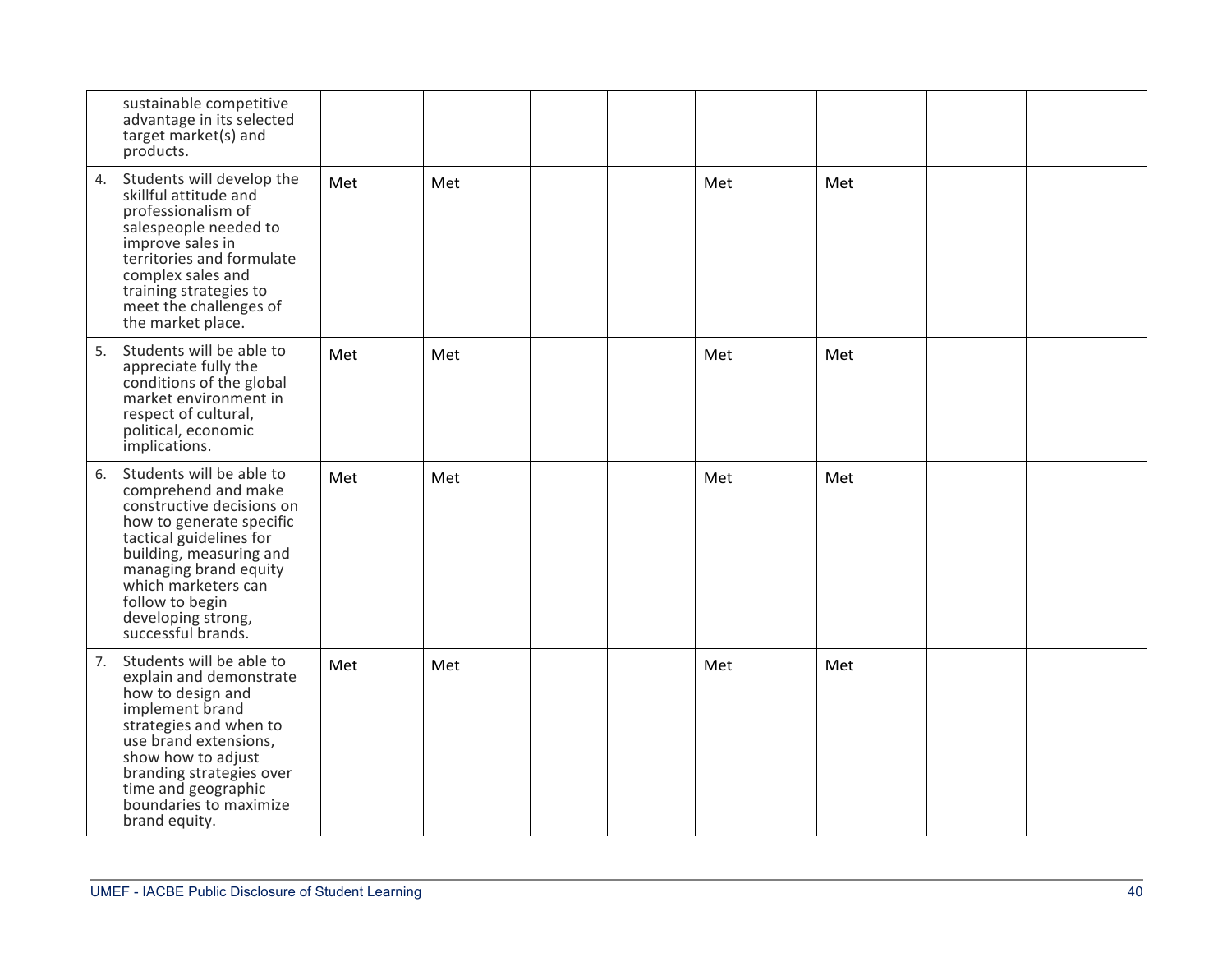| Students will be able to<br>8.<br>develop the strategic<br>marketing plans that are<br>pragmatic and innovative<br>towards effectively<br>achieving the strategic<br>and marketing planning<br>objectives. | Not Met | Not Met |  |  | Not Met | Not Met |  |  |  |
|------------------------------------------------------------------------------------------------------------------------------------------------------------------------------------------------------------|---------|---------|--|--|---------|---------|--|--|--|
| Proposed Courses of Action for Improvement in Learning Outcomes for which Performance Targets Were Not Met:                                                                                                |         |         |  |  |         |         |  |  |  |
| MBA Option Marketing ISLO 8: Faculty members are to devote more time to practical issues specifically related to strategic and marketing.<br>1.<br>planning                                                |         |         |  |  |         |         |  |  |  |
| Course of Action 2<br>2.                                                                                                                                                                                   |         |         |  |  |         |         |  |  |  |
| 3. Course of Action 3                                                                                                                                                                                      |         |         |  |  |         |         |  |  |  |
| 4. Course of Action 4                                                                                                                                                                                      |         |         |  |  |         |         |  |  |  |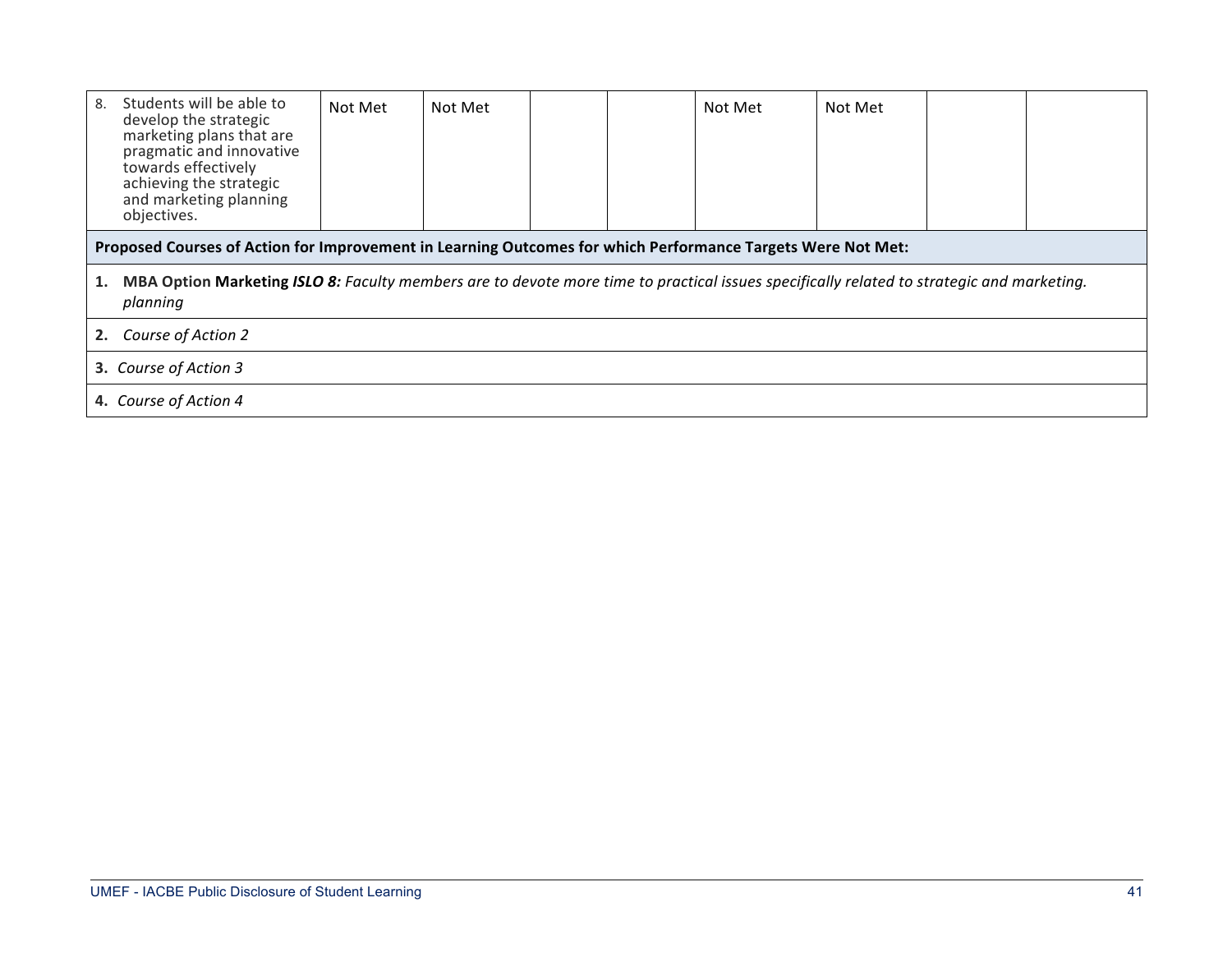### **DOCTORAL-LEVEL PROGRAMS**

|                                                                                                                                                                                                                                        | Student Learning Assessment for Student Learning Assessment for Doctor of Business Administration (DBA):                                                                                                                                                                                      |  |  |  |
|----------------------------------------------------------------------------------------------------------------------------------------------------------------------------------------------------------------------------------------|-----------------------------------------------------------------------------------------------------------------------------------------------------------------------------------------------------------------------------------------------------------------------------------------------|--|--|--|
|                                                                                                                                                                                                                                        | <b>Program Intended Student Learning Outcomes (Program ISLOs)</b>                                                                                                                                                                                                                             |  |  |  |
| Integrate critical and creative processes to demonstrate lifelong leadership development<br>1.                                                                                                                                         |                                                                                                                                                                                                                                                                                               |  |  |  |
| Apply research to decision-making processes within the context of diverse systems<br>2.                                                                                                                                                |                                                                                                                                                                                                                                                                                               |  |  |  |
| Actualize theory and practice to cultivate personal, group and organizational learning<br>3.                                                                                                                                           |                                                                                                                                                                                                                                                                                               |  |  |  |
| Increase awareness of how one communicates as a Scholar/Practitioner/Leader across boundaries<br>4.                                                                                                                                    |                                                                                                                                                                                                                                                                                               |  |  |  |
| Assess the relevance of current and emerging business theory and practice from an interdisciplinary perspective<br>5.                                                                                                                  |                                                                                                                                                                                                                                                                                               |  |  |  |
| Formulate and execute effective solutions to complex, real-world problems common to the practice of business and management<br>6.                                                                                                      |                                                                                                                                                                                                                                                                                               |  |  |  |
| Apply the current research literature from business and management to practical problems found in business and management<br>7.                                                                                                        |                                                                                                                                                                                                                                                                                               |  |  |  |
| Design and conduct rigorous research that contributes to the professional body of knowledge on business and management<br>8.                                                                                                           |                                                                                                                                                                                                                                                                                               |  |  |  |
| Assessment Tools for Intended Student Learning Outcomes-<br><b>Direct Measures of Student Learning:</b>                                                                                                                                | <b>Performance Targets/Criteria for Direct Measures:</b>                                                                                                                                                                                                                                      |  |  |  |
| Concept paper - This assignment serves as an early demonstration of<br>students' ability to articulate a research study.<br>Program ISLOs Assessed by this Measure: 1,2,5,7,8                                                          | Approval by the responsible faculty member of the doctoral school of<br>relevance of subject and ability of student to conduct research. A<br>minimum of 80% of students must achieve a grade of 5/6.                                                                                         |  |  |  |
| Quality review methods - At proposal stage, this assessment requires<br>students to conduct a review of the alignment of methods, design and<br>question in the dissertation study.<br>Program ISLOs Assessed by this Measure: 2,3,5,6 | Approval by commission of doctoral school of relevance of the thesis and<br>the ability of student to produce a high quality thesis under the<br>supervision of a mentor. The commission will grade the quality of the<br>proposal. A minimum of 70% of students must achieve a grade of 5/6. |  |  |  |
| Assessment Tools for Intended Student Learning Outcomes-<br><b>Indirect Measures of Student Learning:</b>                                                                                                                              | Assessment Tools for Intended Student Learning Outcomes-<br><b>Indirect Measures of Student Learning:</b>                                                                                                                                                                                     |  |  |  |
| <b>Student Satisfaction Survey</b><br>Program ISLOs Assessed by this Measure: 1,2,3,4,5,6,7,8                                                                                                                                          | At least 70 % of students will have a high level of satisfaction of the<br>education received.                                                                                                                                                                                                |  |  |  |
| <b>Course Evaluation</b><br>Program ISLOs Assessed by this Measure: 1,2,3,4,5,6,7,8                                                                                                                                                    | At least 70% of the students must believe that the course provided them<br>with useful, relevant and practical information and that the program was<br>very useful.                                                                                                                           |  |  |  |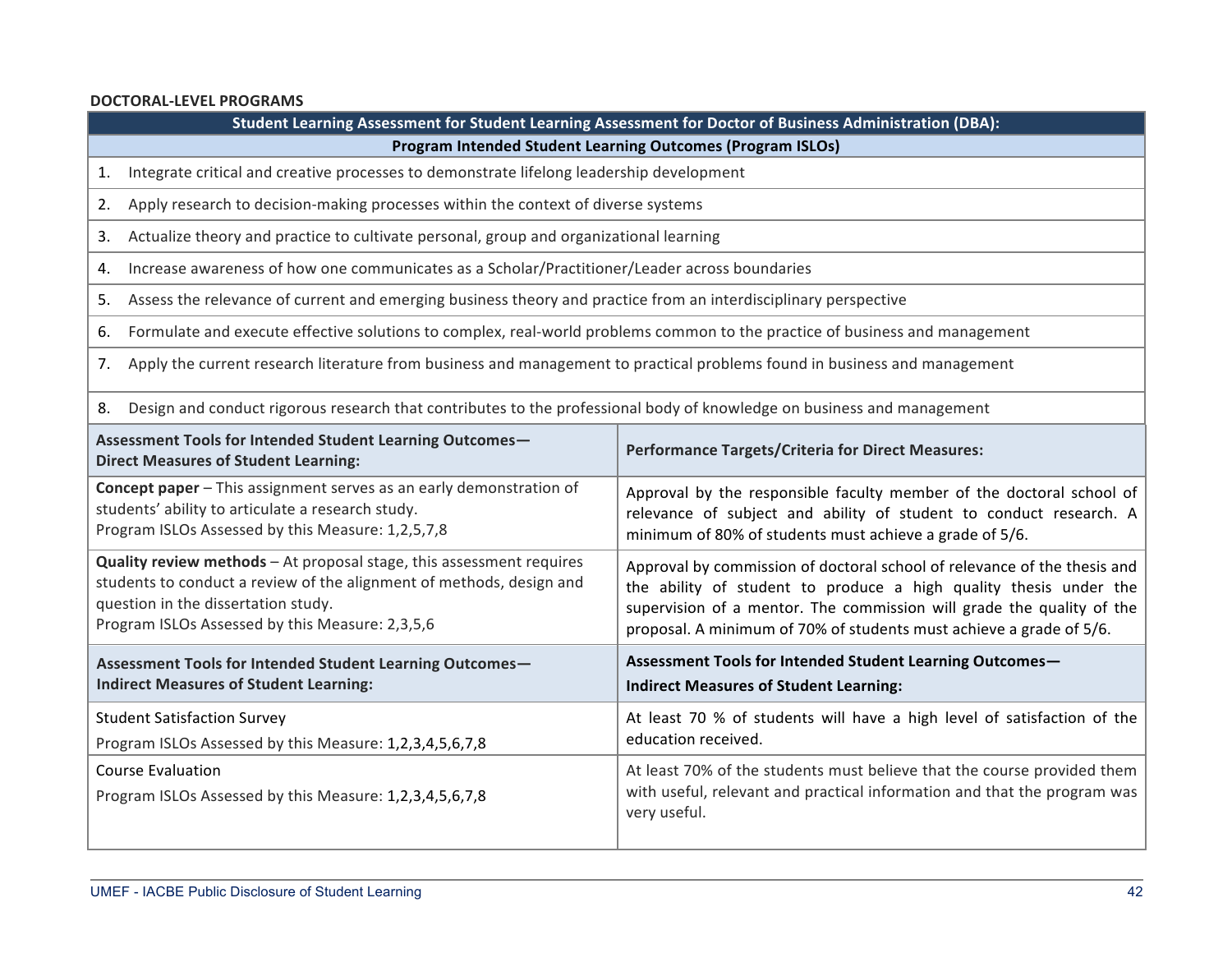| students to conduct a review of the alignment of methods, design and         | the ability of student to produce a high quality thesis under the                                                                                                                                          |  |  |  |  |
|------------------------------------------------------------------------------|------------------------------------------------------------------------------------------------------------------------------------------------------------------------------------------------------------|--|--|--|--|
| question in the dissertation study.                                          | supervision of a mentor. The commission will grade the quality of the                                                                                                                                      |  |  |  |  |
| Program ISLOs Assessed by this Measure: 2,4,5,7,8                            | proposal. A minimum of 70% of students must achieve a grade of 5/6.                                                                                                                                        |  |  |  |  |
| Assessment Tools for Intended Student Learning Outcomes-                     | Assessment Tools for Intended Student Learning Outcomes-                                                                                                                                                   |  |  |  |  |
| <b>Indirect Measures of Student Learning:</b>                                | <b>Indirect Measures of Student Learning:</b>                                                                                                                                                              |  |  |  |  |
| <b>Student Satisfaction Survey</b>                                           | At least 70 % of students will have a higher level of satisfaction from the                                                                                                                                |  |  |  |  |
| Program ISLOs Assessed by this Measure: 1,2,3,4,5,6,7,8                      | level of course and seminars received by professors.                                                                                                                                                       |  |  |  |  |
| Course Evaluation<br>Program ISLOs Assessed by this Measure: 1,2,3,4,5,6,7,8 | Students are our primary contact and their satisfaction is critical to MSF<br>success. At least 70% of the students will feel that their course provided<br>them with useful education and higher quality. |  |  |  |  |

8. Design and conduct rigorous research that contributes to the professional body of knowledge on business and management

| 4. Increase awareness of how one communicates as a Scholar/Practitioner/Leader across boundaries                               |
|--------------------------------------------------------------------------------------------------------------------------------|
| 5. Assess the relevance of current and emerging business theory and practice from an interdisciplinary perspective             |
| 6. Formulate and execute effective solutions to complex, real-world problems common to the practice of business and management |
| 7. Apply the current research literature from business and management to practical problems found in business and management   |
|                                                                                                                                |

Approval by the responsible faculty member of the doctoral school of relevance of subject and ability of student to conduct research. A

Approval by commission of doctoral school of relevance of the thesis and

minimum of 80% of students must achieve a grade of 5/6.

**Student Learning Assessment for Doctor of Philosophy in Management (Ph.D.): Program Intended Student Learning Outcomes (Program ISLOs)** 

3. Actualize theory and practice to cultivate personal, group and organizational learning

1. Integrate critical and creative processes to demonstrate lifelong leadership development

2. Apply research to decision-making processes within the context of diverse systems

**Concept paper** – This assignment serves as an early demonstration of

**Quality review methods** – At proposal stage, this assessment requires

students' ability to articulate a research study. Program ISLOs Assessed by this Measure: 1,2,

#### Assessment Tools for Intended Student Learning Outcomes-**Direct Measures of Student Learning: Performance Targets/Criteria for Direct Measures:**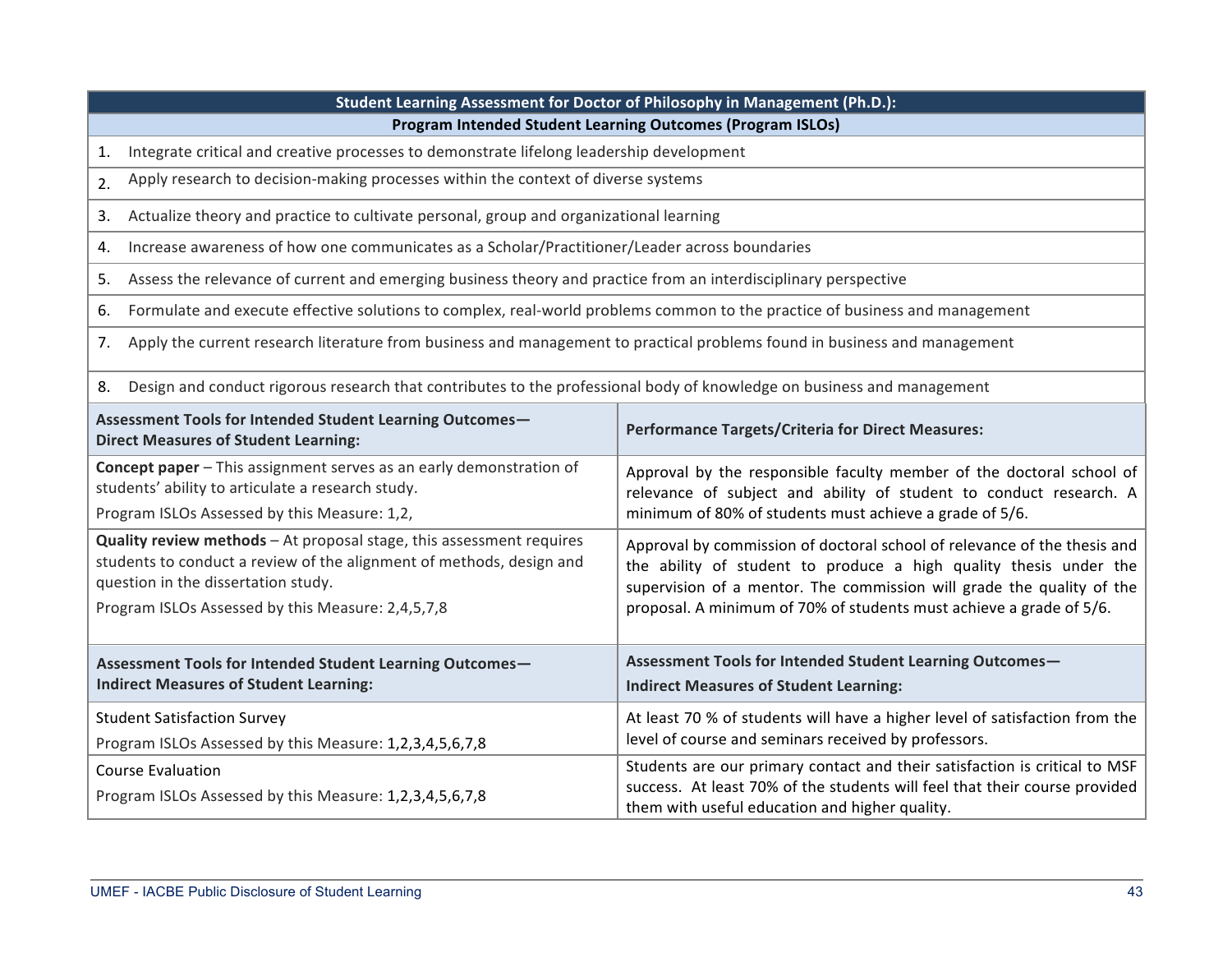| 1. Concept paper - This assignment serves as an early demonstration of students' ability to articulate a research study |                                                                                                                                           |  |  |  |  |  |
|-------------------------------------------------------------------------------------------------------------------------|-------------------------------------------------------------------------------------------------------------------------------------------|--|--|--|--|--|
| Percentage of students achieving a score higher than 5/6                                                                |                                                                                                                                           |  |  |  |  |  |
| Doctor of Business Administration (DBA)<br>Doctor of Philosophy in Management (Ph.D.)                                   | 36%<br>31%                                                                                                                                |  |  |  |  |  |
| 2.<br>question in the dissertation study.                                                                               | Quality review methods – At proposal stage, this assessment requires students to conduct a review of the alignment of methods, design and |  |  |  |  |  |
| Percentage of students achieving a score higher than 5/6                                                                |                                                                                                                                           |  |  |  |  |  |
| Doctor of Business Administration (DBA)<br>Doctor of Philosophy in Management (Ph.D.)                                   | 27.5%<br>27.6%                                                                                                                            |  |  |  |  |  |
| Summary of Results from Implementing Indirect Measures of Student Learning:                                             |                                                                                                                                           |  |  |  |  |  |
| 1. Student Satisfaction Survey                                                                                          |                                                                                                                                           |  |  |  |  |  |
| Percentage of students' satisfaction higher than 70%                                                                    |                                                                                                                                           |  |  |  |  |  |
| Doctor of Business Administration (DBA)<br>Doctor of Philosophy in Management (Ph.D.)                                   | 88%<br>83%                                                                                                                                |  |  |  |  |  |
| 2. Course Evaluation                                                                                                    |                                                                                                                                           |  |  |  |  |  |
| Percentage of students' satisfaction higher than 70%                                                                    |                                                                                                                                           |  |  |  |  |  |
| Doctor of Business Administration (DBA)<br>Doctor of Philosophy in Management (Ph.D.)                                   | 92%<br>83.6%                                                                                                                              |  |  |  |  |  |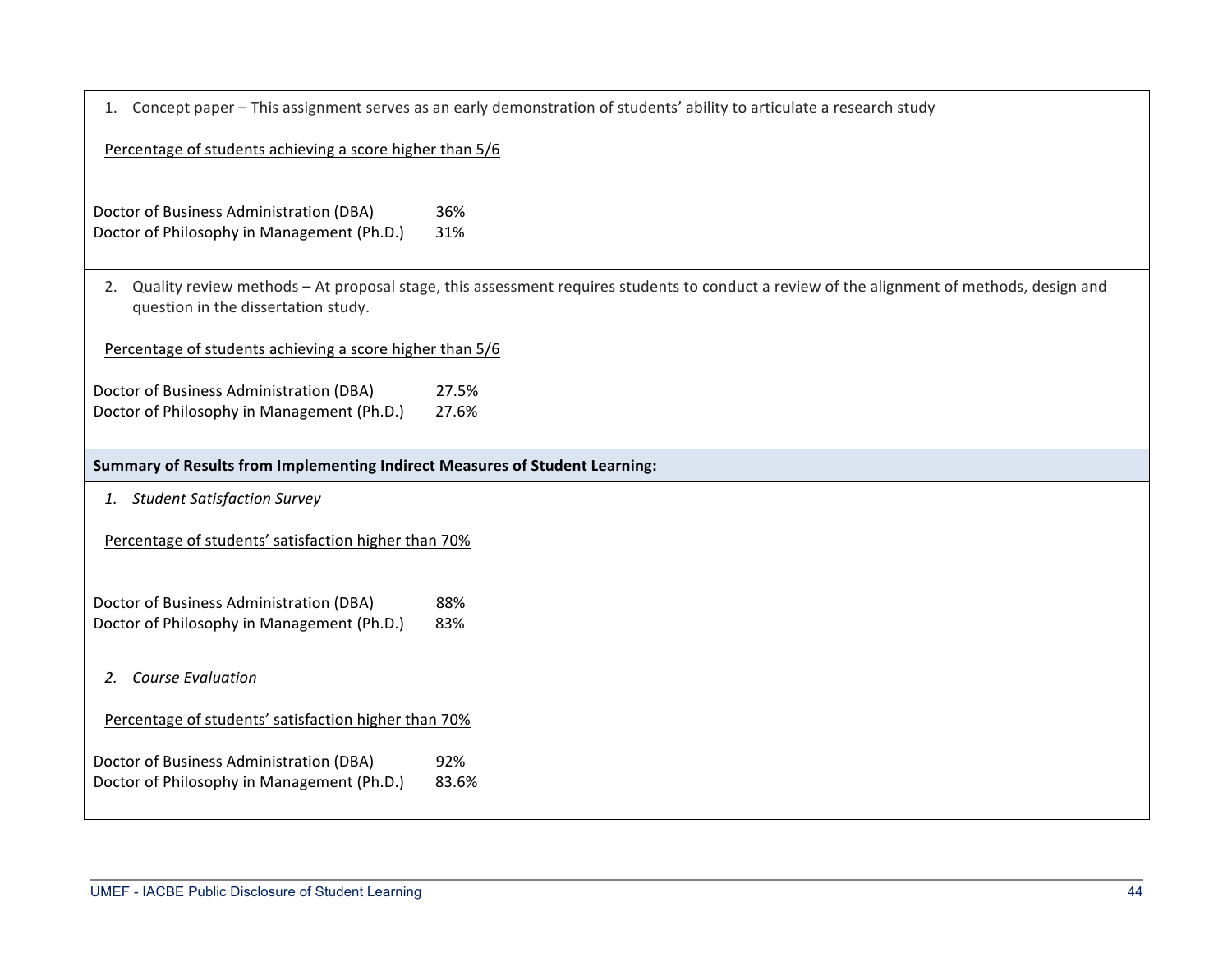| Summary of Achievement of Intended Student Learning Outcomes: Doctor of Business Administration (DBA):                                     |                           |                                     |                                   |                                     |                                           |                           |                                     |                           |  |
|--------------------------------------------------------------------------------------------------------------------------------------------|---------------------------|-------------------------------------|-----------------------------------|-------------------------------------|-------------------------------------------|---------------------------|-------------------------------------|---------------------------|--|
| <b>Intended Student Learning</b><br><b>Outcomes</b>                                                                                        |                           |                                     |                                   | <b>Learning Assessment Measures</b> |                                           |                           |                                     |                           |  |
| <b>Program ISLOs</b><br><b>Doctor of Business Administration</b>                                                                           | Written<br>dissertation   | Viva voce<br>of the<br>dissertation | <b>Direct</b><br><b>Measure 3</b> | <b>Direct</b><br><b>Measure 4</b>   | <b>Student</b><br>Satisfactio<br>n Survey | Course<br>Evaluation      | <b>Indirect</b><br><b>Measure 3</b> | <b>Indirect Measure 4</b> |  |
|                                                                                                                                            | Performance<br>Target Was | Performance<br>Target Was           | Performan<br>ce Target<br>Was     | Performance<br><b>Target Was</b>    | Performance<br><b>Target Was</b>          | Performance<br>Target Was | Performance<br>Target Was           | Performance<br>Target Was |  |
| Integrate critical and creative<br>1.<br>processes to demonstrate<br>lifelong leadership<br>development                                    | Not Met                   | Not Met                             |                                   |                                     | Not Met                                   | Not Met                   |                                     |                           |  |
| 2. Apply research to decision-<br>making processes within the<br>context of diverse systems                                                | Met                       | Met                                 |                                   |                                     | Met                                       | Met                       |                                     |                           |  |
| 3. Actualize theory and practice<br>to cultivate personal, group<br>and organizational learning                                            | Met                       | Met                                 |                                   |                                     | Met                                       | Met                       |                                     |                           |  |
| Increase awareness of how<br>4.<br>one communicates as a<br>Scholar/Practitioner/Leader<br>across boundaries                               | Met                       | Met                                 |                                   |                                     | Met                                       | Met                       |                                     |                           |  |
| 5. Assess the relevance of<br>current and emerging business<br>theory and practice from an<br>interdisciplinary perspective                | Met                       | Met                                 |                                   |                                     | Met                                       | Met                       |                                     |                           |  |
| 6. Formulate and execute<br>effective solutions to complex,<br>real-world problems common<br>to the practice of business and<br>management | Met                       | Met                                 |                                   |                                     | Met                                       | Met                       |                                     |                           |  |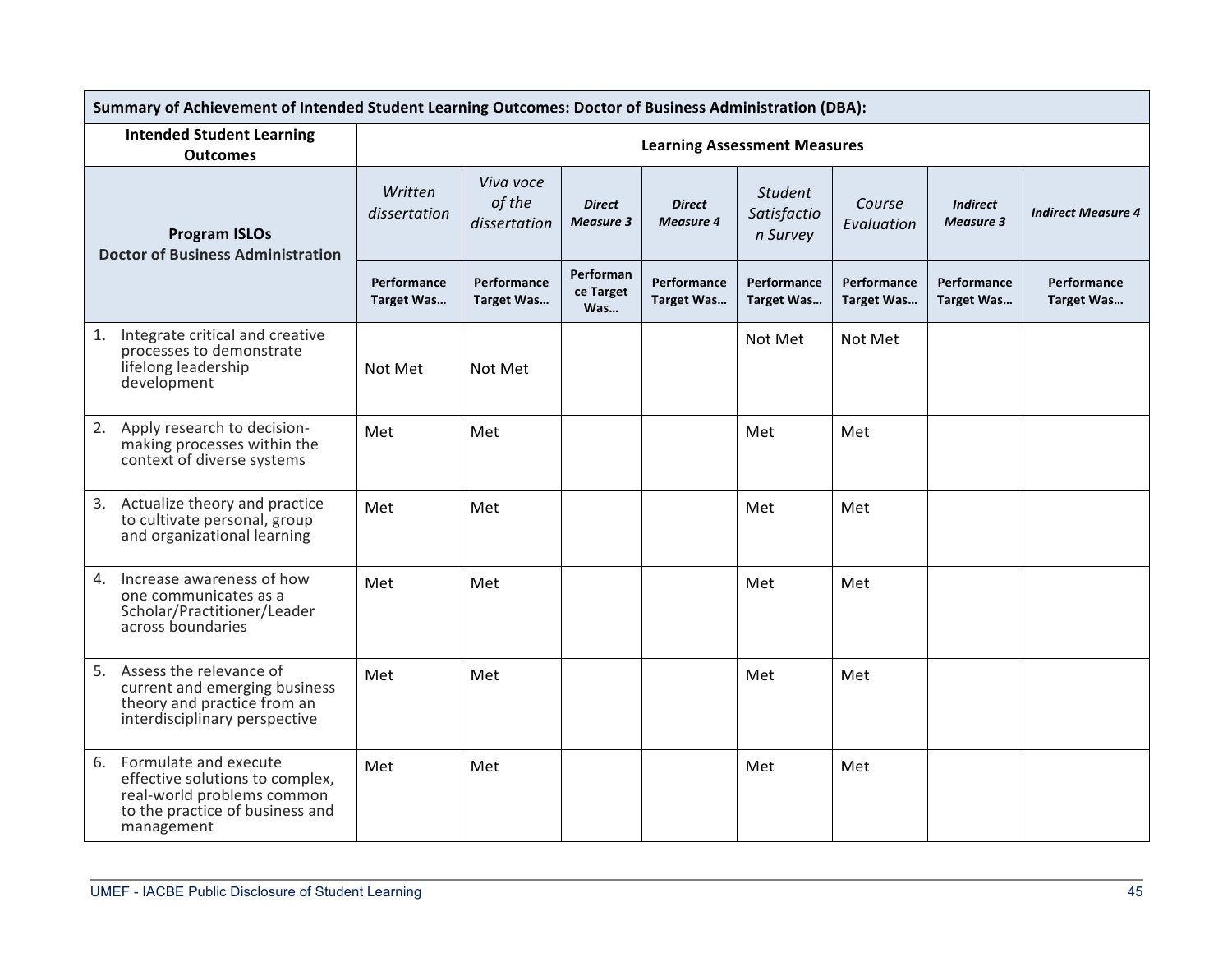| 7. Apply the current research<br>literature from business and<br>management to practical<br>problems found in business<br>and management | Met | Met |  |  | Met | Met |  |  |  |  |
|------------------------------------------------------------------------------------------------------------------------------------------|-----|-----|--|--|-----|-----|--|--|--|--|
| 8.<br>Design and conduct rigorous<br>research that contributes to<br>the professional body of<br>knowledge on business and<br>management | Met | Met |  |  | Met | Met |  |  |  |  |
| Proposed Courses of Action for Improvement in Learning Outcomes for which Performance Targets Were Not Met:                              |     |     |  |  |     |     |  |  |  |  |
| 1. DBA ISLO 1: An active alumni association and the organization of executive education should foster lifelong training.                 |     |     |  |  |     |     |  |  |  |  |
| 2. Course of Action 2                                                                                                                    |     |     |  |  |     |     |  |  |  |  |
| 3. Course of Action 3                                                                                                                    |     |     |  |  |     |     |  |  |  |  |
| 4. Course of Action 4                                                                                                                    |     |     |  |  |     |     |  |  |  |  |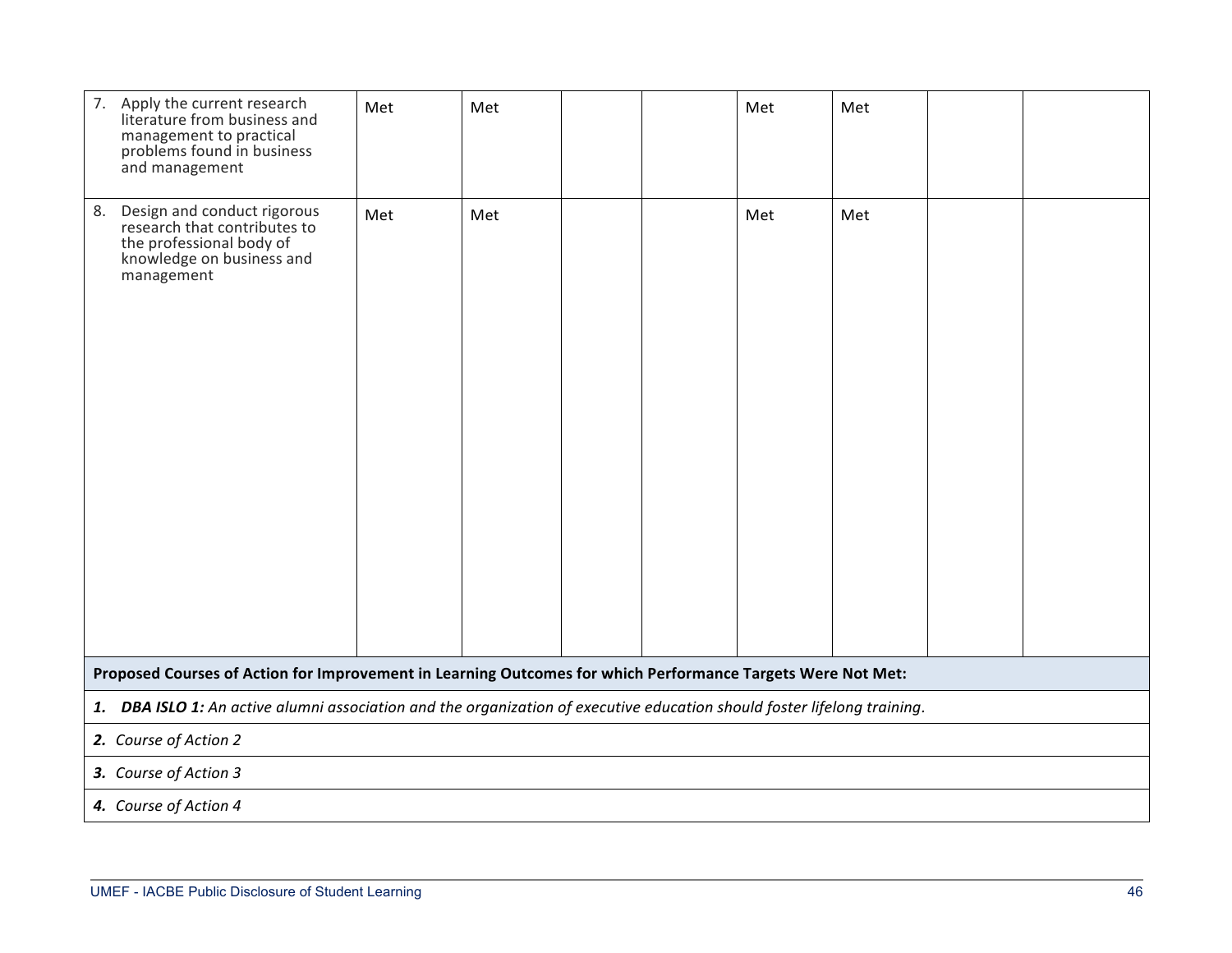| Summary of Achievement of Intended Student Learning Outcomes: Doctor of Philosophy in Management (Ph.D.): |                                                                                                                                          |                                     |                                     |                                   |                                   |                                           |                                  |                                     |                                     |  |
|-----------------------------------------------------------------------------------------------------------|------------------------------------------------------------------------------------------------------------------------------------------|-------------------------------------|-------------------------------------|-----------------------------------|-----------------------------------|-------------------------------------------|----------------------------------|-------------------------------------|-------------------------------------|--|
| <b>Intended Student Learning</b><br><b>Outcomes</b>                                                       |                                                                                                                                          | <b>Learning Assessment Measures</b> |                                     |                                   |                                   |                                           |                                  |                                     |                                     |  |
| <b>Program ISLOs</b><br>Doctor of Philosophy in                                                           |                                                                                                                                          | Written<br>dissertation             | Viva voce<br>of the<br>dissertation | <b>Direct</b><br><b>Measure 3</b> | <b>Direct</b><br><b>Measure 4</b> | <b>Student</b><br>Satisfactio<br>n Survey | Course<br>Evaluation             | <b>Indirect</b><br><b>Measure 3</b> | <b>Indirect</b><br><b>Measure 4</b> |  |
|                                                                                                           | <b>Management</b>                                                                                                                        | Performance<br>Target Was           | Performance<br>Target Was           | Performan<br>ce Target<br>Was     | Performance<br><b>Target Was</b>  | Performance<br><b>Target Was</b>          | Performance<br><b>Target Was</b> | Performance<br>Target Was           | Performance<br>Target Was           |  |
| 1.                                                                                                        | Integrate critical and creative<br>processes to demonstrate<br>lifelong leadership development                                           | Not Met                             | Not Met                             |                                   |                                   | Not Met                                   | Not Met                          |                                     |                                     |  |
| 2.                                                                                                        | Apply research to decision-<br>making processes within the<br>context of diverse systems                                                 | Met                                 | Met                                 |                                   |                                   | Met                                       | Met                              |                                     |                                     |  |
| 3.                                                                                                        | Actualize theory and practice to<br>cultivate personal, group and<br>organizational learning                                             | Met                                 | Met                                 |                                   |                                   | Met                                       | Met                              |                                     |                                     |  |
| 4.                                                                                                        | Increase awareness of how one<br>communicates as a<br>Scholar/Practitioner/Leader<br>across boundaries                                   | Met                                 | Met                                 |                                   |                                   | Met                                       | Met                              |                                     |                                     |  |
|                                                                                                           | 5. Assess the relevance of current<br>and emerging business theory<br>and practice from an<br>interdisciplinary perspective              | Met                                 | Met                                 |                                   |                                   | Met                                       | Met                              |                                     |                                     |  |
| 6.                                                                                                        | Formulate and execute<br>effective solutions to complex,<br>real-world problems common<br>to the practice of business and<br>management  | Met                                 | Met                                 |                                   |                                   | Met                                       | Met                              |                                     |                                     |  |
|                                                                                                           | 7. Apply the current research<br>literature from business and<br>management to practical<br>problems found in business and<br>management | Met                                 | Met                                 |                                   |                                   | Met                                       | Met                              |                                     |                                     |  |